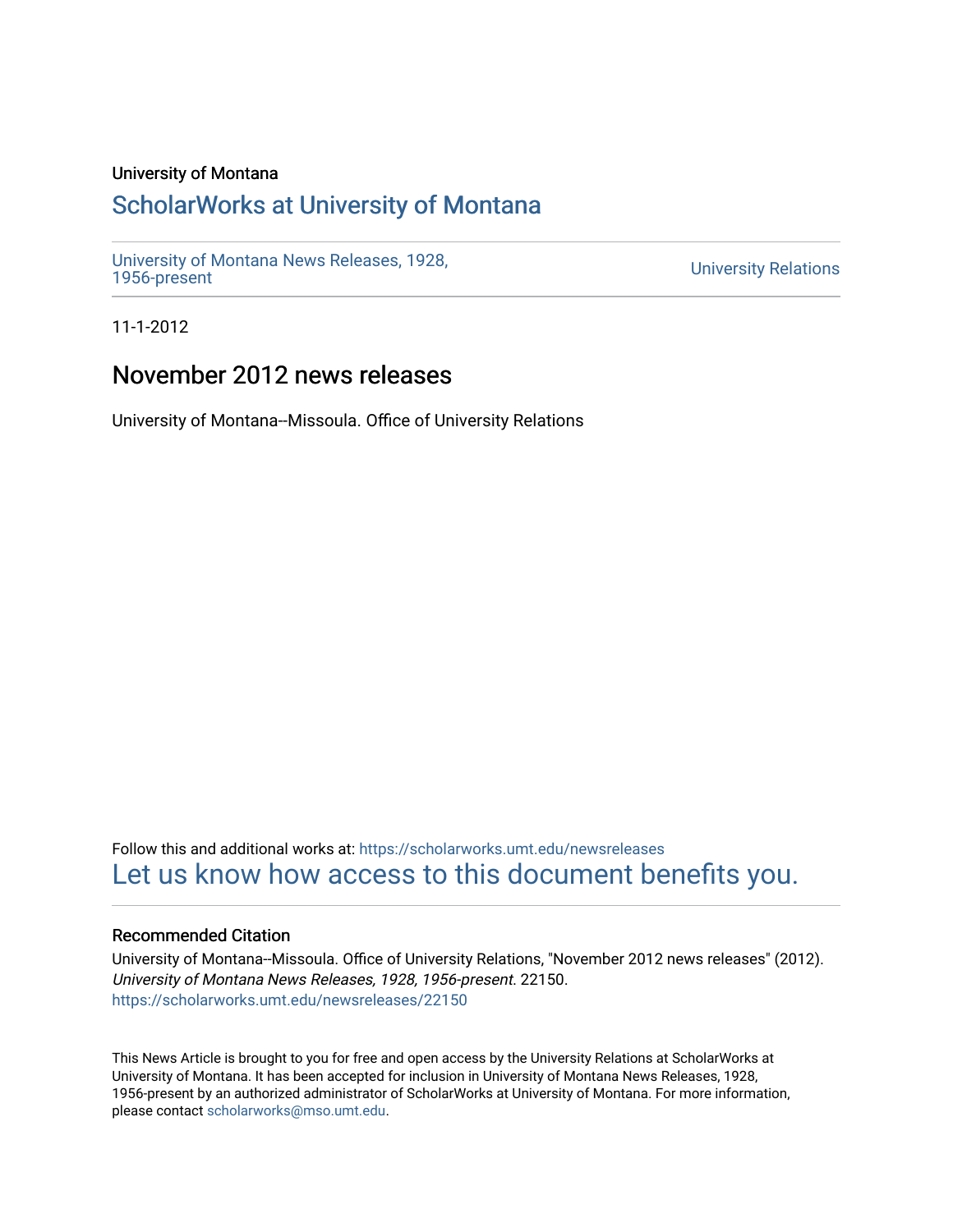

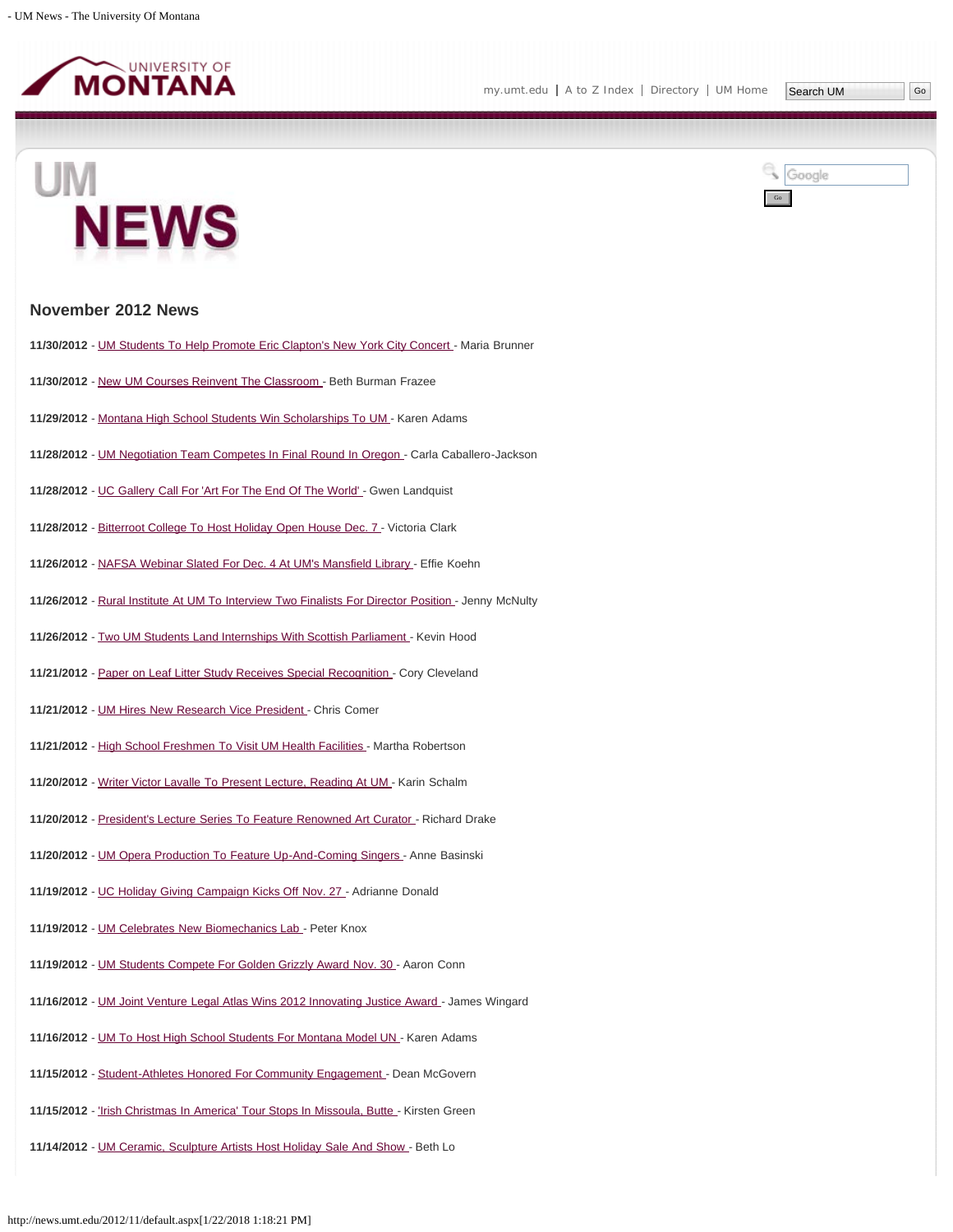- UM News - The University Of Montana **11/14/2012** - [University Center Hosts 'Just Dance-A-Thon' -](#page-31-0) Adrianne Donald **11/14/2012** - [UM To Interview Communication Vice President Candidates -](#page-32-0) Peggy Kuhr **11/13/2012** - ['Cores Of Discovery' Radio Program Highlights UM Research](#page-34-0) - Katie George **11/13/2012** - [Griz Players Ask Fans To Donate Toys At Nov. 17 Griz-Cat Game](#page-35-0) - Andrea Lewis **11/13/2012** - [UM Rowing Club Finishes Successful Season -](#page-36-0) Ryan Cote **11/09/2012** - [Montana Public Radio Gears Up For 'Go Public' Fall Fundraiser](#page-37-0) - William Marcus **11/08/2012** - [Operation Smile UM Open For 2012-13 Membership](#page-38-0) - Jennifer Closson **11/08/2012** - [English Professor Wins Distinguished Service Award](#page-39-0) - Beverly Ann Chin **11/08/2012** - [Anti-Violence Educator To Present Lecture Nov. 13 -](#page-40-0) Anya Jabour **11/08/2012** - [UM Hosts Ceramic Artists During Archie Bray Day](#page-41-0) - Beth Lo **11/07/2012** - [UM Professor Finds Greenland Absorbs Large Amounts Of Melt -](#page-42-0) Joel Harper **11/05/2012** - [Finalists For UM Chief Information Officer To Visit Campus](#page-44-0) - Roger Maclean **11/05/2012** - [Event To Celebrate College's New Name And Expanded Mission](#page-46-0) - Barry Good **11/05/2012** - [Sen. Baucus Names UM Student Newest Defender Of Freedom Fellow -](#page-48-0) Jonas Rides At The Door **11/02/2012** - [18th Annual Juried Student Art Exhibition Opens Nov. 14 -](#page-49-0) Cathryn Mallory **11/02/2012** - [UM Journalism Students, Faculty To Cover Election In-Depth](#page-50-0) - Denise Dowling **11/01/2012** - [Mansfield Library Recognized For Outstanding Service, Commitment](#page-51-0) - Shali Zhang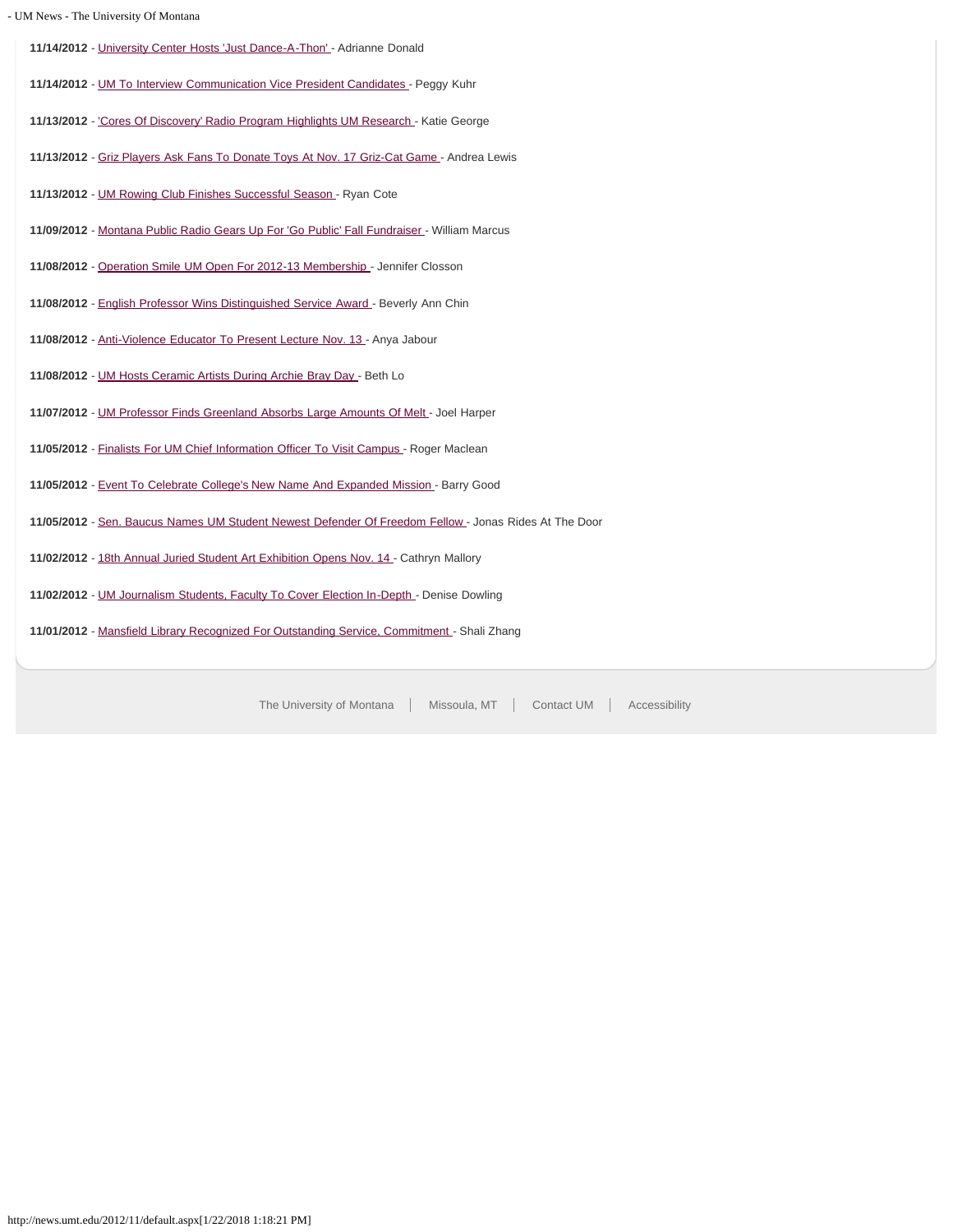<span id="page-3-0"></span>



November 30, 2012

#### **MISSOULA** –

Entertainment Management students at The University of Montana are teaming up with Eric Clapton's 2013 Crossroads Guitar Festival once again to promote the two-night festival slated for April 12-13 in Madison Square Garden in New York City.

UM students have been charged with spearheading the online communications for the festival. Together with Gate6, a Web-marketing company that provides technical support, UMEM students designed and built the website, http://crossroadsquitarfestival.com/, from the ground up. The students also manage the festival's social networks and will assist with major event-sponsor promotions.

"The students are responsible for communicating this event to the world," said Maria Brunner, UMEM instructor and one of the founders of the program. "It's a great learning opportunity for the students because they are working with international leaders on a high-profile project."

Brunner, entertainment-marketing specialist and owner of Phoenix-based Insight Management, helped to bring this opportunity to UM students. She has worked with Clapton since 1982 and originally approached UMEM Director Scott Douglas with the opportunity in 2004 when the Crossroads Guitar Festival was born. Under Douglas' oversight and management, the students began working on the website. The first year, students were involved in collecting content for the website, reaching out to the artists' management companies and collecting biographical information.

In 2007, the festival moved from Dallas to Chicago and Crossroads once again brought on UMEM students to help spread the word. Then-student, now UM alum, Jamal Calhoon spearheaded building the website and led a group of students who designed the pages and hosted the content.

In 2010, students were asked to build a Facebook audience, continue to manage the site built by Calhoon, and with a scholarship gifted by Dirk Visser, president of Allegiance Benefit Plan Management, two students traveled to Chicago to gain hands-on experience during the two-day festival.

This year, in addition to their former roles in the festival, the students were presented with the opportunity to market two promotions related to the festival. The first is titled "Play Crossroads," which is an Ernie Ball-sponsored YouTube contest for undiscovered musicians to submit a clip for the chance to play live on the main stage. The students will roll out and promote this opportunity.

The second promotion is titled "Road to Crossroads," and will give students the opportunity to secure national radio promotions for Guitar Center, a national chain of music stores. Under the guidance of Clapton's label, students will approach stations, write and make a pitch, confirm sponsorships and follow through in getting the station everything they need for the promotion to be successful.

"Eric Clapton's camp continues to allow students to be involved at an increased capacity," said Sonja Grimmsmann, UMEM program coordinator. "I believe that is a true testament for what our students have been able to build."

According to Brunner, the process has not been without mistakes and oversights.

"Failure and mistakes are a wonderful learning opportunity," Brunner said. "The group working on the project this year has become tighter and has had more fun because they learned how to bounce back from those mistakes."

Ultimately, Brunner says she continues to involve UMEM students because Douglas has worked with the students to lay a foundation of knowledge — and more importantly to Brunner — accountability.

"I'm a huge proponent of the students being involved," Brunner said. "Great learning can happen when the professors step out of the way and let the students dive in."

General-public tickets for the 2013 Crossroads Guitar Festival presented by Chase go on sale Friday, Nov. 30, and organizers estimate they will sell out in fewer than 10 minutes.

This year's artist lineup includes Albert Lee, Allan Holdsworth, Allman Brothers Band, Andy Fairweather Low, BB King, Blake Mills, Booker T, Brad Paisley, Buddy Guy,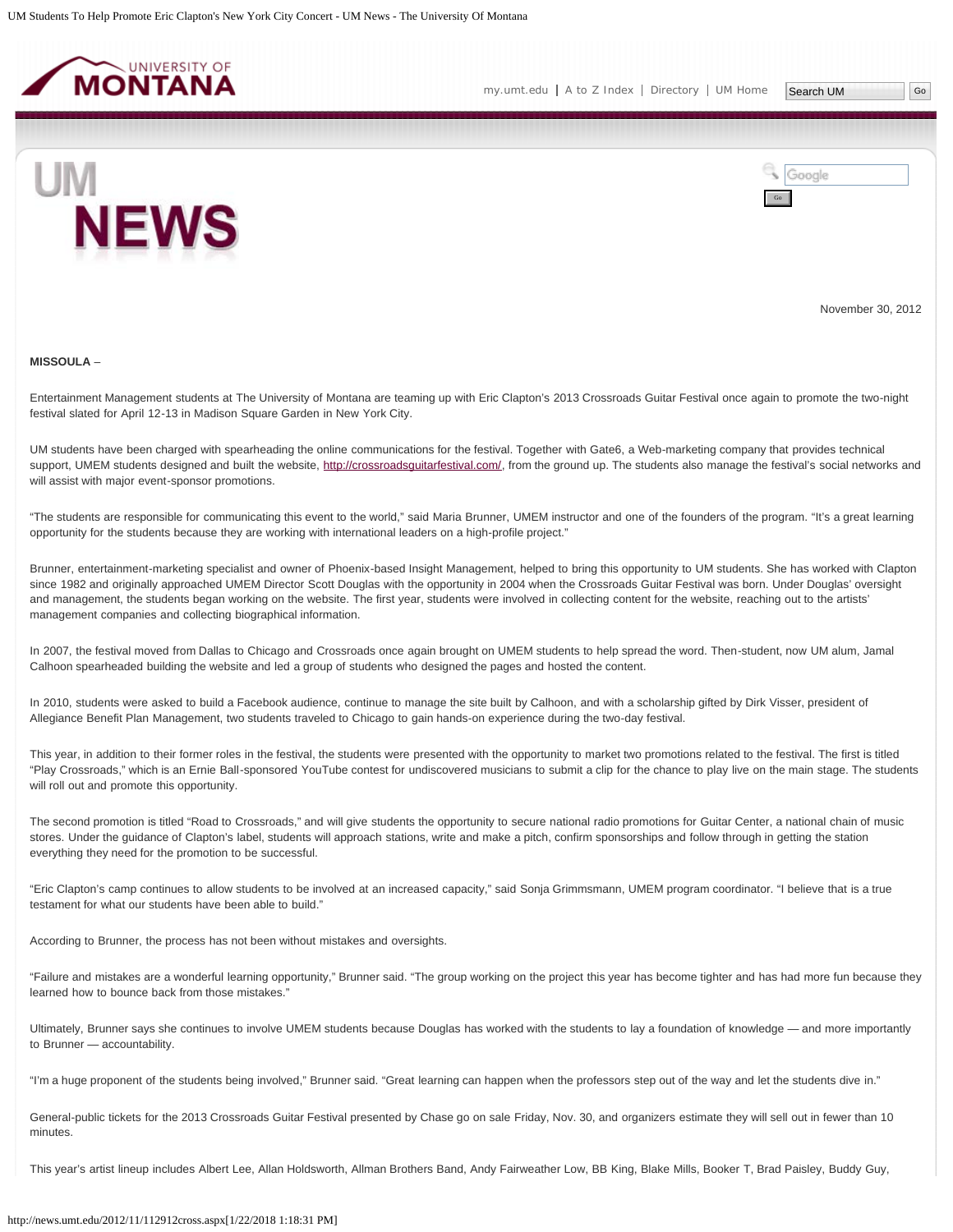## UM Students To Help Promote Eric Clapton's New York City Concert - UM News - The University Of Montana

Citizen Cope, Dave Biller, Doyle Bramhall II, Earl Klugh, Eric Clapton, Gary Clark Jr., Jeff Beck, Jimmie Vaughan, John Mayer, John Scofield, Jonny Lang, Keb Mo, Keith Urban, Kurt Rosenwinkle, Los Lobos, Quinn Sullivan, Robbie Robertson, Robert Cray, Robert Randolph, Sonny Landreth, Taj Mahal and Vince Gill.

"The Crossroads Festival is the realization of a dream for me, to gather a group of amazingly talented musicians to perform on one stage," said Clapton. "The Crossroads performers are all musicians I admire and respect.

All proceeds from the event support Crossroads Centre Antigua, a treatment and education facility founded by Clapton for chemically dependent people. The festival is presented by Chase. Other sponsors include Gibson, Fender, Martin and Co., Guitar Center and Erine Ball.

ALL

**State** 

112912cross

**Contact:** Maria Brunner, core instructor, UM Entertainment Management, 480-951-1882, [insightmgmt@aol.com](mailto:insightmgmt@aol.com); Sonja Grimmsmann, program manager, UM Entertainment Management Program, 406-243-4869, [sonja.grimmsmann@business.umt.edu](mailto:sonja.grimmsmann@business.umt.edu).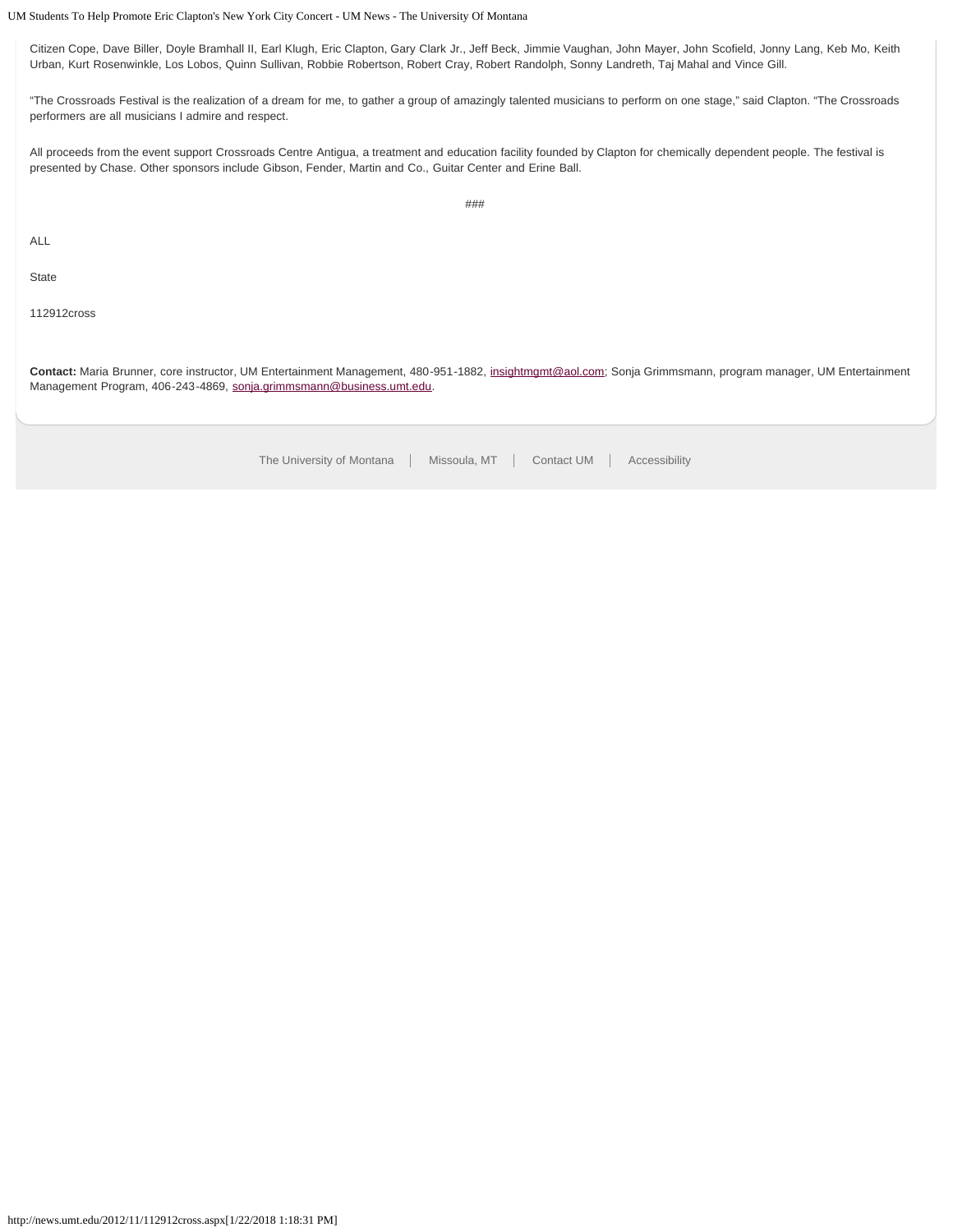<span id="page-5-0"></span>

Search UM



Google Go

November 30, 2012

#### **MISSOULA** –

New Experience Montana courses through The University of Montana School of Extended and Lifelong Learning allow participants to interact with Montana's landscape, natural resources and cultural heritage.

The two- to five-day, non-credit courses are taught by UM faculty and outside experts. Learning time is split between a traditional classroom and in-the-field experience. With no tests, papers or grades, Experience Montana reinvents the classroom.

"Experience Montana allows instructors and participants the chance to take advantage of the hands-on learning opportunities that are so easily accessible in our state," said UM Extended Courses Director Candi Merrill.

The next course, "Winter Animal Tracking in the Wild Swan," takes place Saturday and Sunday, Jan. 26-27. The two-day field course will be taught by Melanie Parker and Adam Lieberg of Northwest Connections. Participants will explore the Swan Valley on snowshoes and learn to identify animals by their tracks, interpret animal behavior and study the ecology of animals active during winter.

Beck Homestead, an 80-acre, turn-of-the-century property complete with a barn, bath house and cook house in Condon, will serve as both classroom and lodging for participants. The \$395 course fee includes all course materials, instruction, local transportation, accommodations and food. Participants are responsible for their own transportation to and from Condon.

Registration is open to the public, but limited space is available to ensure a small-group, quality experience for participants. Registration is available through Friday, Jan. 11, online at<http://www.umt.edu/animaltracking>.

In a course last summer, "Discover the Crown of the Continent," UM Professor Rick Graetz led participants on a three-day journey through Glacier National Park. Experts provided information about water, flora, fauna, geology, climate and fire, inspiring participants to learn more and spend more time interacting with the environment.

Upcoming courses for spring and summer 2013 include urban archaeology in the historic Missoula underground, paleontology in Makoshika State Park, grassland ecology at the Matador Ranch in Dodson, history at Bannack Ghost Town and archaeology at the Rosebud Battlefield. Courses are limited to five days to accommodate the busy schedules of working adults. All courses offer hands-on learning experiences with a view into research being conducted in Montana.

For more information call Beth Burman Frazee, marketing director for the UM School of Extended and Lifelong Learning, at 406-243-6721 or email [beth.burman](mailto:beth.burman-frazee@umontana.edu)[frazee@umontana.edu](mailto:beth.burman-frazee@umontana.edu).

###

**Media note:** The School of Extended and Lifelong Learning can accommodate one reporter who would like to attend the course and write a feature article. Contact Burman Frazee for more information.

BP

Western Montana

113012exmt

**Contact:** Beth Burman Frazee, marketing director, UM School of Extended and Lifelong Learning, 406-243-6721, [beth.burman-frazee@mso.umt.edu](mailto:beth.burman-frazee@mso.umt.edu).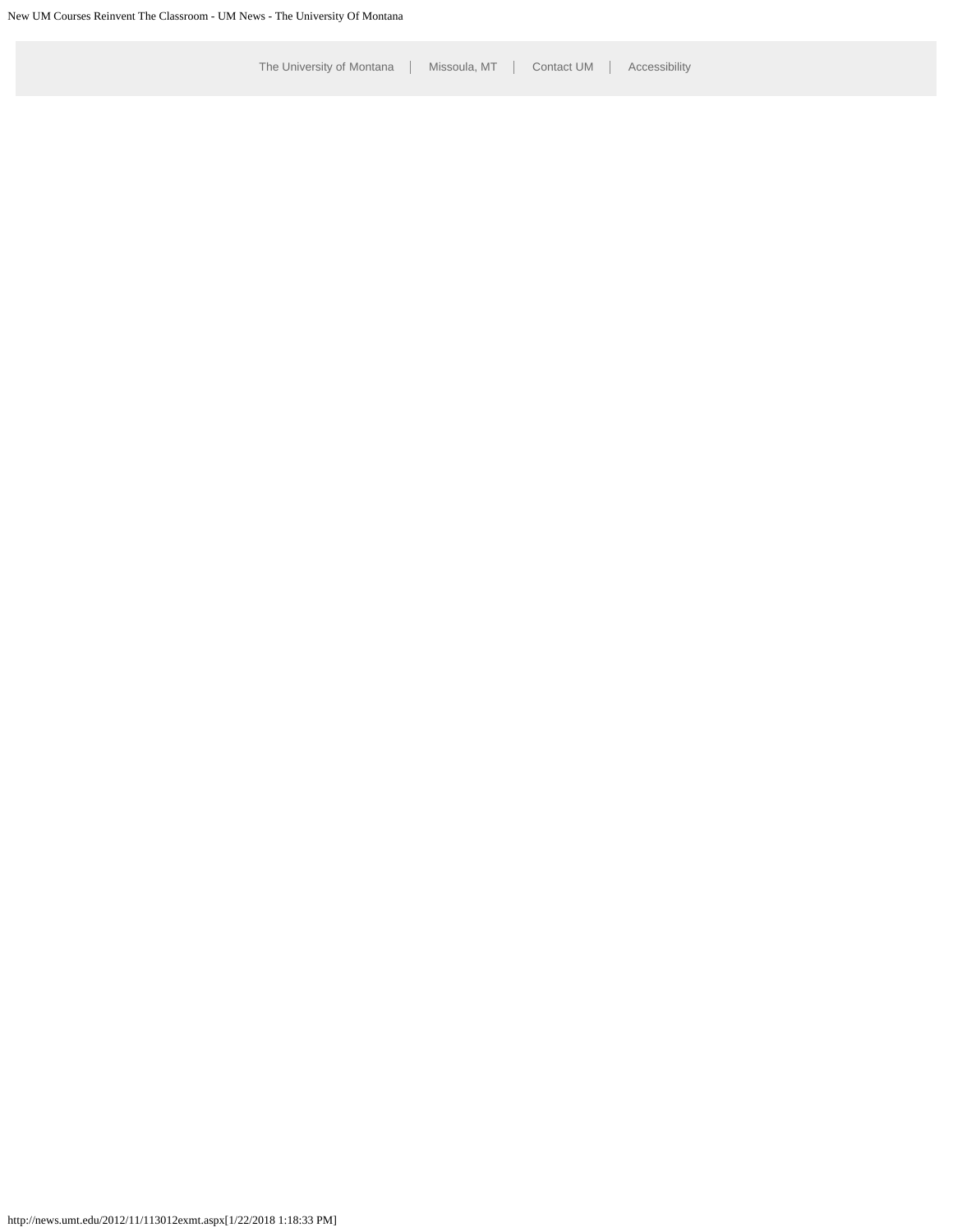<span id="page-7-0"></span>



November 29, 2012

#### **MISSOULA –**

Five high school seniors were awarded \$1,000 scholarships to attend The University of Montana last week for their exemplary performance at the 47th Annual Montana Model United Nations Conference. Each winner wrote an outstanding position paper and actively and accurately represented his or her country during two days of debate on world issues.

The awardees include Jessica Stevens and Mackenzie Lombardi from Missoula Sentinel High School; China Lexi from Missoula Hellgate High School; Tom Dooling from Kalispell's Flathead High School; and Austin Standley from Missoula Big Sky High School.

Any scholarship turned down by one of the first five seniors will be offered to the next senior on the top-20 list. In recent years, at least half of the top-20 seniors have been offered a scholarship.

Schools also were acknowledged with awards at the conclusion of the conference. The 17 participating schools were divided into small and large delegations based on the number of students they brought to the conference and were judged on the overall preparedness, participation and excellence of their delegates.

The three school award categories include Outstanding School for the top 10 percent, Distinguished School for the top 20 percent and Honorable School for the top 30 percent.

The small delegation winners were:

- **Outstanding School**: Ravalli Home School, advised by Tanya Horat.
- **Distinguished School**: Kalispell Flathead High School, advised by Genia Allen-Schmid, Sean O'Donnell and Lauren Gustafson.
- **Honorable School**: Jefferson High School in Boulder, advised by Fritz Bieler.

The large delegation winners were:

- **Outstanding School**: Missoula Hellgate High School, advised by Patty Hixon and Julia McCarthy-Mclaverty.
- **Distinguished School**: Helena High School, advised by Don Pogreba; and Coeur D'Alene Charter Academy, advised by Karen Coughenour.
- **Honorable School**: Missoula Big Sky High School, advised by Janice Bishop and Cameron Johnson; and Bozeman High School, advised by Beth Pfaff and Joyce Hannula.

Additional awards were given to the top 20 percent of the 350 students who attended the conference and to the top 20 percent of the 96 country teams. UM students who planned and staffed the conference also were recognized.

The complete award listing, including the top 20 high school senior list, can be found online at

[http://www.cas.umt.edu/mun/documents/2012%20admin%20docs/Awards%20List%20MMUN%202012%20final.pdf](http://www.cas.umt.edu/mun/documents/2012 admin docs/Awards List MMUN 2012 final.pdf). For more information on award criteria, go to [http://www.cas.umt.edu/mun/HSconference/advisorResources.cfm.](http://www.cas.umt.edu/mun/HSconference/advisorResources.cfm) For information on the conference, including topics, guest speakers, and participating high schools, go to [http://www.cas.umt.edu/mun/HSconference/default.cfm.](http://www.cas.umt.edu/mun/HSconference/default.cfm)

###

ALL

State, Coeur D'Alene Press

112612muna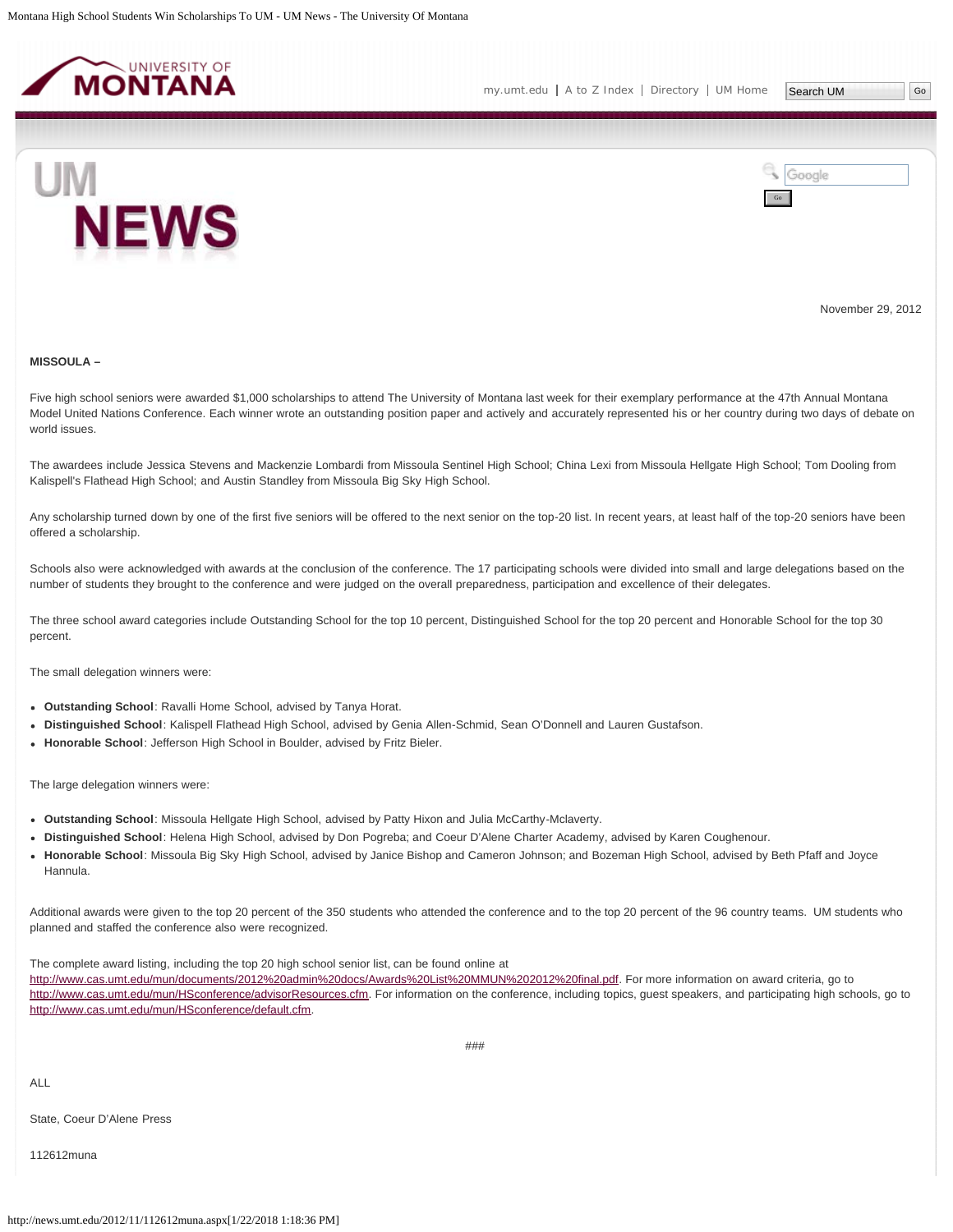**Contact:** Karen Adams, associate professor, UM Department of Political Science, 406-214-5451, [karen.adams@umontana.edu](mailto:karen.adams@umontana.edu).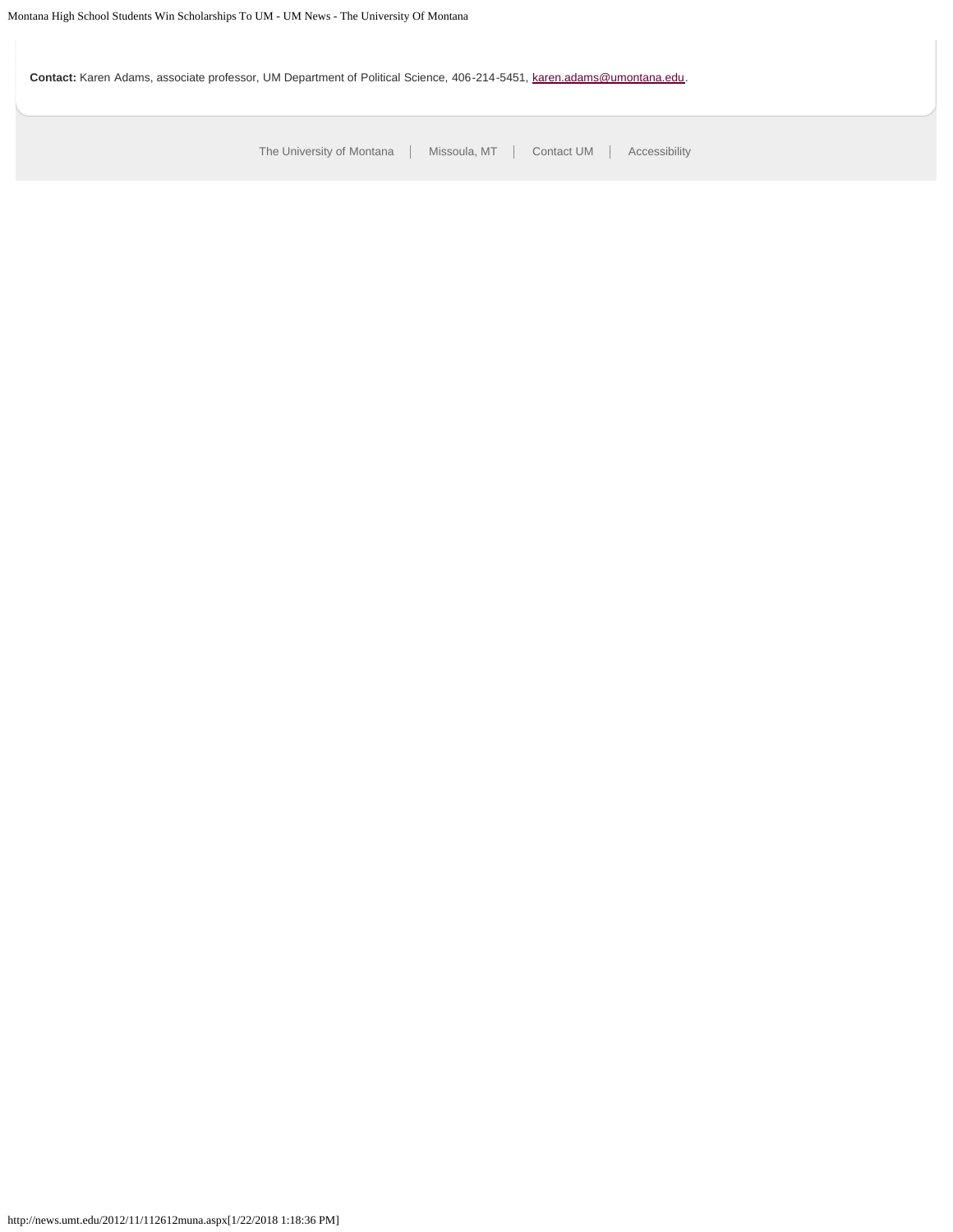<span id="page-9-0"></span>



November 28, 2012

# **MISSOULA** ―

The University Center Gallery at The University of Montana is issuing its annual art call for the juried exhibition titled "Art for the End of the World." The Office of the President will award \$250 to the first-place winner.

Artwork must be delivered to the UC Gallery, located on the second floor of the UC, between 9 a.m. and 5 p.m. Monday, Dec. 3. Artwork will be exhibited Dec. 4-13 with an opening reception from 4 to 6 p.m. Thursday, Dec. 6.

All media will be accepted, and work should be ready to be displayed. The entry fee is \$5 for the first piece of artwork and \$3 for each additional piece. The exhibition is open to both graduate and undergraduate students, and students must be enrolled in at least six credits to submit.

###

For more information visit the UC Gallery website at<http://umt.edu/uc/ucg>or call Gwen Landquist, UC marketing and art manager, at 406-243-5555 or email [gwen.landquist@mso.umt.edu](mailto:gwen.landquist@mso.umt.edu).

MP

Campus

111412gall

**Contact:** Gwen Landquist, UC marketing and art manager, 406-243-5555, [gwen.landquist@mso.umt.edu;](mailto:gwen.landquist@mso.umt.edu) Kristina Myer and Sabrina Charlson, student coordinators, UC Gallery, 406-243-5564, [ucartgallery@mso.umt.edu.](mailto:ucartgallery@mso.umt.edu)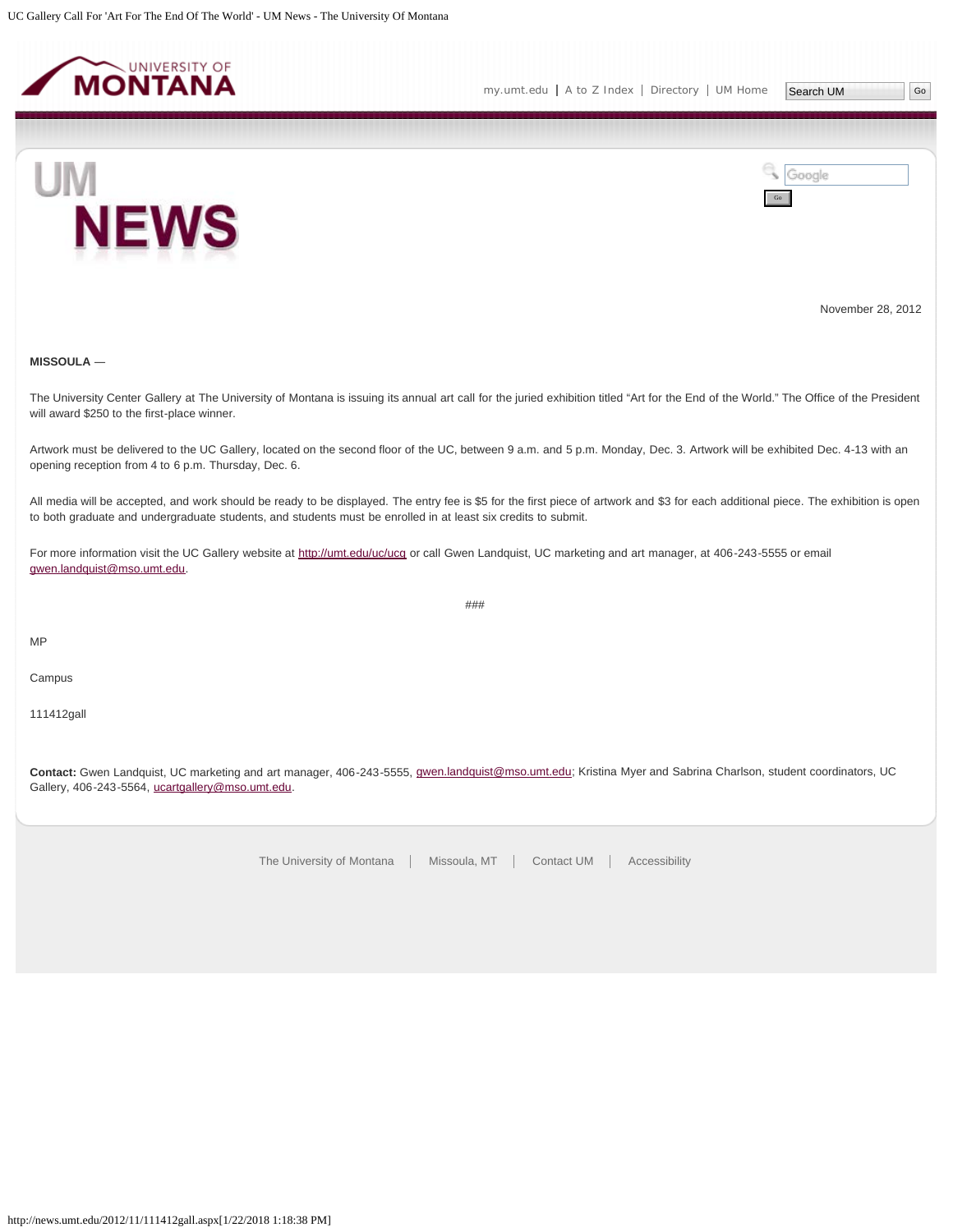<span id="page-10-0"></span>



Go

Google



November 28, 2012

## **HAMILTON** –

Bitterroot College of the University of Montana will host a holiday open house from 4 to 7 p.m. Friday, Dec. 7, at 274 Old Corvallis Road, Suite C, in Hamilton. The event is free and open to the public.

Perry Brown, UM provost and vice president of academic affairs, and Bitterroot College faculty, students and staff will be available at the open house. Tours of the facilities, including student art exhibits and science labs, also will be available. Cake and refreshments will be served.

###

For more information visit the BC website at<http://www.umt.edu/bcp> or call Victoria Clark, director of the BC, at 406-375-0100 or email [victoria.clark@umontana.edu](mailto:victoria.clark@umontana.edu).

MP

Campus

112712btrt

**Contact:** Victoria Clark, director, Bitterroot College UM, 406-375-0100, [victoria.clark@umontana.edu](mailto:victoria.clark@umontana.edu).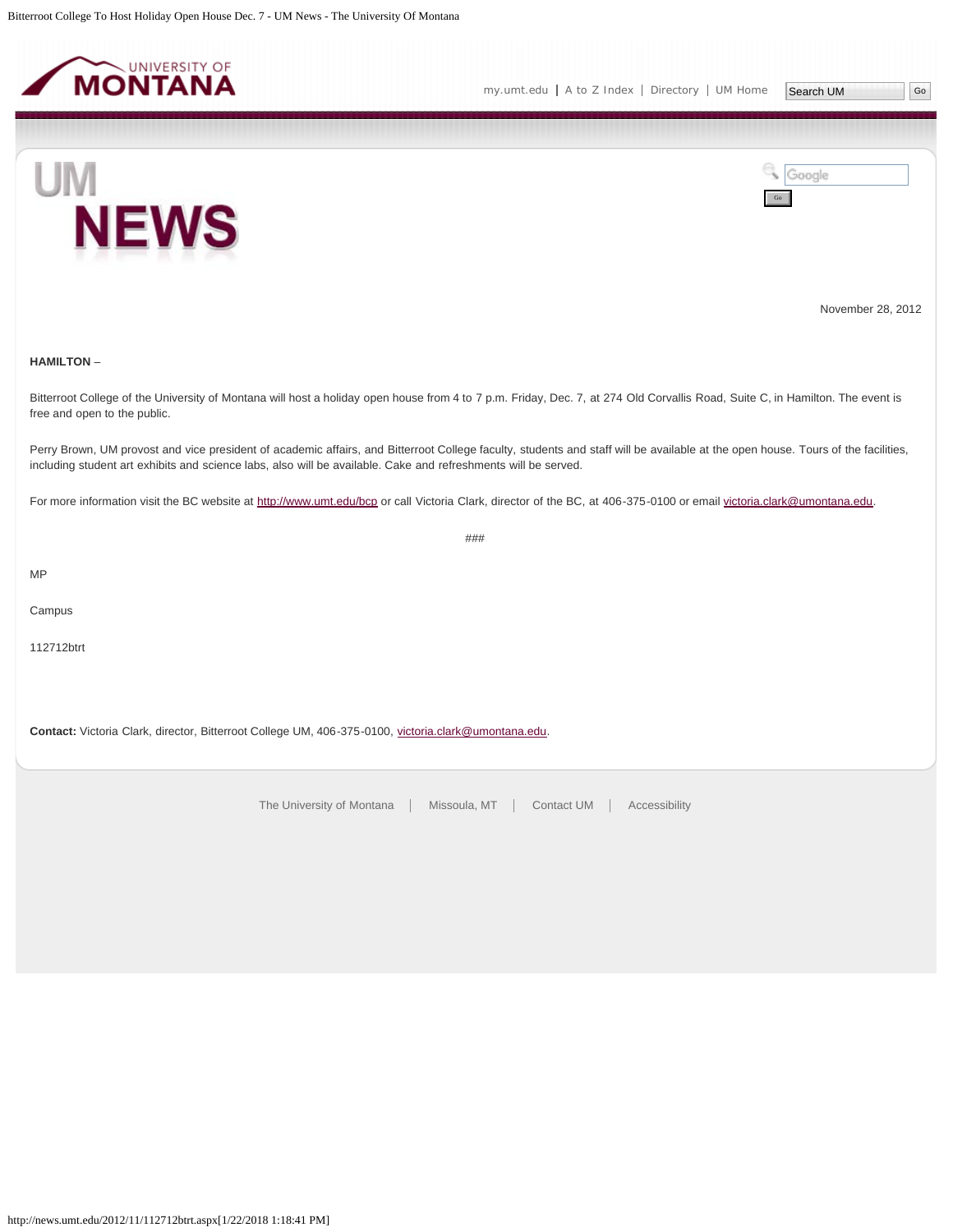<span id="page-11-0"></span>



November 26, 2012

# **MISSOULA –**

The Maureen and Mike Mansfield Library at The University of Montana will host a NAFSA: Association of International Educators webinar titled, "Today's Chinese Student: Cultural Insights for Better Integration," from 1 to 2:30 p.m. Tuesday, Dec. 4, in the Mansfield Library Buckhous Room.

Presenters include Yenbo Wu, associate vice president for international programs at San Francisco State University; Jayme Harpring, instructor and research associate at Florida State University; and Peter Briggs, director of the office of international students and scholars at Michigan State University. Mansfield Library Dean Shali Zhang will make closing remarks.

Chinese students are enrolling in unprecedented numbers in U.S. colleges and universities. It is becoming increasingly important for universities to understand these students and how to bridge the cultural gap between them and other international and domestic students.

The webinar will address how group culture and shared experience affect the cultural and social integration of Chinese students on campuses, and will discuss best practices to gain campuswide support for orienting and supporting these students.

The webinar is sponsored by UM Foreign Student and Scholar Services, UM's English Language Institute and the Mansfield Library.

For more information call Effie Koehn, director of Foreign Student and Scholar Services, at 406-243-5580 or email [effie.koehn@umontana.edu](mailto:effie.koehn@umontana.edu).

###

ALL

Local, campus

112312nafs

**Contact:** Effie Koehn, UM Foreign Student and Scholar Services, 406-243-5580, [effie.koehn@umontana.edu](mailto:effie.koehn@umontana.edu).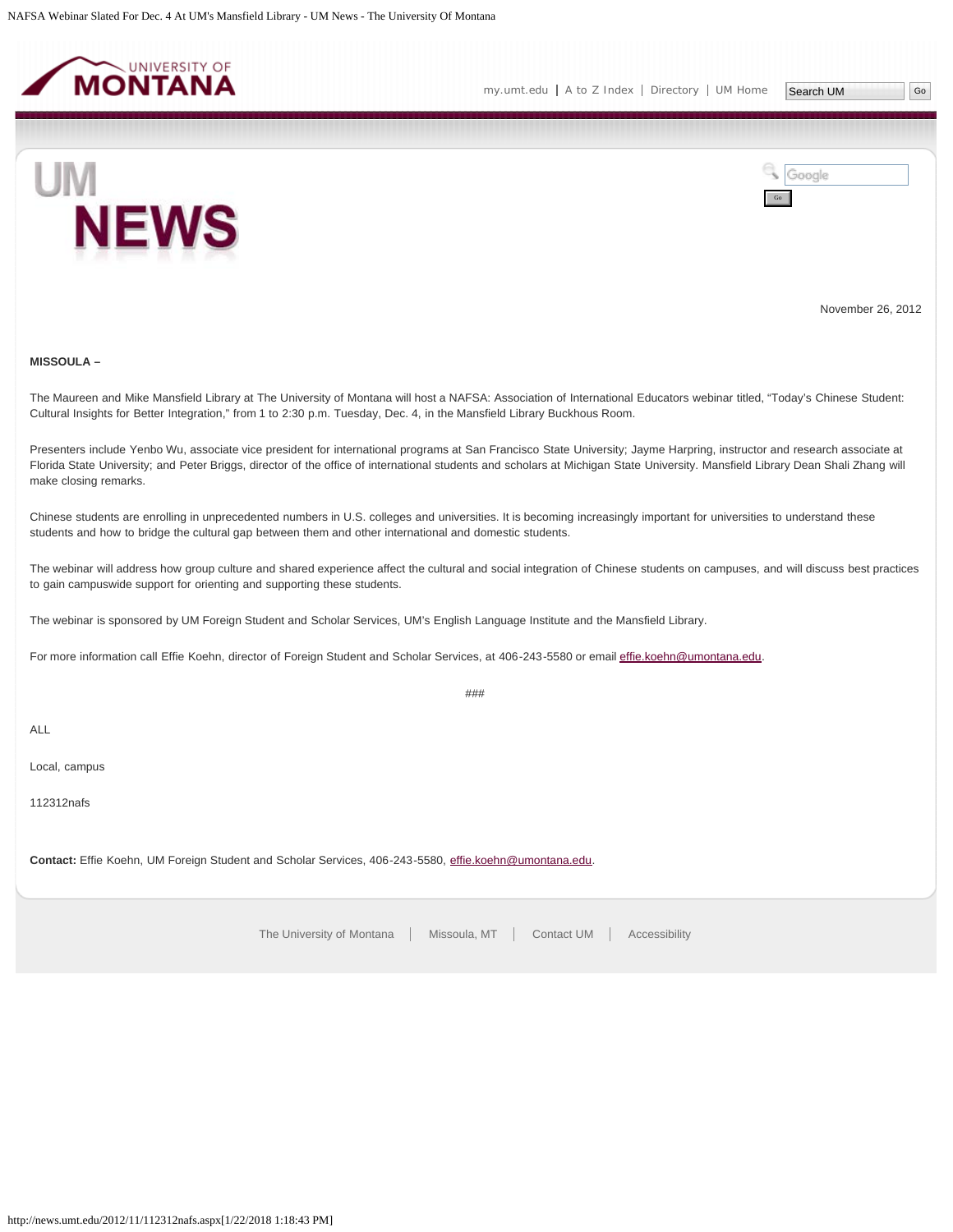<span id="page-12-0"></span>



November 26, 2012

#### **MISSOULA** –

The Rural Institute at The University of Montana will interview two finalists in early December for the institute's director position. Tom Seekins and Martin Blair will visit campus and present open forums for the UM and Missoula community.

The director of the Rural Institute will oversee the operation of the Center for Excellence in Disabilities, Research and Service. The Rural Institute's objective is to increase the independence, productivity, community integration and inclusion of those with disabilities through education, research and demonstration services. Major projects of the Rural Institute include the Montana Deaf-Blind Project, Montana Disability and Health Program and MonTECH.

The open-forum schedule is as follows:

- **Tuesday, Dec. 4:** Tom Seekins, 3:10 p.m., Skaggs Building Room 246.
- **Friday, Dec. 7:** Martin Blair, 1:30 p.m., Phyllis J. Washington College of Education and Human Sciences Room 241.

Seekins is a professor in the UM Department of Psychology and has served as director of research at the Rural Institute since 1988. He also has served as director of UM's Research and Training Center on Disability in Rural Communities since 1993. Prior to joining UM, Seekins worked as a research associate at the Research and Training Center on Independent Living at the University of Kansas and as a project director, coordinator and researcher in other programs. From 2007 to 2010, Seekins was a member of the American Psychological Association Guidelines Task Force for the Assessment and Treatment of Persons with Disabilities. He holds a bachelor's degree in psychology from UM and he received his master's and doctorate in psychology from the University of Kansas.

Blair currently is the associate director for the Center for Technical Assistance for Excellence in Special Education within the Center for Persons with Disabilities in the Utah State University College of Education and Human Services. He also serves as the associate director of the Mountain Plains Regional Resource Center, funded by the Office of Special Education Programs in the U.S. Department of Education; steering council chair for Utah Interagency Outreach Training Initiative for the Center for Persons with Disabilities; and adjunct assistant professor in the USU Department of Special Education and Rehabilitation. Before beginning his current positions in 2008, Blair served as the assistant director for policy and development for the Center for Persons with Disabilities and held project director and principal investigator positions as various organizations. He holds a bachelor's degree in special education, a master's in secondary education and a doctorate in education/disability disciplines, all from Utah State University.

For more information call head of the search committee UM College of Arts and Sciences Associate Dean Jenny McNulty at 406-243-4458 or email [mcnulty@mso.umt.edu](mailto:mcnulty@mso.umt.edu). Candidate's curriculum vitae are available online at [http://www.umt.edu/provost/DRISearch/](http://www.umt.edu/provost/DRISearch/default.aspx), and more information on the Rural Institute is available at [http://ruralinstitute.umt.edu/](http://ruralinstitute.umt.edu/index.asp).

###

| <b>BP</b>                                                                                                   |
|-------------------------------------------------------------------------------------------------------------|
| Local                                                                                                       |
| 112612dire                                                                                                  |
| Contact: Jenny McNulty, associate dean, UM College of Arts and Sciences, 406-243-4458, mcnulty@mso.umt.edu. |
|                                                                                                             |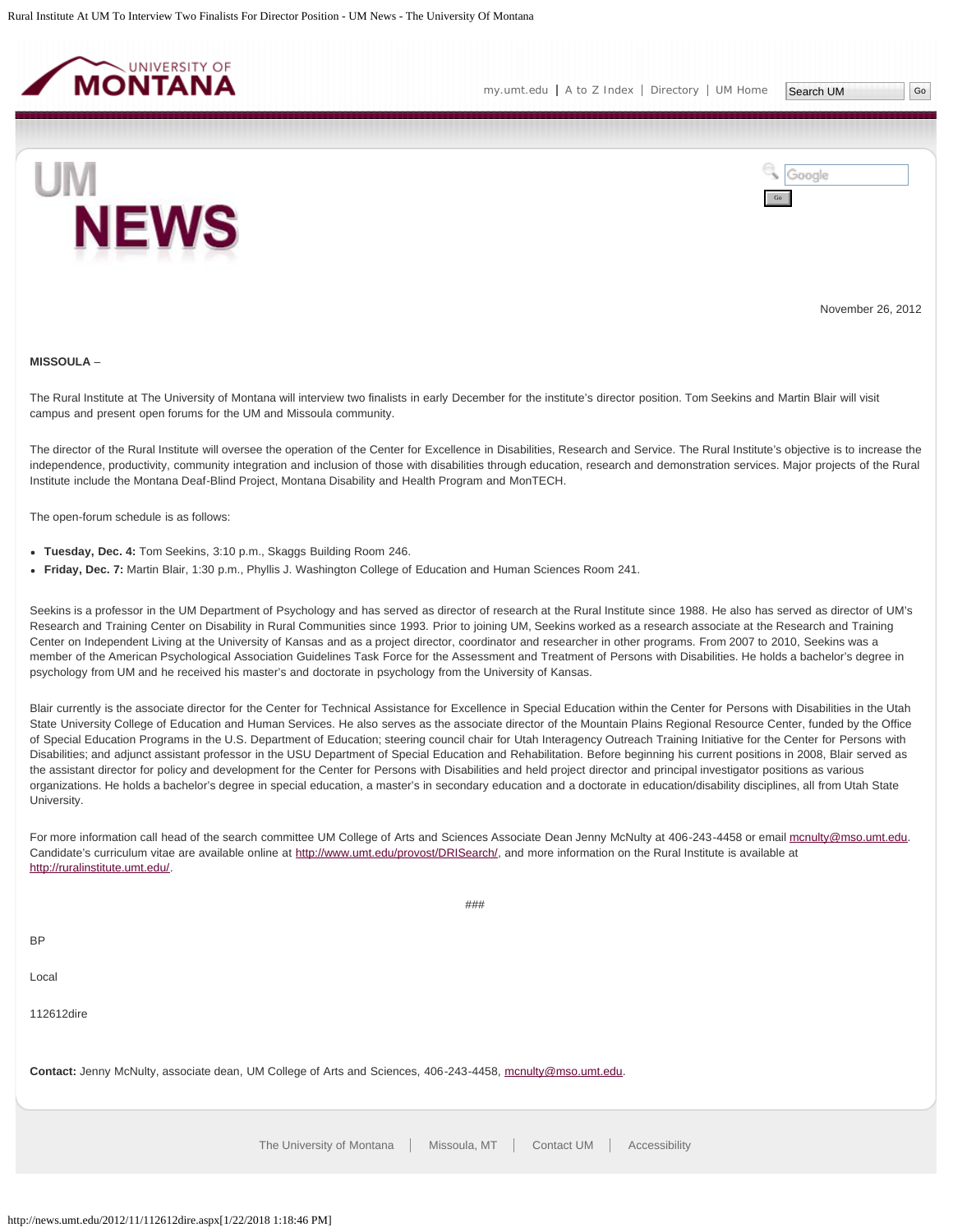<span id="page-13-0"></span>



November 26, 2012

#### **MISSOULA** –

Two University of Montana students recently were selected to intern with a Member of the Scottish Parliament.

Larissa Monckton, a UM senior from Rocheport, Mo., studying political science and communications, and Haley Rondeau, a senior from Black Diamond, Wash., majoring in political science and minoring in international development studies and anthropology, will begin their four-month internships in Scotland on Jan. 7.

"I'm excited to learn more about my Scottish heritage and to have this incredible opportunity to be involved with the government of Scotland," Rondeau said.

Each student will be assigned to a different Parliament member. They will research topics of interest to the member such as economics, environment, drugs, crime, education, rural issues, affordable housing and trade with Europe and the European Union.

Previous interns have been involved in drafting motions and Parliamentary Questions to assist with research.

The internship was arranged through IE3 Global Internships, which provides opportunities for students to grow personally, professionally and cross-culturally.

"The ideal candidate for this internship has a passion for political science and very strong writing skills," said Cynthia Engel, IE3 Global Internships director for Europe and Oceania. "Both UM students possessed those qualifications."

This is the first time two UM students have interned with the Scottish Parliament at the same time, however one other UM student completed this internship during spring semester 2009.

"I love working with the students and faculty at The University of Montana because the students are so committed to the amazing experiences and the faculty and staff are incredibly supportive in making it possible for them," Engel said. "When students take the initiative to make the most of these opportunities, the internships often become among the most remarkable aspects of their university programs."

According to UM Internship Services Program Coordinator Kevin Hood, this experience will allow students to gain hands-on political experience and invaluable skills working within a country's system of government. It also will help students gain tangible working experience before they graduate and join the workforce.

For more information about this internship, call Hood at 406-243-4613 or email [kevin.hood@umontana.edu.](mailto:kevin.hood@umontana.edu)

###

ALL

State, hometown

112112scot

**Contact:** Kevin Hood, program coordinator, UM Internship Services Administration, 406-243-4613, [kevin.hood@umontana.edu.](mailto:kevin.hood@umontana.edu)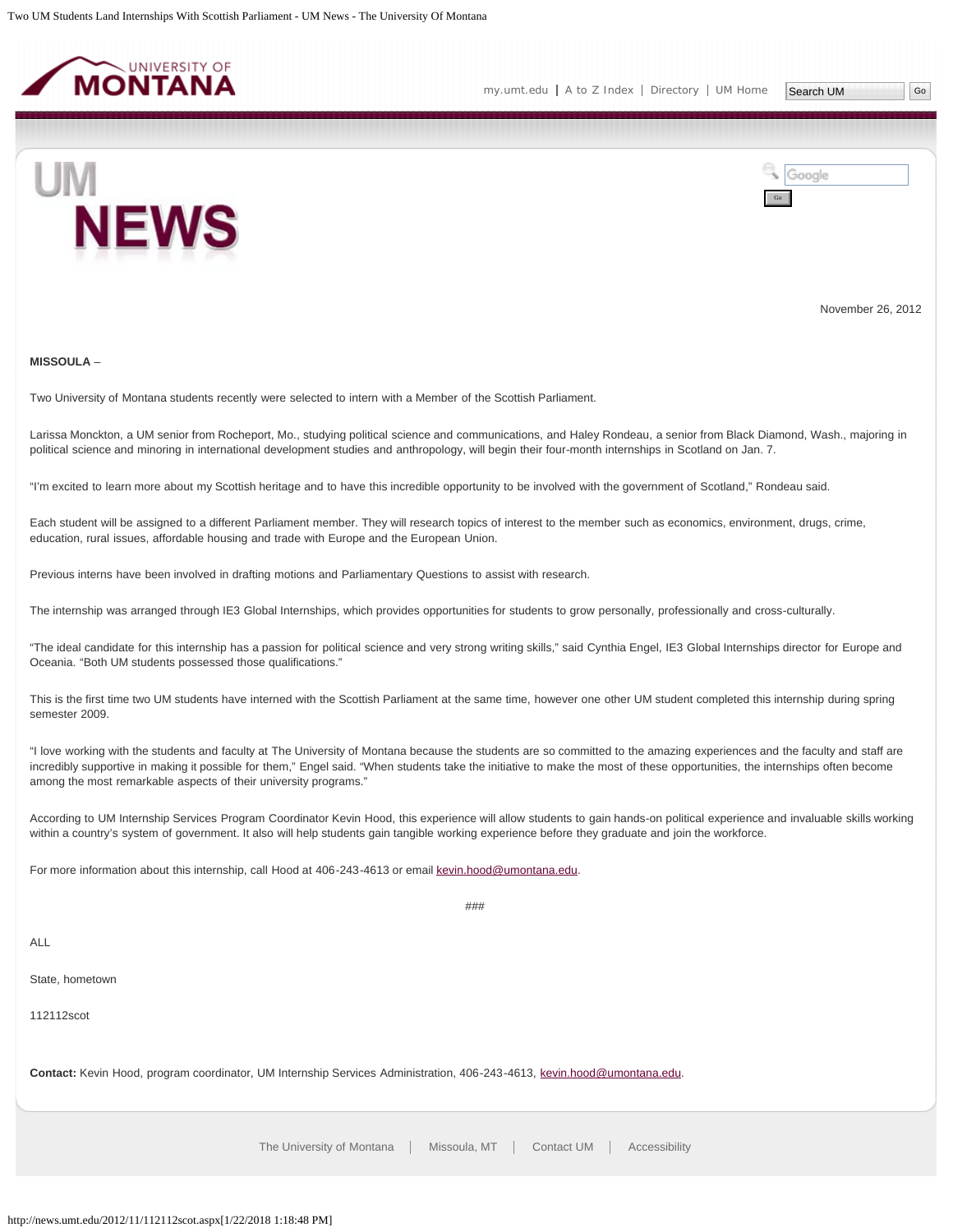<span id="page-14-0"></span>

[my.umt.edu](http://my.umt.edu/) | [A to Z Index](http://www.umt.edu/search/atoz/) | [Directory](http://www.umt.edu/directory/) | [UM Home](http://www.umt.edu/)

Google

Go



November 21, 2012

#### **MISSOULA –**

A study in a tropical forest in Costa Rica that examined the role tree leaf litter plays in regulating the organic carbon stored in soil recently was selected by the Faculty of 1000 for special recognition.

University of Montana alumnus Jonathan Leff conducted the study with researchers from the University of Colorado and the University of New Hampshire. Based on that research, they co-wrote a paper titled "Experimental litterfall manipulation drives large and rapid changes in soil carbon cycling in a wet tropical forest," which was published in the journal Global Change Biology in September.

While pursuing his master's degree at UM, Leff worked under terrestrial biogeochemistry Associate Professor Cory Cleveland in the College of Forestry and Conservation. Leff examined the relationship between the amount of carbon added by plants, organic carbon in the soil and  $CO<sub>2</sub>$  released through decomposition to the atmosphere.

Soils store the majority of Earth's terrestrial organic carbon, so changes in these relationships could have important effects on the global carbon cycle and the climate system. Deforestation and agriculture have led to declines in plant-derived carbon inputs to the soil of tropical forests while the amount of carbon dioxide in the atmosphere is increasing.

The effects of elevated atmospheric CO<sub>2</sub> on belowground carbon cycling are not yet well known, but some data suggest temperature increases could cause declines in the vegetative productivity of tropical forests and thus lead to net losses of soil carbon. This could, in turn, enhance atmospheric CO<sub>2</sub> emissions and accelerate climate warming.

Leff's study suggests that shifts in leaf litter inputs in response to localized human disturbances and global environmental change could have rapid and important consequences for belowground carbon storage and CO<sub>2</sub> fluxes in tropical rain forests. The authors also highlight potential differences between tropical and temperate ecosystems, where belowground carbon cycling responses to changes in litterfall are generally slower and more subtle. Overall, the results of Leff's study suggest that changes in forest litterfall inputs could impact carbon cycling on a global scale.

Faculty of 1000 is a directory of top articles in biology and medicine based on the recommendations of 5,000 of the world's leading scientists and clinical researchers and another 5,000 associates who work with them.

###

| . .<br>۰.<br>× | ۰, |
|----------------|----|
|----------------|----|

Local

111912leff

**Contact:** Cory Cleveland, UM associate professor of terrestrial biogeochemistry, [cory.cleveland@umontana.edu](mailto:cory.cleveland@umontana.edu).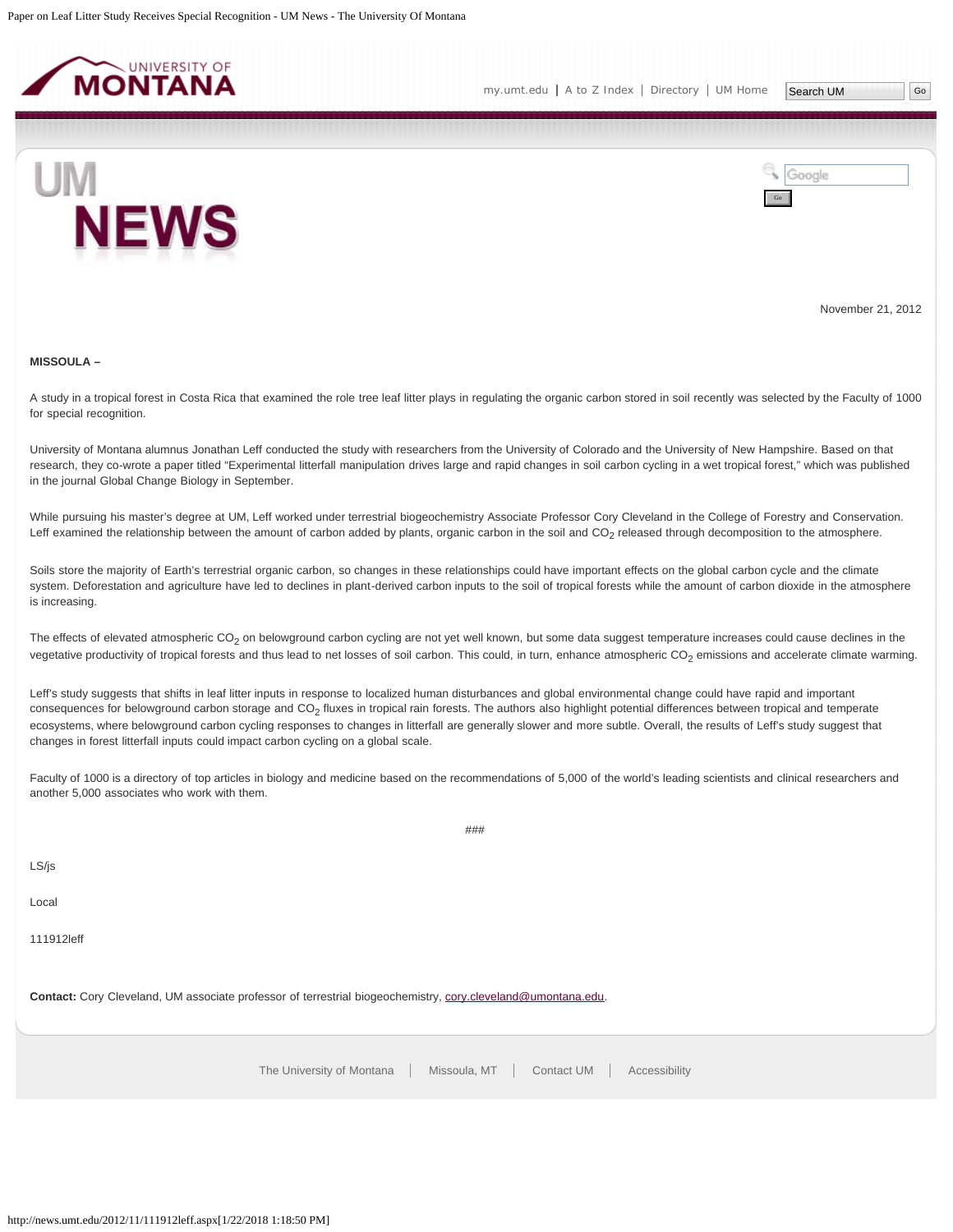<span id="page-15-0"></span>



November 21, 2012

#### **MISSOULA –**

The University of Montana has hired Scott Whittenburg as its new vice president for research and creative scholarship.

Whittenburg currently is vice president for research and economic development at the University of New Orleans. He will start his new duties at UM on Jan. 2.

Whittenburg has worked at UNO since 1979, starting as an assistant professor of chemistry and eventually serving as dean of the graduate school before taking over as vice president for research and economic development. He received a physical chemistry doctorate from the University of Utah and completed his undergraduate degree at Oregon State University.

"We are delighted to have Dr. Whittenburg join us at UM," President Royce Engstrom said. "Research is a central aspect of UM's mission, contributing to fundamental knowledge, improved quality of life and economic development. Scott understands all of those areas, bringing to the position tremendous productivity as a researcher, himself, and as an experienced administrator in a research-intensive environment. UM is definitely on the move as a research institution, and Scott will accelerate that trajectory."

Whittenburg was chosen for the position after a national search that brought four finalists to campus for interviews.

"I am excited about the opportunity to help UM grow its research enterprise and expand its nationally recognized creative and academic programs," Whittenburg said. "I look forward to working with President Engstrom, the leadership team and the students, faculty and staff to reach the vision outlined in the UM strategic plan."

Upon Whittenburg's arrival, Interim Vice President for Research and Creative Scholarship Dave Forbes will return to his position as dean of the College of Health Professions and Biomedical Sciences.

"We thank Dave for his good work," Engstrom said. "He has helped chart the path for the future of research at UM."

The Office of the Vice President for Research and Creative Scholarship supports the educational and research mission of UM through advocacy and advancement of basic and applied research, creative work and academic scholarship. In recent years the University has garnered \$60 million to \$70 million in external funding to support its research mission. For more information visit<http://www.umt.edu/research>.

###

CBS

Local, dailies

112112rsch

**Contact:** Chris Comer, UM College of Arts and Sciences dean and search committee chairman, 406-243-2632, [christopher.comer@umontana.edu.](mailto:christopher.comer@umontana.edu)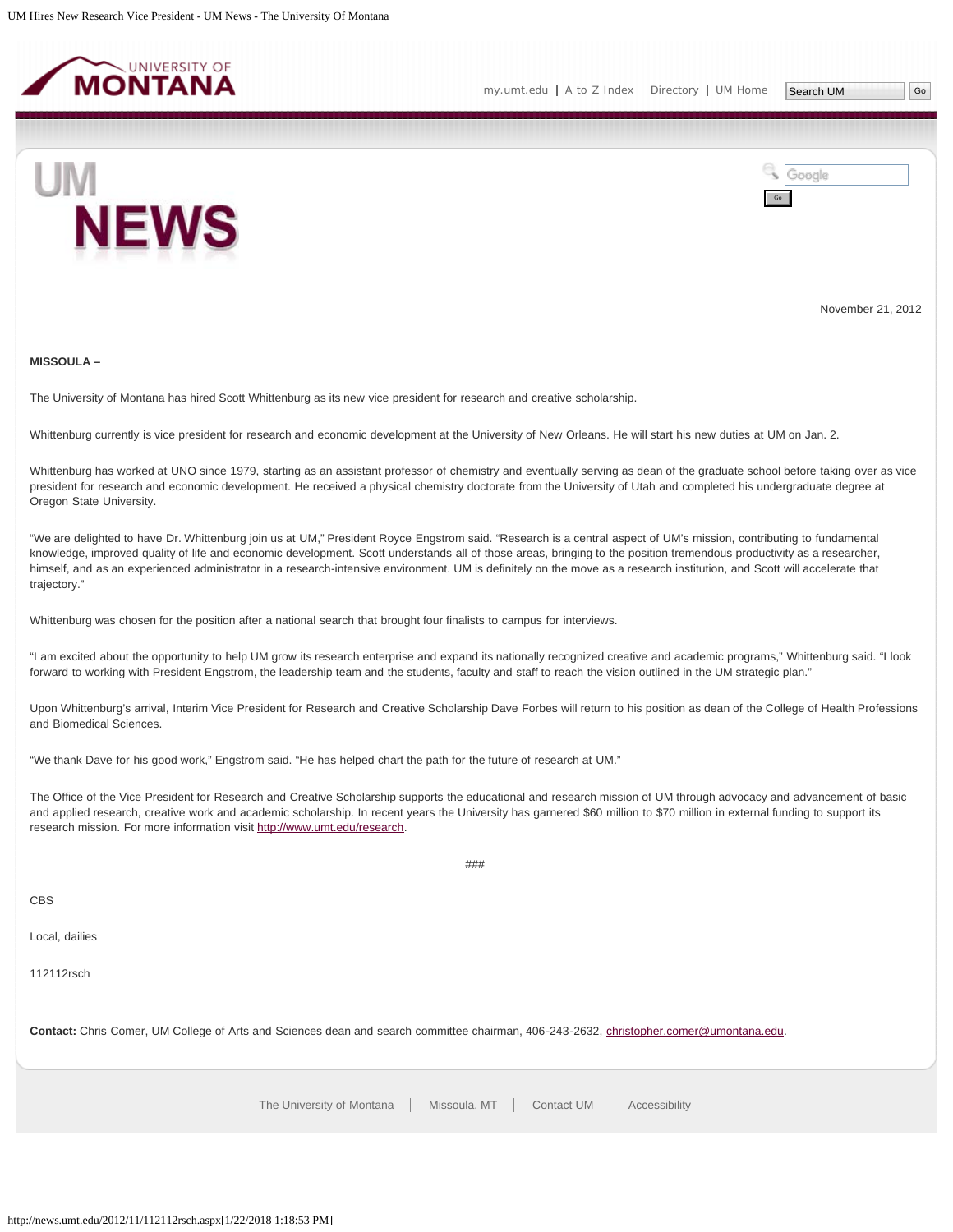<span id="page-16-0"></span>

[my.umt.edu](http://my.umt.edu/) | [A to Z Index](http://www.umt.edu/search/atoz/) | [Directory](http://www.umt.edu/directory/) | [UM Home](http://www.umt.edu/)



Google Go

November 21, 2012

#### **MISSOULA –**

Ninety freshman students of Big Sky High School's Health Science Academy will participate in a hands-on tour of three departments within The University of Montana College of Health Professions and Biomedical Sciences and will visit Curry Health Center on Friday, Nov. 30.

Student teams will have the opportunity to work with a state-of-the-art computerized simulation mannequin in the Skaggs School of Pharmacy, examine fruit fly brain tissues in the histology department, and be introduced to customary practices of direct patient care at the UM Physical Therapy New Directions Wellness Center and Curry Health Center. In accordance with Health Science Academy curriculum, UM department representatives will highlight academic preparation necessary for employment in the health care fields.

The mission of the Big Sky High School Health Science Academy is to provide students with an intellectually challenging and relevant education in a small, supportive environment. Every student enrolled will complete high school with the knowledge and skills to be successful in a post-secondary educational program. The academy's teachers and administrators work with parents and community partners to develop opportunities through which students can become exceptional and well-rounded scholars and citizens. The curriculum is college-preparatory with a focus on careers in the medical health sciences and in veterinary/animal science.

The tour is coordinated by Western Montana Area Health Education Center at UM, which is a member of the Missoula Chamber Workforce, Development and Education committee – a consortium of business, health care and community members dedicated to supporting the Big Sky High School Health Science Academy.

###

MR/all

Local

112012tour

**Contact:** Martha Robertson, program coordinator, Western Montana Area Health Education Center at UM, 406-243-4746, [martha.robertson@umontana.edu.](mailto:martha.robertson@umontana.edu)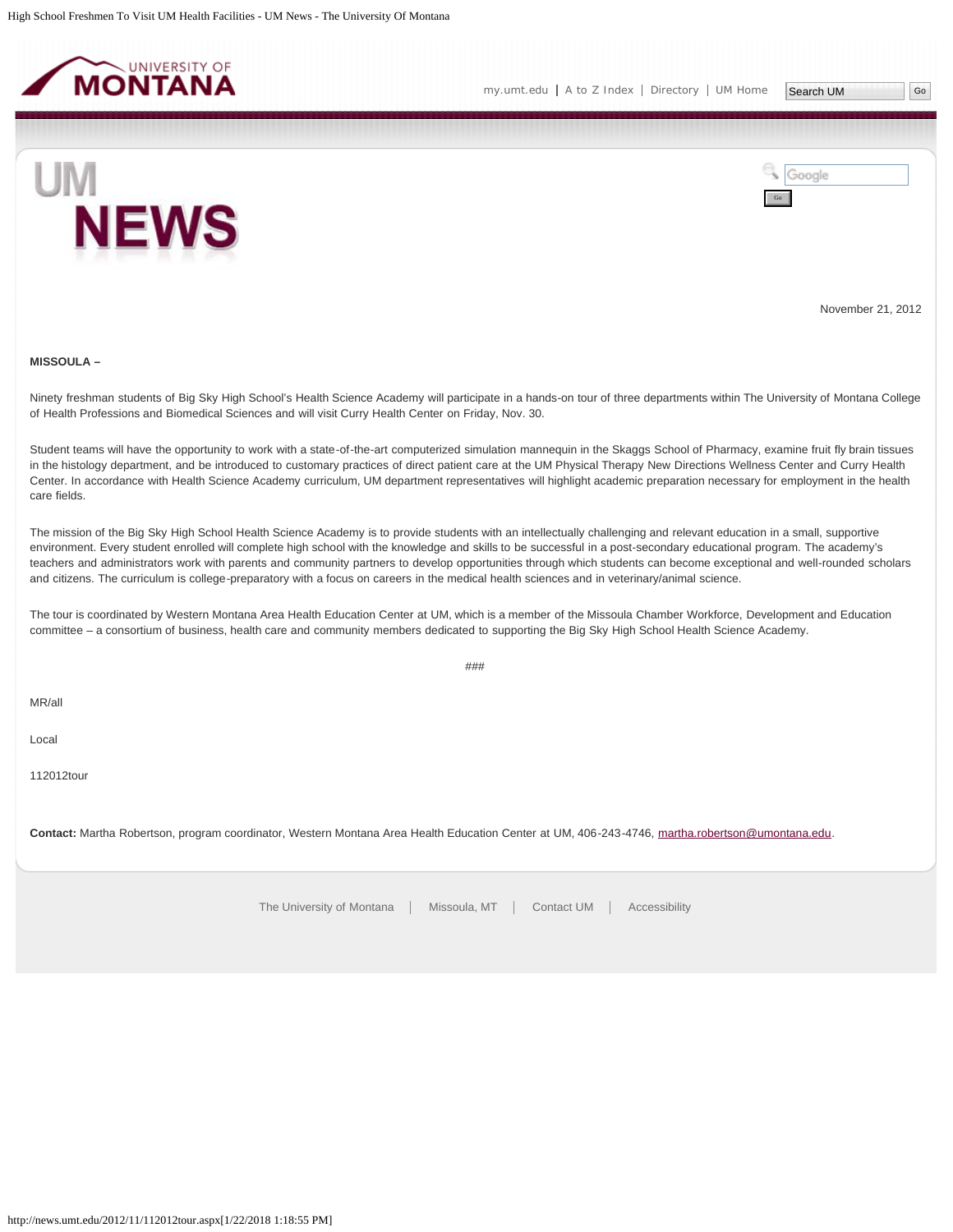<span id="page-17-0"></span>



November 20, 2012

# **MISSOULA** –

Renowned writer Victor LaValle will deliver a craft lecture and reading at The University of Montana on Friday, Nov. 30. LaValle's lecture, "What the Hell is Going on? Structuring Your Story," will be held from 12:10 to 1 p.m. in Stone Hall Room 304, and the fiction reading will be held at 7 p.m. in the Dell Brown Room of Turner Hall.

LaValle is author of the short-story collection "Slapboxing with Jesus," novels "The Ecstatic," "Big Machine" and "The Devil in Silver," and an e-book novella "Lucretia and the Kroons." He is the recipient of the Whiting Writers' Award, a United States Artists Ford Fellowship, a Guggenheim Fellowship and the key to southeast Queens, N.Y. He currently teaches fiction writing at Columbia University.

Both the craft lecture and reading are free and open to the public. LaValle's visit is sponsored by the UM Creative Writing Program and the President's Writers-in-Residence Series.

###

For more information call UM Creative Writing Program Coordinator Karin Schalm at 406-243-5267 or email [karin.schalm@mso.umt.edu.](mailto:karin.schalm@mso.umt.edu)

BP

Local

112012vict

**Contact:** Karin Schalm, coordinator, UM Creative Writing Program, 406-243-5267, [karin.schalm@mso.umt.edu .](mailto:karin.schalm@mso.umt.edu)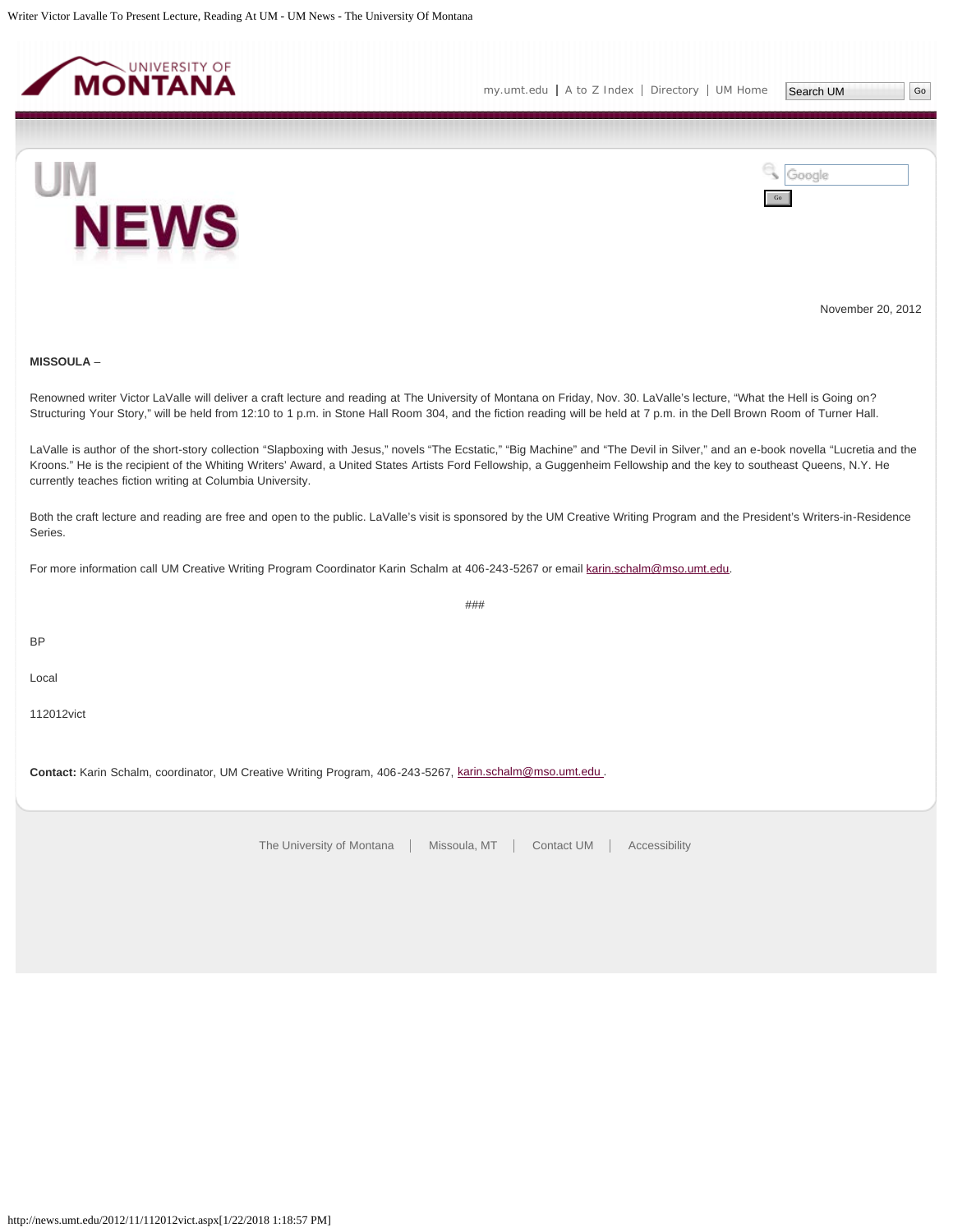<span id="page-18-0"></span>



November 20, 2012

#### **MISSOULA** –

Renowned art curator, author and lecturer Gloria Groom will deliver a talk titled "The School of Nature in French Art: From Realism to Impressionism" as part of The University of Montana President's Lecture Series at 8 p.m. Monday, Dec. 3, in the Montana Theatre of the Performing Arts and Radio/Television Center.

Groom, the Mary and David Winton Green curator of 19th-century European painting and sculpture at The Art Institute of Chicago, also will present an afternoon seminar that same day titled "Impressionism: Fashion and Modernity" from 3:10 to 4:30 p.m. in Gallagher Business Building Room 123. Both the seminar and lecture are free and open to the public.

In her evening lecture, Groom will comment on the artists and works seen in the Montana Museum of Art & Culture exhibition "Labor and Leisure: Impressionist and Realist Masterpieces from a Private Collection." The exhibit includes 19th-century French art from painters including Claude Monet, Pierre-Auguste Renoir, Alfred Sisley and Augustin Lhermitte. The MMAC is located in the PAR/TV Center.

Groom joined The Art Institute in 1984 and has worked as a curator and catalogue author for exhibitions of French artists including Odilon Redon, Renoir and Henri de Toulouse-Lautrec. Her book "Edouard Vuillard: Painter-Decorator" was published by Yale University Press in 1993. She organized the major loan exhibition "Fashion, Impressionism and Modernity," which opened in Paris this fall. Groom was awarded the title of chevalier des arts et lettres by the French government in 2005 and officier des arts et lettres in 2012.

The President's Lecture Series consists of 10 talks on vital topics by distinguished guest speakers throughout the academic year. Groom's lecture is co-sponsored by the MMAC. For more information on the President's Lecture Series, visit<http://umt.edu/president/events/lectures/> or call UM history Professor Richard Drake at 406-243-2981.

###

BP

Local

112012pres

**Contact:** Richard Drake, UM history professor and lecture series organizer, 406-243-2981, [richard.drake@mso.umt.edu.](mailto:richard.drake@mso.umt.edu)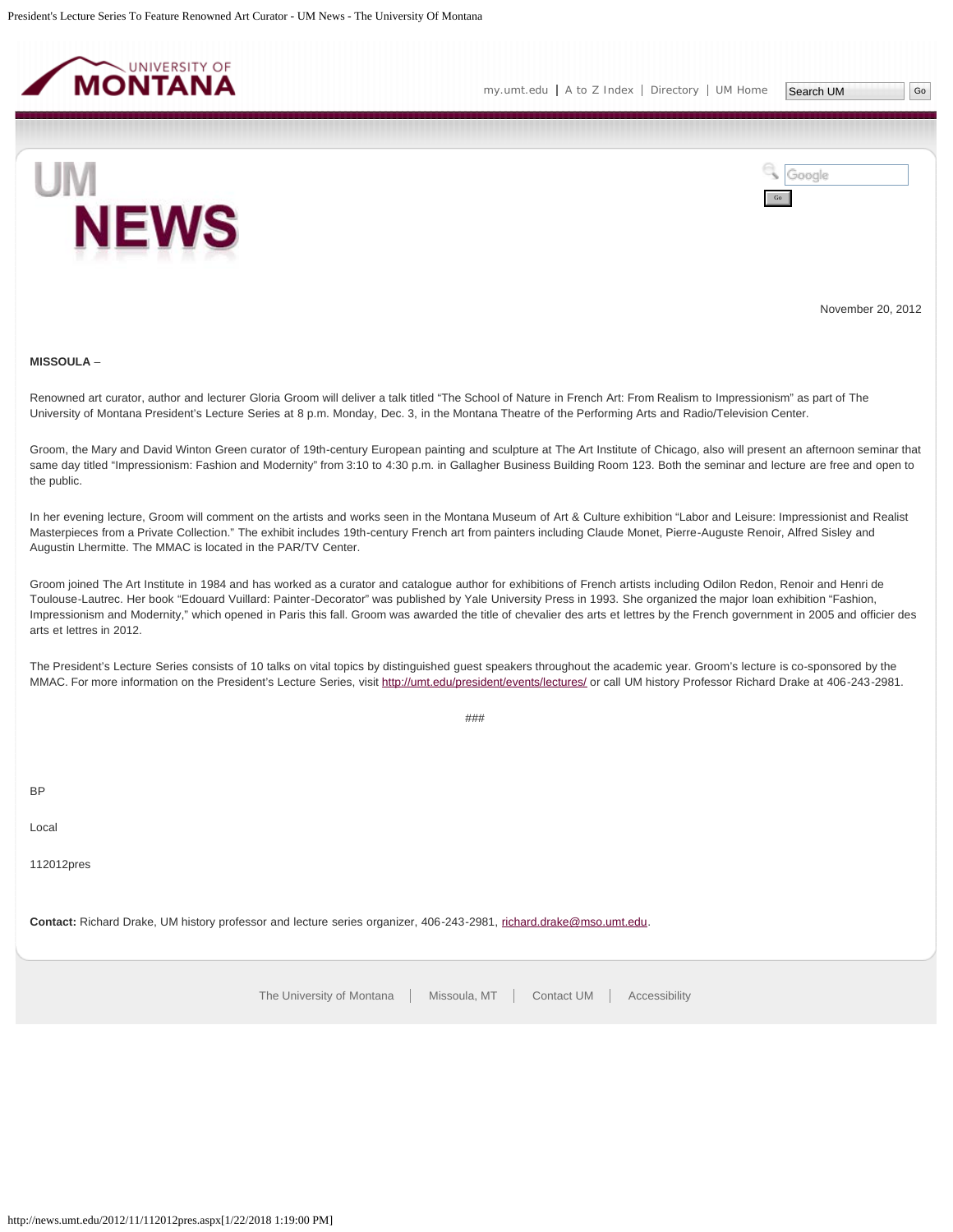<span id="page-19-0"></span>



November 20, 2012

#### **MISSOULA** –

University of Montana School of Music student opera singers are having an exciting year. Aside from three students moving to regional final auditions for the Metropolitan Opera, two scenes from the upcoming production of "Dizzying Dilemmas at the Opera" are finalists in the National Opera Association Collegiate Scenes Competition.

"Dizzying Dilemmas at the Opera" will show at 7:30 p.m. Tuesday and Wednesday, Nov. 27-28, in the Music Recital Hall at UM. School of Music students will perform scenes from "The Marriage of Figaro," "Eugene Onegin," "Die Fledermaus," "Hansel & Gretel," "La Rondine" and "The Magic Flute." Costumes, sets and lighting were designed by students from the UM School of Theatre & Dance.

Tickets cost \$11 for general admission, \$6 for seniors and \$5 for students. They are available for purchase online at [http://www.ummusic.org](http://www.ummusic.org/) or by calling the UMArts Box Office at 406-243-4581.

The show offers the Missoula community a chance to hear UM's young singers before they travel in January to the NOA convention in Portland, Ore., where students Jenna Preston and Thain Bertin will perform a scene from "Eugene Onegin" and John Knispel and Arielle Nachtigal will perform a scene from "Die Fiedermaus." Also in January, Nachtigal, Knispel and Neila Getz will travel to Seattle to compete in the Northwest Regional Finals of the Metropolitan Opera National Council Auditions.

"The UM School of Music has spectacular singers. They are having a banner year," said UM Opera Theater Director Anne Basinski. "Those who have competed and their fellow students have learned amazing things about setting goals, teamwork and continually striving to improve. We could not be prouder of them."

###

For more information call Basinski at 406-243-5192 or email [basinskia@mso.umt.edu.](mailto:basinskia@mso.umt.edu)

BP

Local

111912oper

Contact: Anne Basinski, director, UM School of Music Opera Theater, 406-243-5192, basinksia@mso.umt.edu.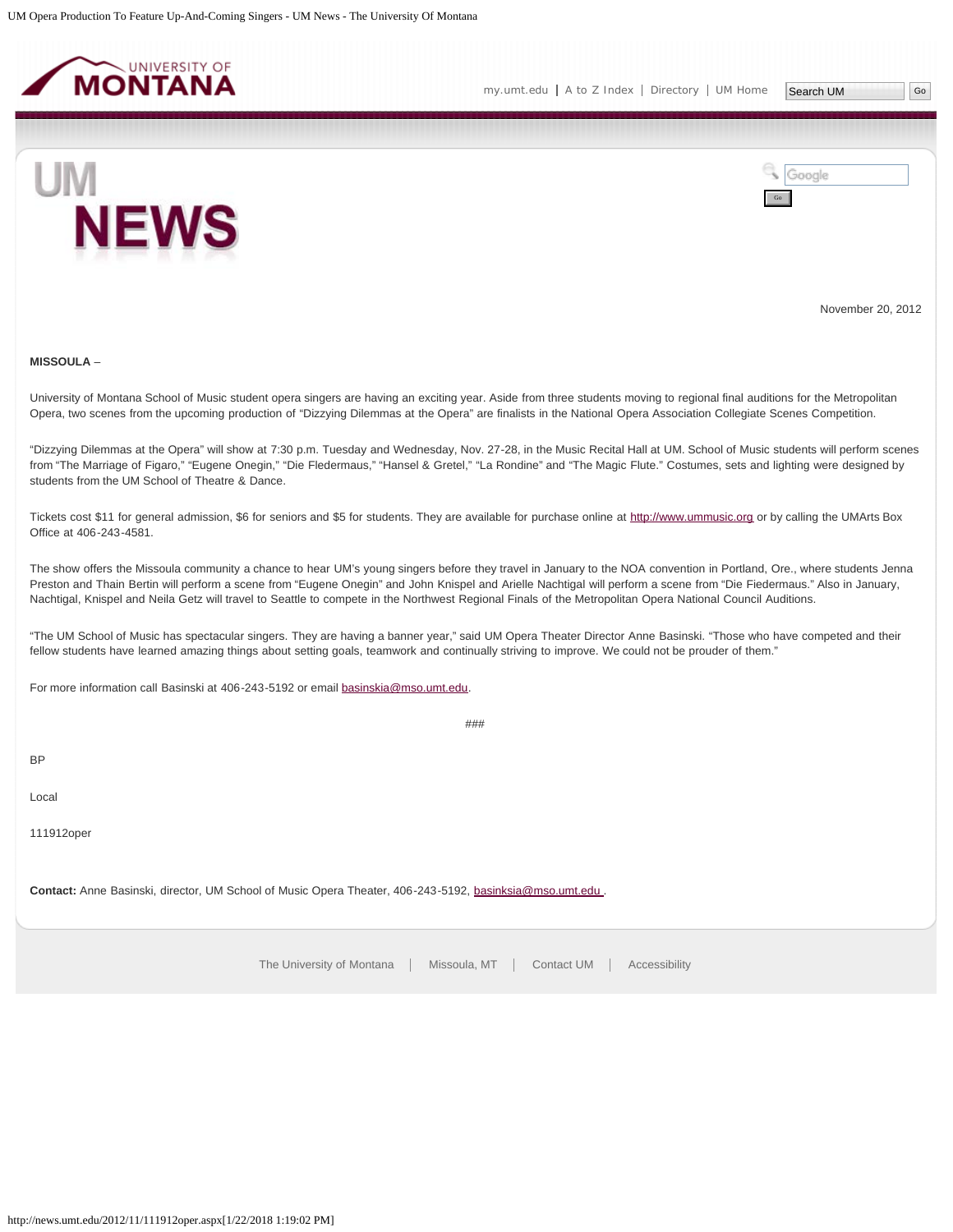<span id="page-20-0"></span>



November 19, 2012

# **MISSOULA** ―

The University Center Holiday Giving Campaign will begin after Thanksgiving. All proceeds from the campaign will go to families living in the University Villages.

The campaign kicks off with decorating the campus-community Christmas tree at 11 a.m. Tuesday, Nov. 27, in the UC in front of The Source. Although the UC will provide ornament-making supplies, personal ornaments and supplies are welcome. The community tree will remain in the UC throughout the holiday season. Donors can buy stockings from The Source, which will be displayed on the tree.

The giving campaign includes the Griz Thrift Swap on Wednesday, Nov. 28, in the UC Ballroom. Students can donate clothes and swap out something old for something new. Clothing donations will be accepted through Monday, Nov. 26, at The Source, and the remaining clothing will be given to charity.

The UC also will host a Wii "Just Dance-A-Thon" 6 a.m. to midnight Wednesday, Dec. 5 in the UC Campus Court. Teams of students can sign up online for a one-hour dancing commitment. Student teams will raise funds and the group that raises the most money will receive a prize.

The final event of the campaign is the UC Midnight Movie Night, a pajama party with food, holiday treats and a hot chocolate bar, from 10 p.m. to 2 a.m. Friday, Dec. 7. "Elf" will play in UC 330-332 and "Lethal Weapon" will play in the UC Theater. The event is free but toys or non-perishable food donations are encouraged.

For more information, visit the Student Involvement Network website at<http://life.umt.edu/uc/ucsi/SIN/fun/justdance.php>, call Adrianne Donald, assistant director for Student Involvement and Communications, at 406-243-6029 or email [adonald@mso.umt.edu](mailto:adonald@mso.umt.edu) or call Brooke Hoareau, communications coordinator of the UC Marketing Department, at 406-243-5341 or email [brooke.hoareau@mso.umt.edu.](mailto:brooke.hoareau@mso.umt.edu)

###

MP

Campus

11192012holi

**Contact:** Adrianne Donald, assistant director for student involvement and communications, University Center, 406-243-6029, [adonald@mso.umt.edu;](mailto:adonald@mso.umt.edu) Brooke Hoareau, communications coordinator, UC marketing department, 406-243-5341, brooke.hoareau@mso.umt.edu.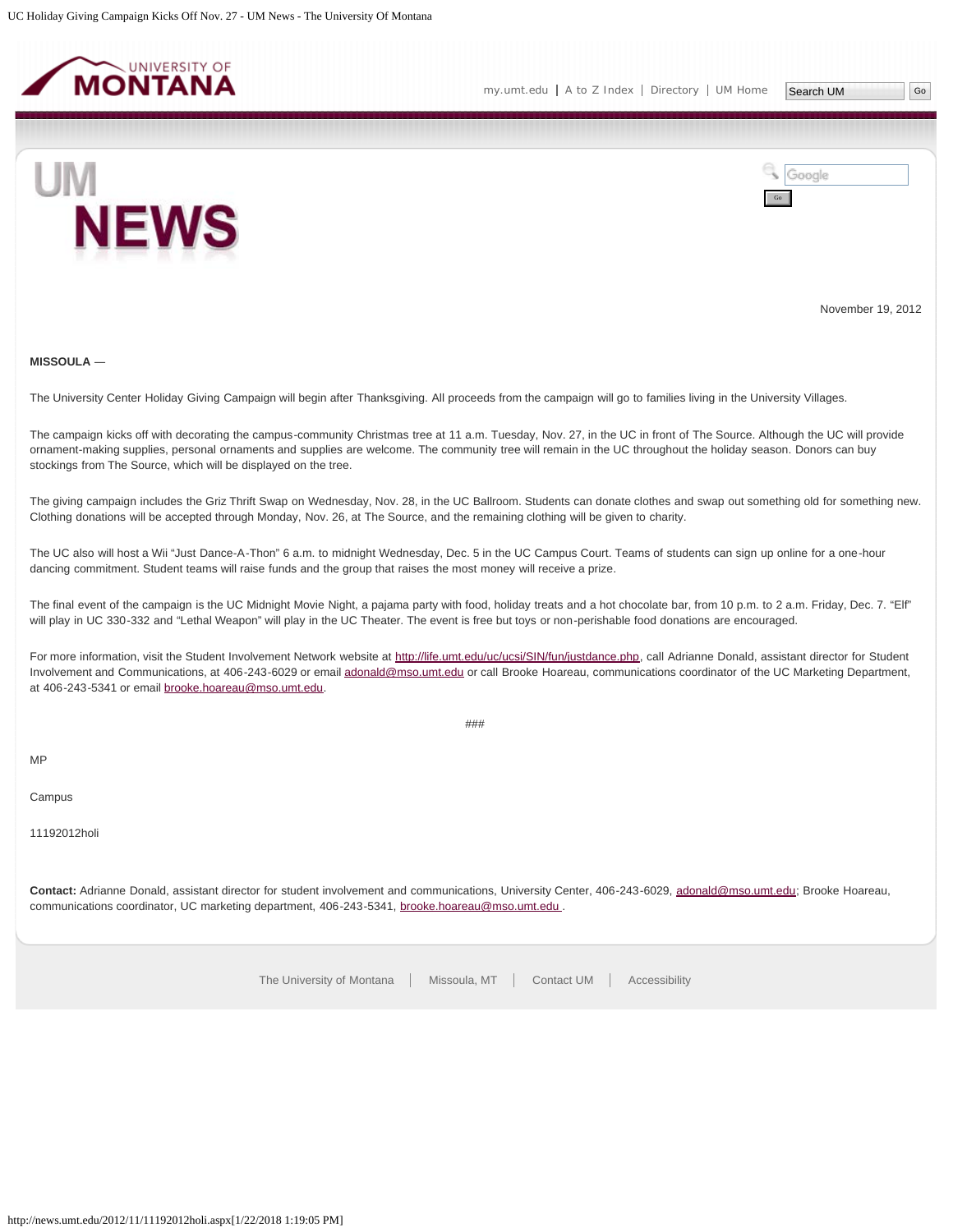<span id="page-21-0"></span>

**NEWS** 

Search UM



November 19, 2012

**MISSOULA –**

UM

An open house was held Friday, Nov. 16, to officially launch the new Biomechanics Laboratory at The University of Montana. The new facility is part of the Phyllis J. Washington College of Education and Human Sciences.

Directed by UM researcher Matthew Bundle and housed in the Phyllis J. Washington Education Center, the lab will study the science of human movement for the Department of Health and Human Performance.

Bundle said the facility was made possible by the support and leadership of UM President Royce Engstrom and Dean Roberta Evans.

"It will expand the research capabilities at The University of Montana and allow students and faculty to pursue study in a world-class facility," Bundle said. "The equipment here is found at only a select few universities around the world."



Bundle said the lab investment complements the existing strength and expertise that already exist on campus in the area of health and human performance.

"The measurement capabilities that we have put in place will allow our undergraduate students to gain marketable scientific skills and provide an opportunity for our graduate students to receive advanced training and be competitive with scholars from any university," Bundle said.

Hired in 2011, Bundle studies the limits of human performance. His research discoveries recently have been applied to understanding the gait differences of amputee running and to the maximum speeds athletes can attain.

## ###

# **Photo caption:**

University of Montana students (left to right) Sara Hedges, Chris Sundberg and Nicole Grenier demonstrate some of the equipment at the Biomechanics Laboratory on Nov. 16. (Photo by Jonathan Crummett)

**Helpful link:** [http://www.umt.edu/urelations/pubs/Vision%20magazine/Vision%202011/Movement%20Mechanics.php](http://www.umt.edu/urelations/pubs/Vision magazine/Vision 2011/Movement Mechanics.php)

PK/cbs

Western Montana, Dailies

111912biom

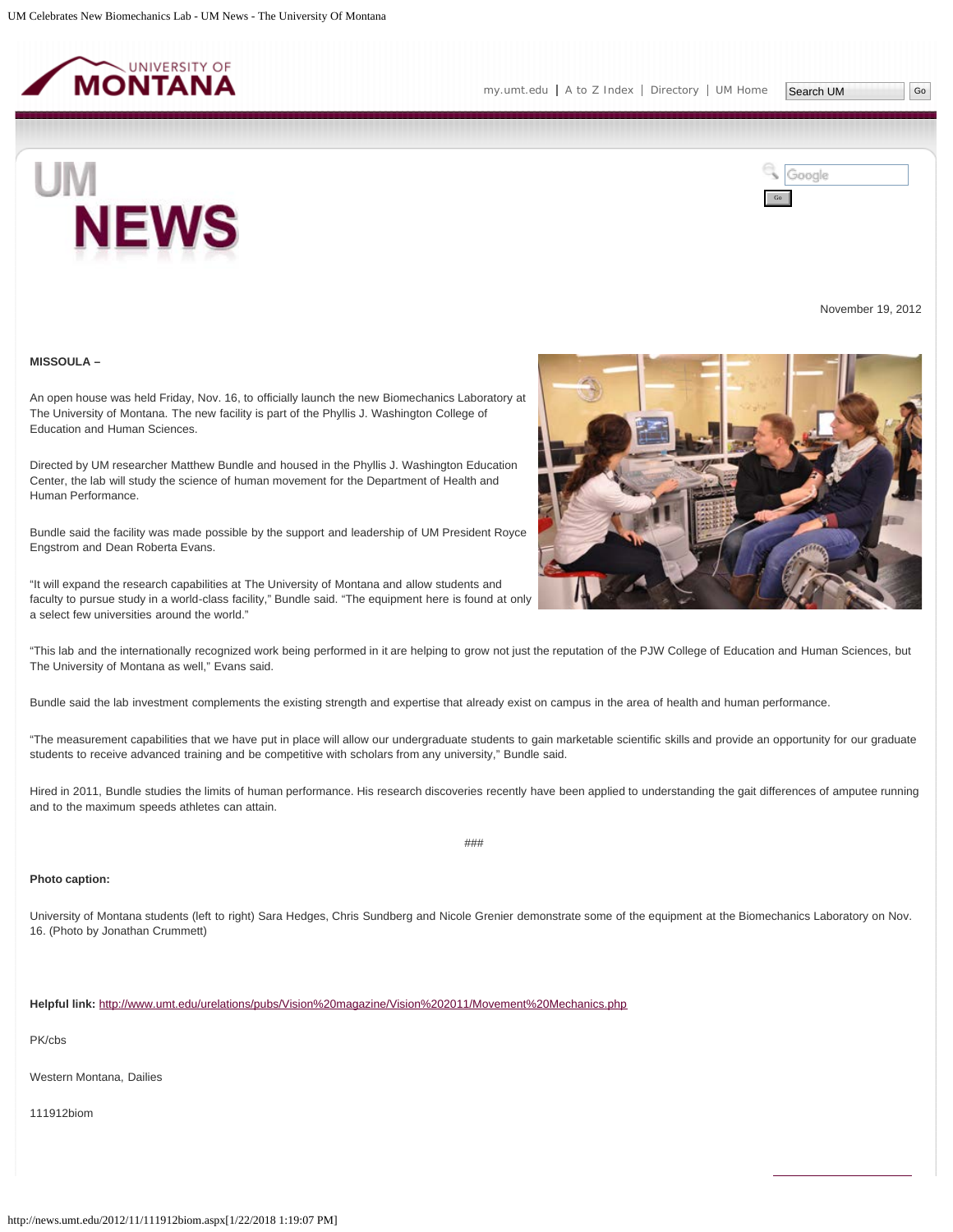**Contact:** Peter Knox, communications and outreach manager, Phyllis J. Washington College of Education and Human Sciences, 406-243-4911, [peter.knox@umontana.edu](mailto:peter.knox@umontana.edu); Matthew Bundle, director, UM Biomechanics Laboratory, 406-243-4582, matt.bundle@umontana.edu.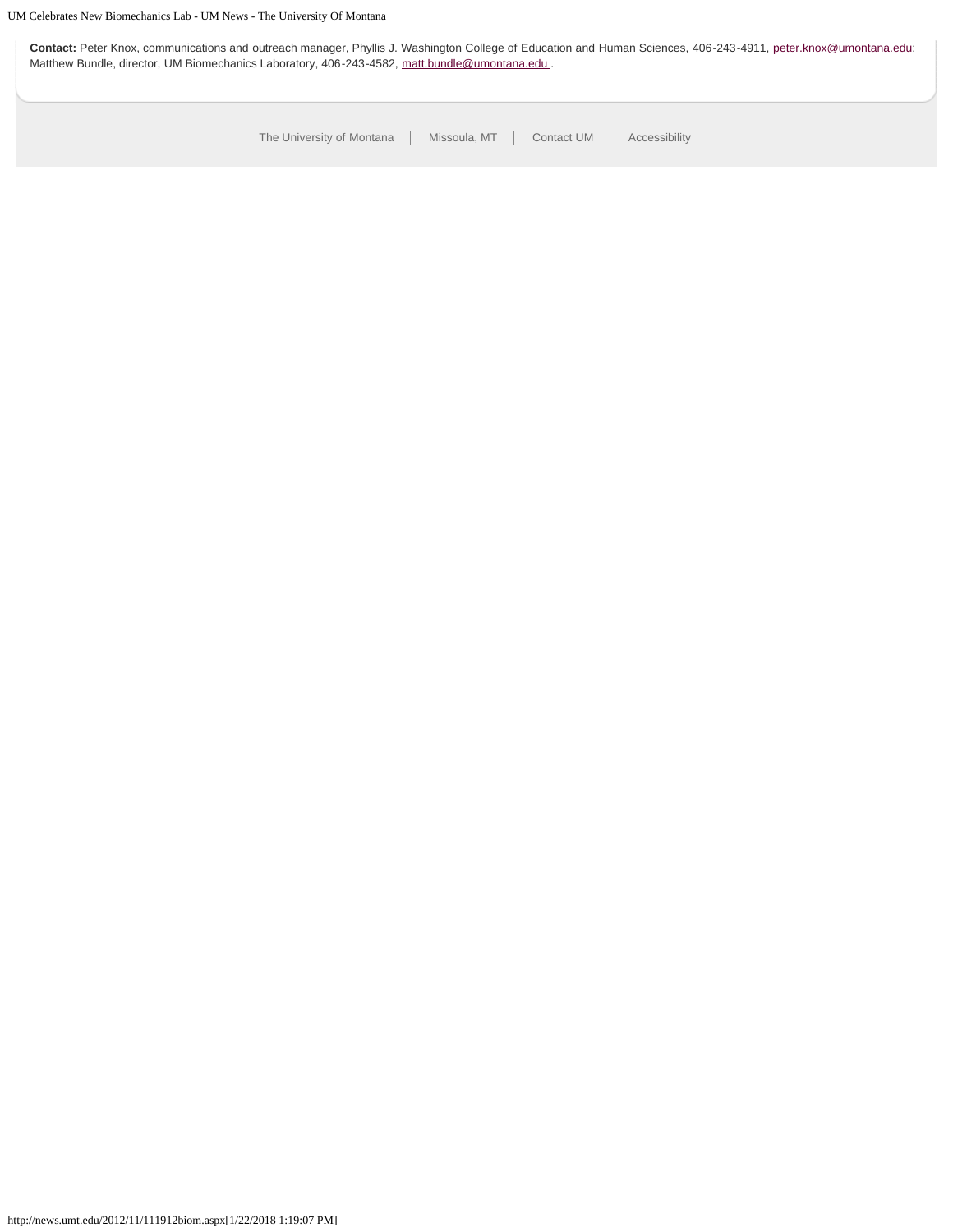<span id="page-23-0"></span>

[my.umt.edu](http://my.umt.edu/) | [A to Z Index](http://www.umt.edu/search/atoz/) | [Directory](http://www.umt.edu/directory/) | [UM Home](http://www.umt.edu/)



Google Go

November 19, 2012

#### **MISSOULA** –

University of Montana students will compete in artistic categories for the Golden Grizzly trophy in the first-ever Entertainment Management Awards on Friday, Nov. 30. The inaugural talent competition is hosted, planned and managed by UM's Entertainment Management students.

The EMA's main event will kick off at 7:30 p.m. at Monks Bar, located at 225 Ryman St. in Missoula. Tickets for the 18-and-older show cost \$10 in advance, \$15 at the door and VIP tickets cost \$50. VIP ticketholders, ages 21 and older, are invited to a 6 p.m. pre-event cocktail hour and an exclusive viewing of the dance entries at the Downtown Dance Collective, located at 121 West Main St.

The EMAs will showcase talented UM students and provide them with an opportunity to be discovered. Award categories include music, visual art and dance. Participants auditioned in front of an EMA team, who selected finalists to perform at the main event in front of a panel of judges and a live audience. The judges will select three top performers to receive awards and a gift bag, and the winner of the People's Choice Award also will receive a Golden Grizzly and a gift bag. In addition, the first place winner will receive \$300, the second place winner will receive \$200 and the third place winner will receive \$100.

Currently UMEM students are working to gather event sponsors and sell tickets. The proceeds from the event will support the UMEM Student Opportunity Fund, a scholarship program that helps students gain hands-on experience through internships and other extracurricular activities.

For more information, to become a sponsor or to purchase tickets, email the EMAs team at [emas@business.umt.edu,](mailto:emas@business.umt.edu) visit the Facebook page at <https://www.facebook.com/EntertainmentManagementAwards> or follow the Twitter feed at<https://twitter.com/MissoulaEMAs>.

UMEM is a unique program within the School of Business Administration which serves the mission to build community through entertainment. UMEM seeks to introduce students to the entertainment industry and provide them with the opportunity to network with industry professionals. The program relies on community support to develop experiential learning opportunities for students and bring guest instructors to campus. For more information visit<http://www.business.umt.edu/degreesprograms/UMEM>.

###

SG/all

Campus, local

110812emas

**Contact:** Aaron Conn, student, UM Entertainment Management Program, 406-202-2731, [aaronconn@live.com;](mailto:aaronconn@live.com) Sonja Grimmsmann, program manager, UM Entertainment Management Program, 406-243-4869, [sonja.grimmsmann@business.umt.edu](mailto:sonja.grimmsmann@business.umt.edu).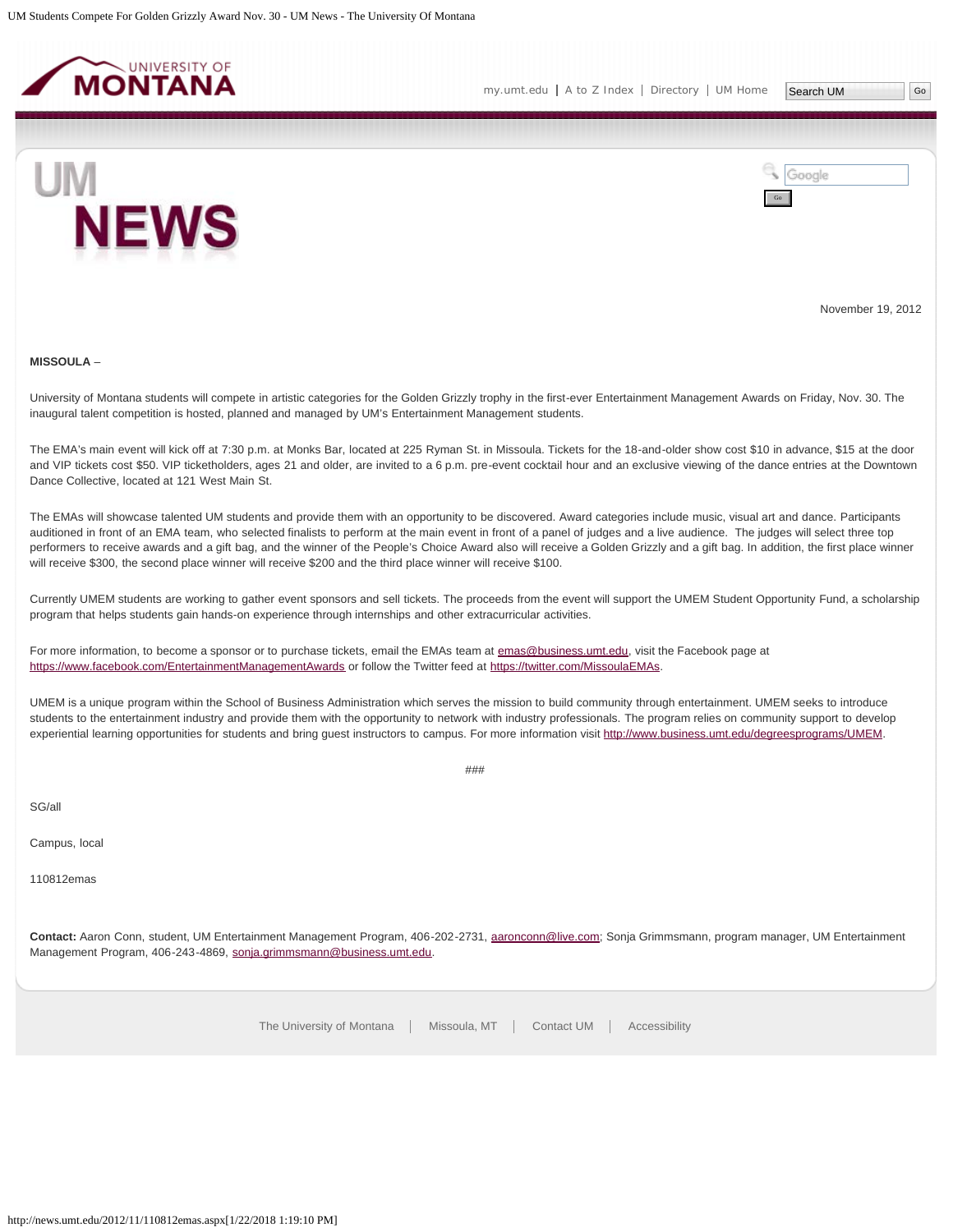<span id="page-24-0"></span>



November 16, 2012

#### **MISSOULA** –

Leaders of the Legal Atlas initiative, a partnership between the Maureen and Mike Mansfield Center at The University of Montana and a Missoula private startup venture, traveled to The Hague, Netherlands, earlier this month to accept the 2012 Innovating Justice Award and 50,000 euros to further develop the initiative.

Legal Director Jim Wingard and Science Director Maria Pascual founded Legal Atlas and approached the Mansfield Center in 2010 to propose a partnership to do research with their company. UM students in disciplines such as natural sciences, political science and law are working to research laws in countries around the world that relate to agriculture, land reform, oil and gas, natural resources mining, water rights and other environmental topics.

Legal Atlas builds a virtual knowledge platform with this information, which can assist governments, international agencies, businesses, practitioners, academics and nonprofits on work or research they are doing that requires a broad understanding or comparison of laws. Wingard and Pascual came up with the idea after working 20 years in international development. They both encountered difficulties in identifying regulations and laws relevant to the implementation of projects in different countries, which can vary greatly. The platform helps businesses and organizations, and the partnership, they say, helps students.

"This kind of project or activity has a strong social-entrepreneur concept behind it," Wingard said. "It's something where a lot of research can be done and is typically best done in an academic setting."

Working with Legal Atlas provides students with internships during school, and can provide career paths and opportunities as they graduate.

Kelsey Stamm, a second-year graduate student in political science, began working with Legal Atlas because of her interest in international development and her experience living in Latin America.

"It opened up my perspective to issues in the world," Stamm said. "I am interested in international development, but I had never thought of legal development being part of that."

Stamm's professional paper for her master's degree, which she recently presented, was inspired by her work with Legal Atlas. After graduation, she will stay on full-time at the Mansfield Center, working on the Cambodia and economic development programs.

Otto Koester, associate director of the Mansfield Center, said the center and the University have supported the partnership by providing offices for Legal Atlas in the MonTEC building and a salary for one of the primary researchers working as a part-time research faculty member. The information and service provided by Legal Atlas falls under the Mansfield Center's mission to promote ethics and public affairs on a global scale.

Koester said in addition to providing information about the laws in different countries, the Legal Atlas website relies on geographic information systems to provide data about the implementation and impact of laws on people and everyday life in any part of the world. It could be equally useful in providing essential information about local conditions for a developer looking to invest or build in a different country or a nonprofit advocating for legal, regulatory or social change.

Wingard and Pascual also are developing the business side of Legal Atlas, which they say aims to create job opportunities for professionals and graduates in the community.

The award money from the Innovating Justice Award will allow them to access business incubator services in Europe to further develop Legal Atlas.

The beta version of the platform has not yet been released to the public, but Legal Atlas has a social network presence on Twitter and Facebook. More information about Legal Atlas and the Mansfield Center is available at<http://www.umt.edu/mansfield/Legal-Atlas/>. For more information call Wingard at 406-532-3223 or email [james.wingard@legal-atlas.net.](mailto:james.wingard@legal-atlas.net)

**BP**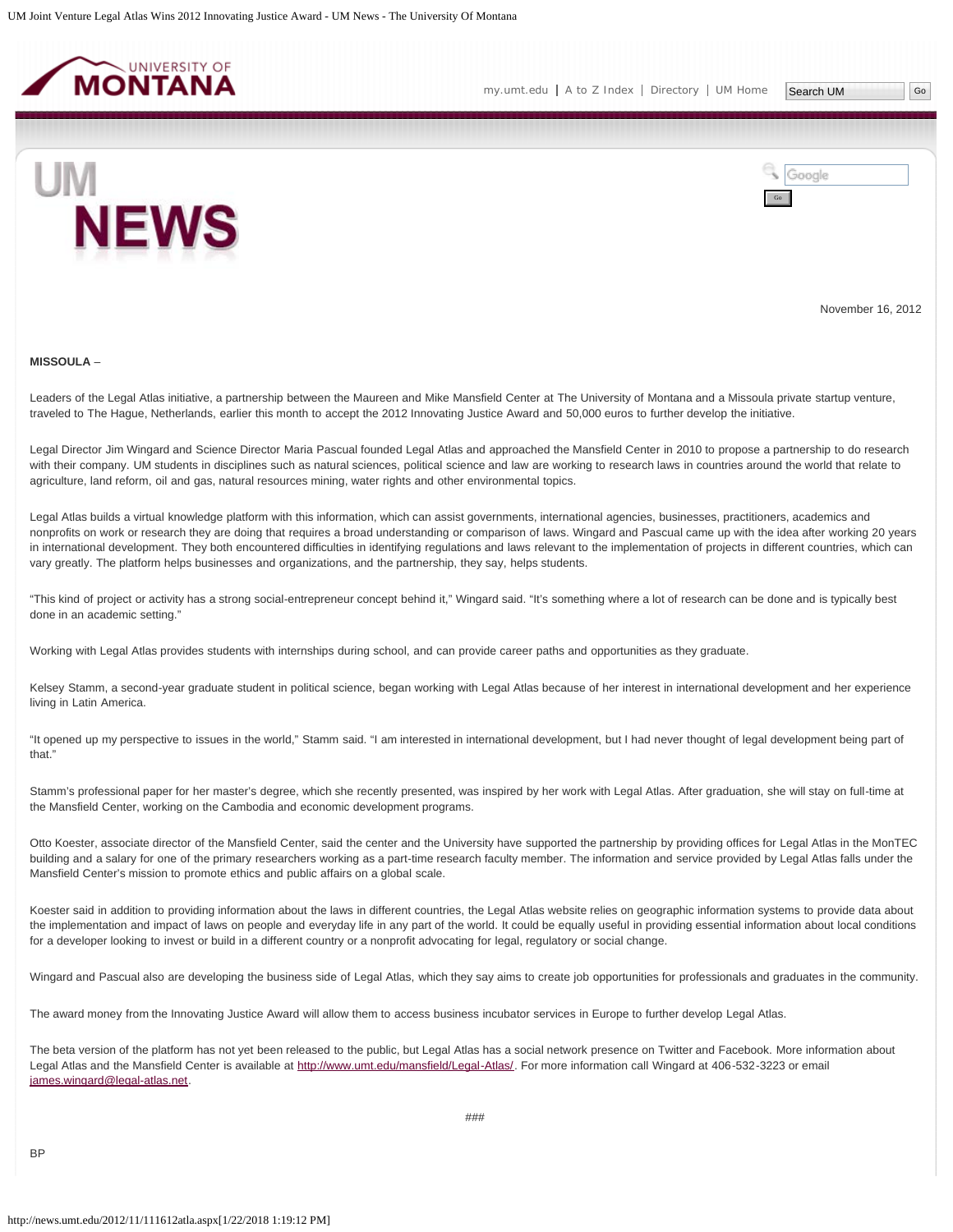UM Joint Venture Legal Atlas Wins 2012 Innovating Justice Award - UM News - The University Of Montana

State

111612atla

**Contact:** James Wingard, legal director, Legal Atlas, 406-532-3223, [james.wingard@legal-atlas.net](mailto:james.wingard@legal-atlas.net); Otto Koester, associate director, Maureen and Mike Mansfield Center at UM, 406-243-2050, [otto.koester@umontana.edu](mailto:otto.koester@umontana.edu).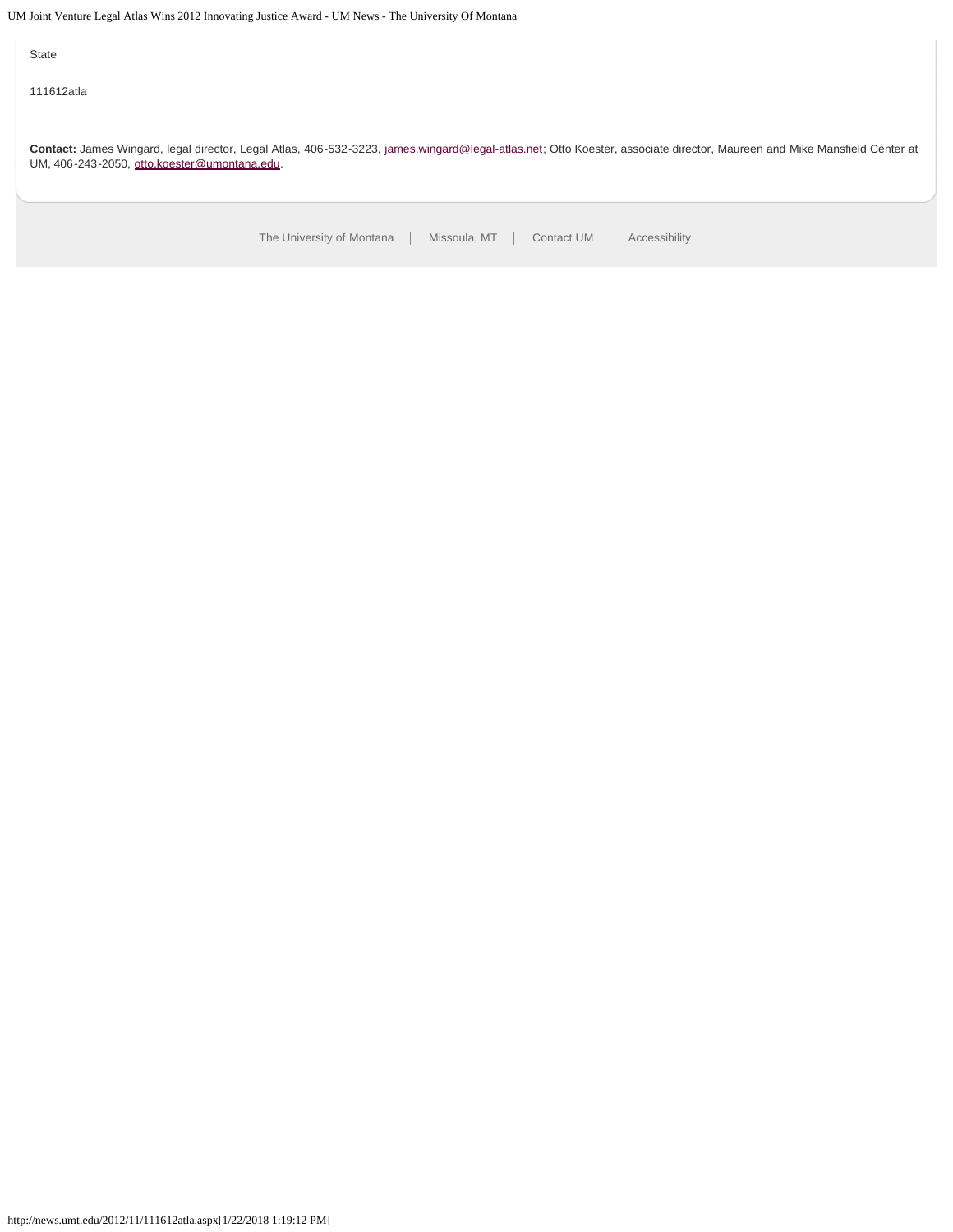<span id="page-26-0"></span>



November 16, 2012

#### **MISSOULA** –

High school students from 17 Montana and Idaho schools will attend the Montana Model United Nations Conference on Monday and Tuesday, Nov. 19-20, at The University of Montana.

At the conference, 350 students will represent 96 of the United Nations' 193 member states, debating and writing resolutions addressing important international issues.

Students will participate on one of five UN committees: the Security Council, General Assembly Plenary, General Assembly First Committee (security issues), General Assembly Second Committee (economic and financial) and General Assembly Third Committee (social, cultural and humanitarian). Each committee is staffed by a team of UM students from Associate Professor Karen Adams' Model United Nations class, a service-learning course offered by the Department of Political Science.

Events begin at 8:30 a.m. Monday with opening ceremonies in the George and Jane Dennison Theatre. The keynote address titled "Doing Good Better" will be delivered by Kimberly Maynard. Maynard has worked on rebuilding war-torn societies and providing international disaster relief for 25 years in crises-affected areas such as Afghanistan, Bosnia, Indonesia and Rwanda and has worked with the United Nations, the American Red Cross and the World Bank. All events are free and open to the public.

Students will work on the third floor of the University Center. They will meet in committees from late Monday morning through Tuesday afternoon. At 7:30 p.m. Monday, country teams will meet with other high school groups from their regions to learn about the politics, economics, history and culture of the region during Region Night. Students from the region will present and MMUN staff who have studied and traveled in the region will lead discussions. An ice cream social will follow.

Closing ceremonies will be held from 4 to 5 p.m. Tuesday in the Dennison Theatre. Secretaries General Madeline Bermes and Madison Brooke will announce awards for delegates, schools and conference staff. Five high school seniors will be awarded scholarships to attend UM.

The Montana Model United Nations Conference is funded by school and delegate fees, as well as contributions from the UM Office of the President, Office of the Provost, Division of Student Affairs, College of Arts and Sciences and Department of Political Science.

 $#HH$ 

For more information, including participating high schools, visit MMUN online at<http://www.cas.umt.edu/mun>or call Adams at 406-214-5451.

BP

State, Coeur d'Alene Press

111512mmun

**Contact:** Karen Adams, associate professor, UM Department of Political Science, 406-214-5451, [karen.adams@umontana.edu](mailto:karen.adams@umontana.edu).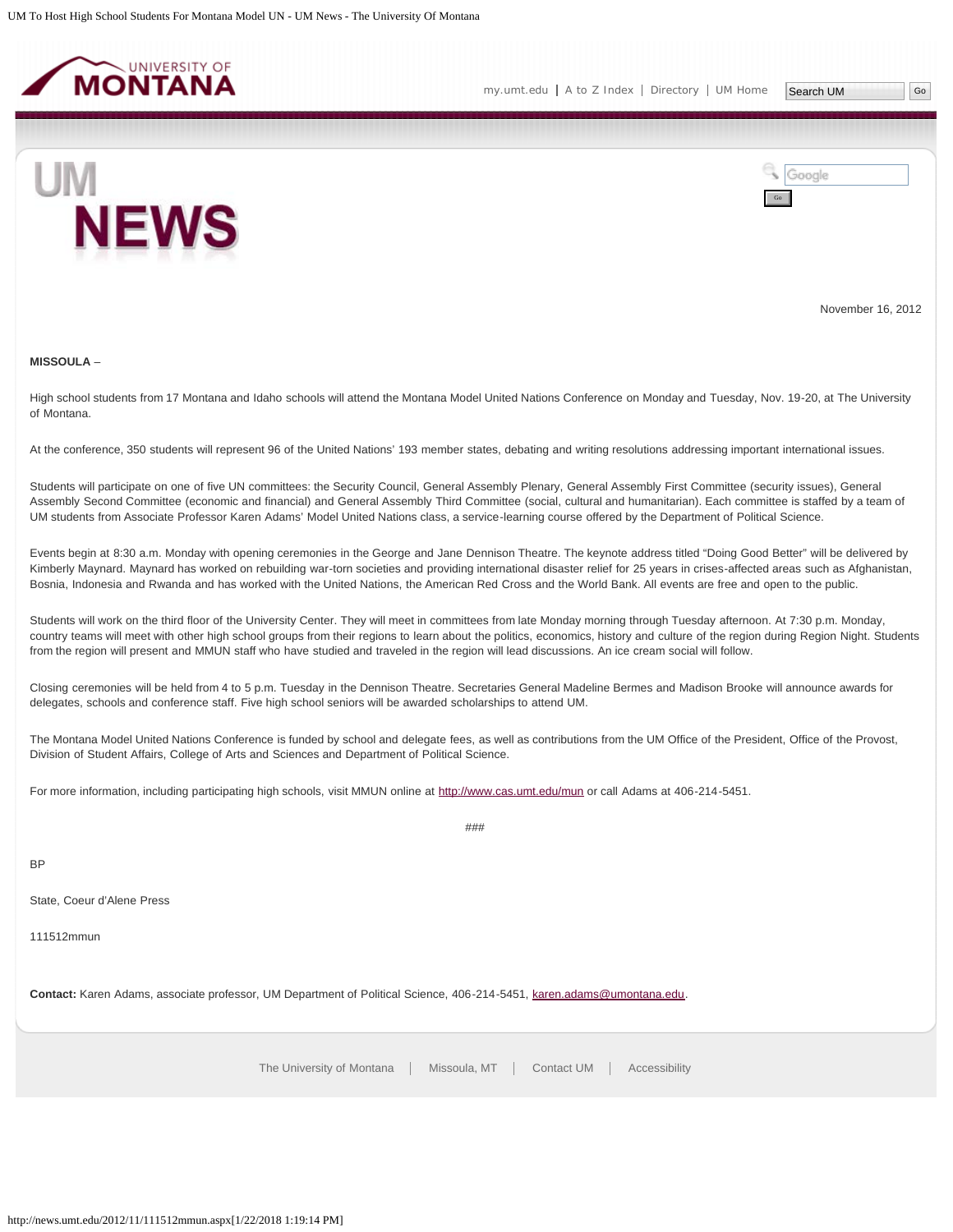<span id="page-27-0"></span>



November 15, 2012

#### **MISSOULA** –

Seven student-athletes from colleges and universities across the state will receive the 2012 Montana Athletes in Service Award sponsored by the Montana Campus Compact. Each student-athlete will be recognized Saturday, Nov. 17, in Washington-Grizzly Stadium for their outstanding commitment to civic engagement, volunteerism and the impact that their service has on their communities.

"These students deserve special recognition for taking time from their busy academic and athletic schedules to engage in projects that improve life for everyone in Montana," said Jane Karas, Montana Campus Compact board chairwoman and Flathead Valley Community College president.

The 2012 Montana Athletes in Service are:

- Galen Mills, senior, football player at Carroll College in Helena.
- Jacqueline Elliott, sophomore, basketball player at Montana State University- Bozeman.
- Kirstin King, senior, volleyball player at Montana Tech in Butte.
- Maegan Nahrgang, junior, rodeo athlete at The University of Montana Western in Dillon.
- Navin Marimutha, senior, tennis player at Montana State University-Billings.
- Olivia Weber, senior, golfer at The University of Montana-Missoula.
- Sara Williamson, sophomore, volleyball player at Dawson Community College in Glendive.

The awards will be presented by Karas, UM President Royce Engstrom, MSU President Waded Cruzado and Gov. Brian Schweitzer on the field at the "Brawl of the Wild" football game held this year at UM.

In its 12th year, the Montana Athletes in Service Award commemorates the historic signing of the Presidents' Declaration of the Civic Responsibility of Higher Education. The first award was given November 2001 in Bozeman. The award presentation alternates with the location of the annual football game between the MSU Bobcats and the UM Grizzlies.

"It's a special time of year for Montana," said Karas. "Montanans are committed to their communities and they are committed to this long-standing state football rivalry."

The Montana Campus Compact is based at UM and is the largest higher education network in the state. MTCC works to deepen the ability of colleges and universities to improve community life and educate students for civic and social responsibilities.

###

ALL

**State** 

111512srvc

**Contact:** Dean McGovern, director, UM Campus Compact, 406-243-5177, [mcgovern@mtcompact.org](mailto:mcgovern@mtcompact.org).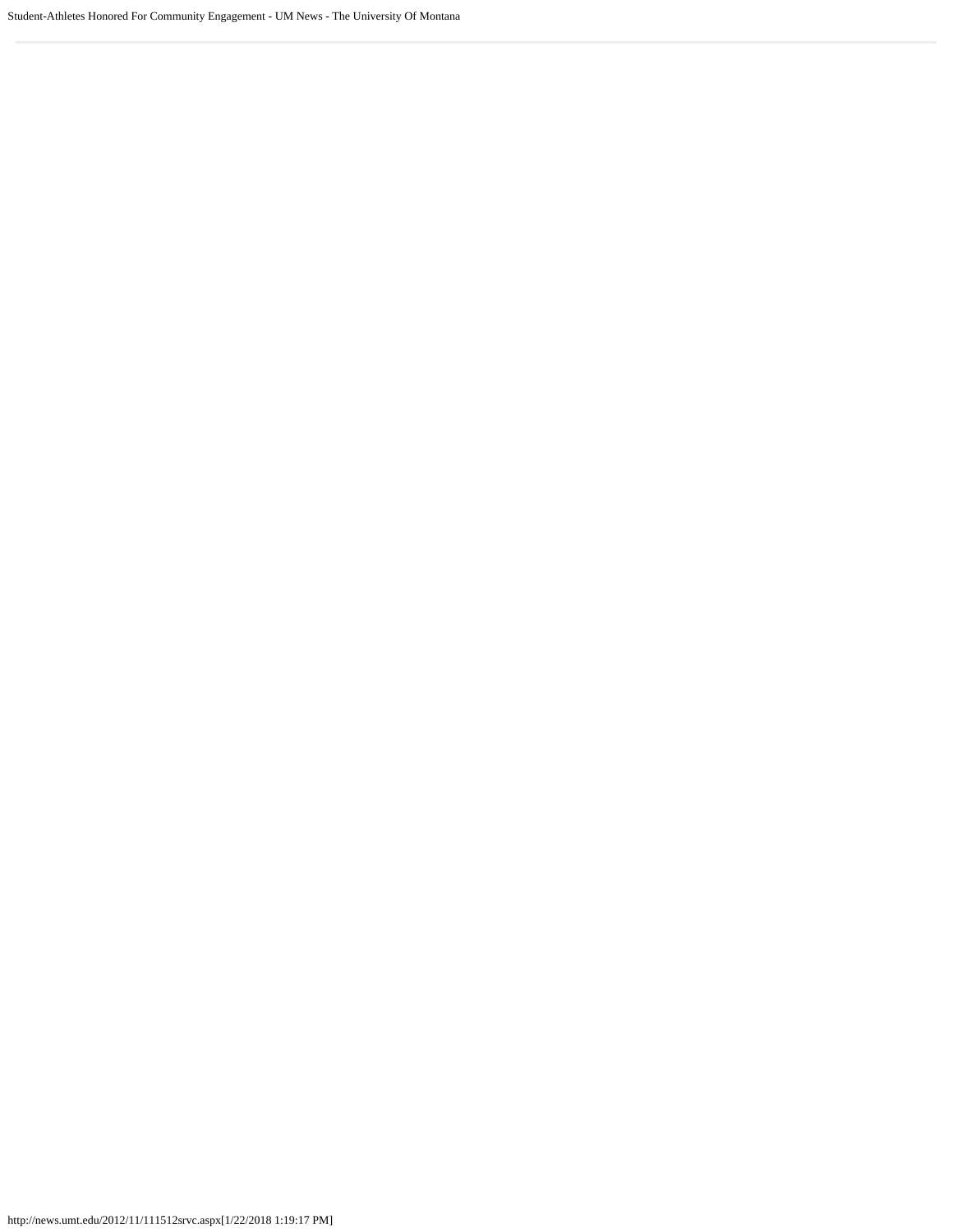<span id="page-29-0"></span>

[my.umt.edu](http://my.umt.edu/) | [A to Z Index](http://www.umt.edu/search/atoz/) | [Directory](http://www.umt.edu/directory/) | [UM Home](http://www.umt.edu/)

Go

Google



November 15, 2012

#### **MISSOULA –**

"Irish Christmas in America," a popular show celebrating the customs, lore and traditions of Christmas in Ireland through music, song and dance, returns to The University of Montana on Sunday, Dec. 9.

The performance, which serves as a fundraiser for UM's Irish Studies program, begins at 7:30 p.m. at the George and Jane Dennison Theatre. Tickets cost \$25 if purchased in advance or \$30 at the door. Student tickets cost \$15 with an ID, and kids age 12 and under will be admitted free. Tickets are available at all GrixTix locations, Rockin Rudy's, online at [http://www.griztix.com](http://www.griztix.com/) or by calling 888-MONTANA.

The tour begins with a stop in Butte on Saturday, Dec. 8. The show starts at 7:30 p.m. at the Mother Lode Theatre, and tickets are available online at [http://www.griztix.com](http://www.griztix.com/), the Mother Lode or Granite Mountain Bank.

Produced by Oisín Mac Diarmada of the award-winning Irish group Téada, "Irish Christmas in America" features top Irish musicians, singers and dancers in an engaging performance rich in history, humor and boundless energy. The 2012 tour features special guests Aaron Jones, a member of the award-winning Scottish band Old Blind Dogs, and Séamus Begley, famous for his heartfelt singing and accordion prowess.

The family-friendly performance incorporates Irish ballads, holiday carols, lively fiddle tunes and thrilling Irish dancing. Narration brings to life ancient customs and stories, while evocative photography provides a backdrop of rich historical context.

The event is sponsored by The Friends of Irish Studies, Anderson ZurMuehlen, Granite Mountain Bank, Worden Thane, ALPS, and Philips Haffey.

For more information call Kristen Green, Friends of Irish Studies, at 916-712-5193 or email [thefriendsofirishstudies@gmail.com.](mailto:thefriendsofirishstudies@gmail.com)

###

# JH

111512iris

Western Montana, dailies

**Contact:** Kirsten Green, Friends of Irish Studies, 916-712-5193, [thefriendsofirishstudies@gmail.com;](mailto:thefriendsofirishstudies@gmail.com) Traolach O'Riordain, UM Irish Studies director, 406-544-0311, [traolach.oriordain@mso.umt.edu, toriordain@hotmail.com](mailto:traolach.oriordain@mso.umt.edu, toriordain@hotmail.com).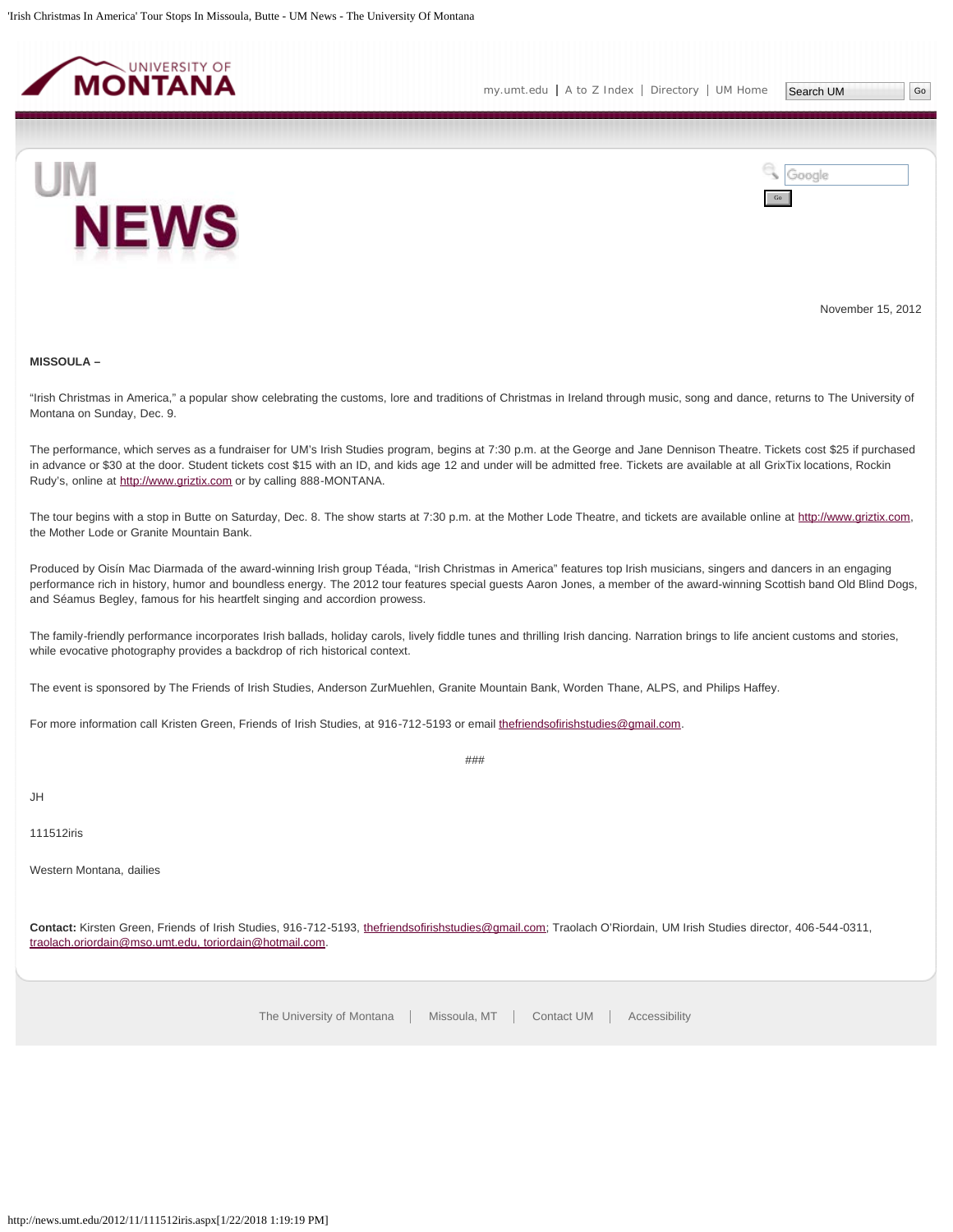<span id="page-30-0"></span>



November 14, 2012

# **MISSOULA** –

The University of Montana Emerging Ceramic Artists and the Student Sculpture Association of the UM School of Art will host the 27th annual Holiday Sale and Juried Show Thursday through Saturday, Dec. 6-8, in the UM Art Annex.

The sale will include ceramics and sculpture by UM School of Art students and faculty, and the show will feature student work created in the past year. The work will be juried by nationally renowned ceramic sculptor Adrian Arleo of Lolo. Proceeds from the sale support UMECA and SSA. Funds will be used for scholarships, visiting artists, student travel to conferences and wood for the Anagama kiln firing.

###

All events are free and open to the public and will be held in the Art Annex, located just south of the Adams Center. The schedule is as follows:

- **Thursday, Dec. 6:** Opening celebration with music by Good Clean Dirt, 4-7 p.m.; Awards presentation, 5 p.m.
- **Friday, Dec. 7:** Holiday sale, 9 a.m.-7p.m.
- **Saturday, Dec. 8:** Holiday sale, 9 a.m.-5 p.m.

For more information call UM Professor Beth Lo at 406-243-5893 or email [elizabeth.lo@umontana.edu](mailto:elizabeth.lo@umontana.edu); or call the UM School of Art at 406-243-4181.

**BP** 

Local

111412sale

**Contact:** Beth Lo, professor, UM School of Art, 406-243-5893, [elizabeth.lo@umontana.edu](mailto:elizabeth.lo@umontana.edu).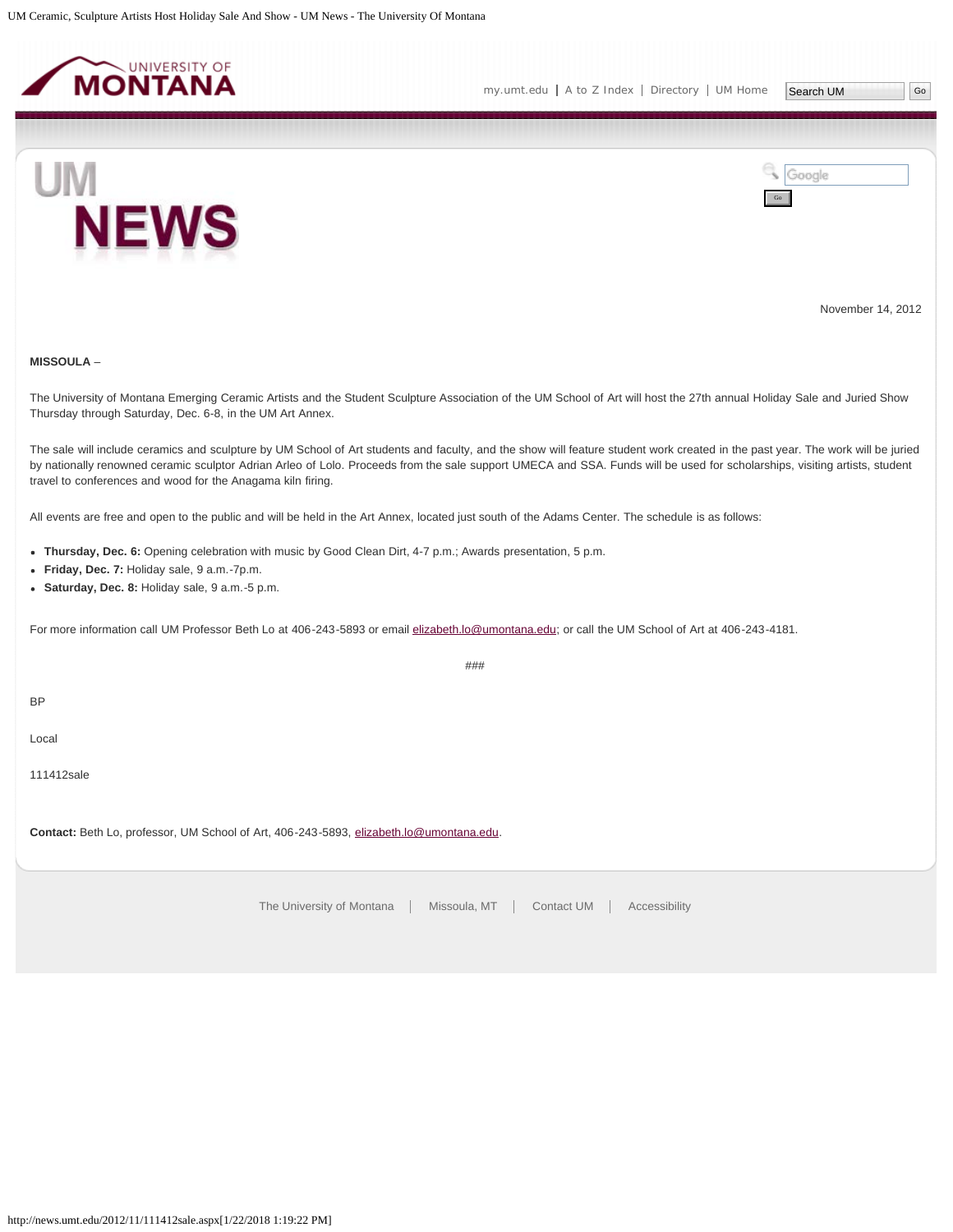<span id="page-31-0"></span>



November 14, 2012

# **MISSOULA** –

Fans of the Nintendo Wii game "Just Dance" should get ready to shake it for charity. The University Center will host its second annual "Just Dance-A-Thon" fundraiser from 6 a.m. to midnight Wednesday, Dec. 5, in the UC Campus Court on the first floor.

Donations raised by dance teams will go toward the UC Holiday Giving Campaign to benefit families from the University Villages during the holiday season.

Teams must have at least two members and no more than 12 and can sign up for a one-hour slot at<http://www.umt.edu/uc>. Slots are available on a first-come, first-served basis and teams must commit to dance for the entire hour. Donations can be raised through sponsorship or pledges before the event or participants can bring cash the day of the event.

A leaderboard will track the fundraising throughout the day and prizes will be awarded to the team that raises the most money. Other prizes, raffles and giveaways also will be available during the event.

To learn more about the "Just Dance-A-Thon," visit the UC website at<http://www.umt.edu/uc>.

###

BP

Campus

111412danc

**Contact:** Adrianne Donald, assistant director for student involvement and communication, University Center, 406-243-6029, [adonald@mso.umt.edu](mailto:adonald@mso.umt.edu); Brooke Hoareau, UC communications coordinator, 406-243-5341, [brooke.hoareau@mso.umt.edu](mailto:brooke.hoareau@mso.umt.edu).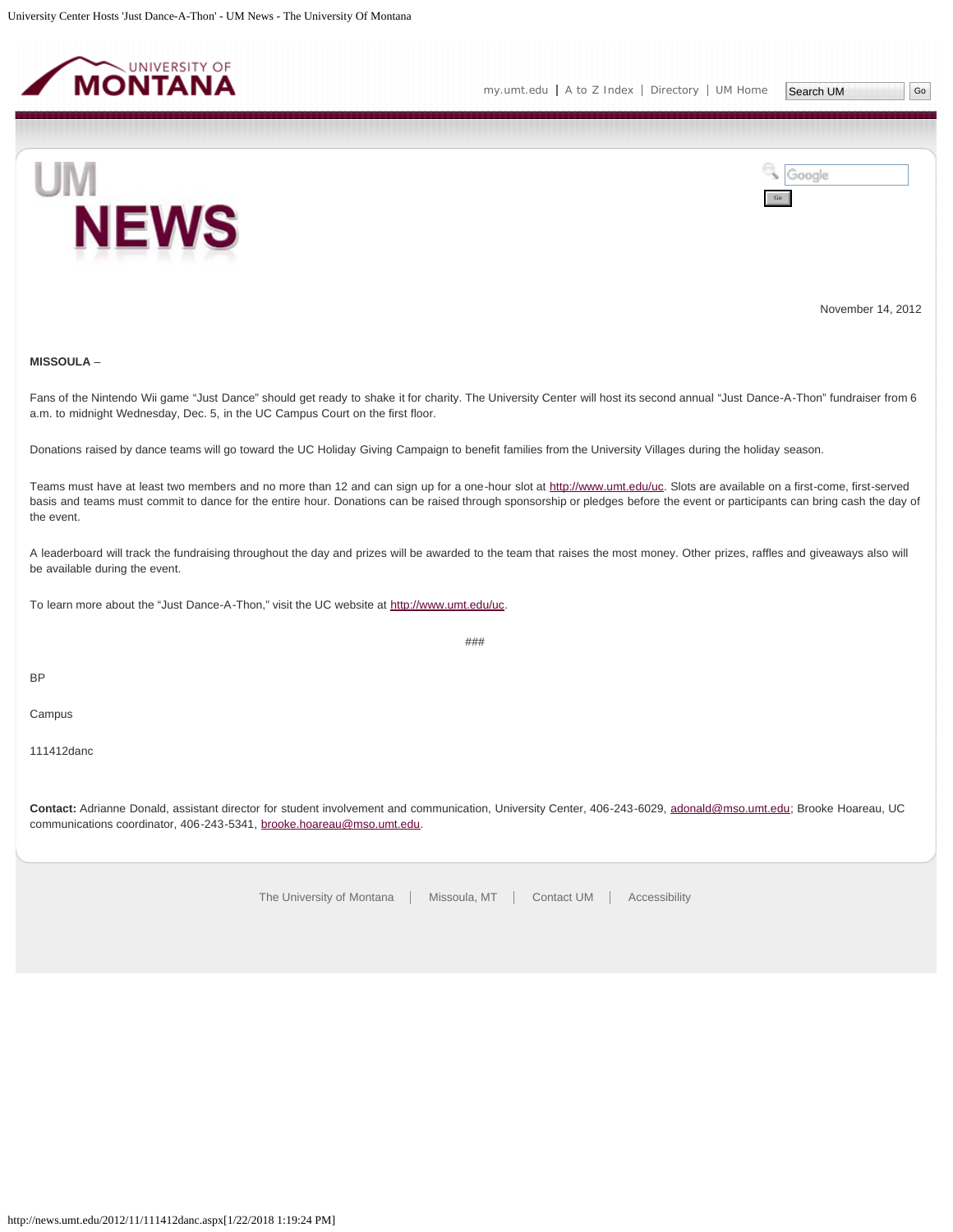<span id="page-32-0"></span>



November 14, 2012

#### **MISSOULA –**

The University of Montana will interview four candidates for the position of vice president for integrated communications in coming weeks.

The candidates are Scott Ochander, Valparaiso University vice president for integrated marketing and communications-greater Chicago area; Mario Schulzke, founder of IdeaMensch, a digital publication aimed at helping entrepreneurs; Kari Dilloo, group communications manager with Microsoft/Bing; and Libby Eckhardt, chief communications officer for the College of Arts and Sciences at Ohio State University.

The vice president for integrated communications is the chief communications officer for the University and will provide leadership for UM marketing and branding, licensing, social media and all other communications. This position directly oversees the Broadcast Media Center, Printing and Graphic Services, and University Relations.

"After an extensive national search, we have pinpointed four exciting candidates with the potential to enhance our University's communications strategies and take our marketing programs to a higher level," said Peggy Kuhr, interim vice president for integrated communications and chairwoman of the 16-member search committee. "We invite campus and community members to attend the candidate forums and help select the right person for this vital leadership position."

Public forums are scheduled for:

- **Monday, Nov. 19** Scott Ochander, 4:45 to 5:45 p.m., Gallagher Business Building Room 123.
- **Monday, Nov. 26** Mario Schulzke, 4:45 to 5:45 p.m., University Center Theater.
- **Thursday, Nov. 29** Kari Dilloo, 4:45 to 5:45 p.m., UC Theater.
- **Monday, Dec. 3** Libby Eckhardt, 4:45 to 5:45 p.m., UC Theater.

Ochander has served as the chief marketing officer of Indiana's Valparaiso University since 2009. Previous positions include senior vice president of market innovation for New Edge + The Brewery in Seattle and London, senior director of marketing for the Pacific Northwest National Laboratory in Richland, Wash., and senior marketing and brand leader for multiple Dow Chemical Co. units. He received an MBA in marketing from Central Michigan University and has bachelor's degrees in business administration and fine arts from Western Michigan University.

Schulzke founded his IdeaMensch digital publication [\(http://ideamensch.com\)](http://ideamensch.com/) in 2009 and at the same time was senior director of digital strategy for WDCW (Wong, Doody, Crandall, Wiener) in Los Angeles. Previously, he was director of new media for R2C Group in Portland, Ore., and an instructor at the Academy of Art University in San Francisco. He also oversaw business development and public relations for WDCW. He received a Bachelor of Science degree in business administration with a minor in Spanish from UM.

Dilloo has been employed by Microsoft since 2006, working as group public relations manager for the Xbox 360, group communications manager for the Entertainment and Devices Division, and group communications manager for Microsoft/Bing. Before joining Microsoft, she held a number of positions in the Seattle area, including consumer public relations manager with Expedia Inc., senior account executive with Edelman and senior account executive with Imagio/JWT. She received a Bachelor of Science degree in business administration with an emphasis in marketing and a minor in communications from UM.

Eckhardt has worked at Ohio State since 2007, serving first as director of marketing and communications for Facilities Operations and Development and then as chief communications officer for the College of Arts and Sciences. Before joining OSU, she worked as an account executive and project manager for Lorz Communications Inc. in Columbus, Ohio, and as a media coordinator for the Music Maker Relief Foundation in Hillsborough, N.C. Eckhardt received a Bachelor of Arts degree in journalism from OSU and an Associate of Arts degree from Columbus State University.

CBS

Western Montana, Dailies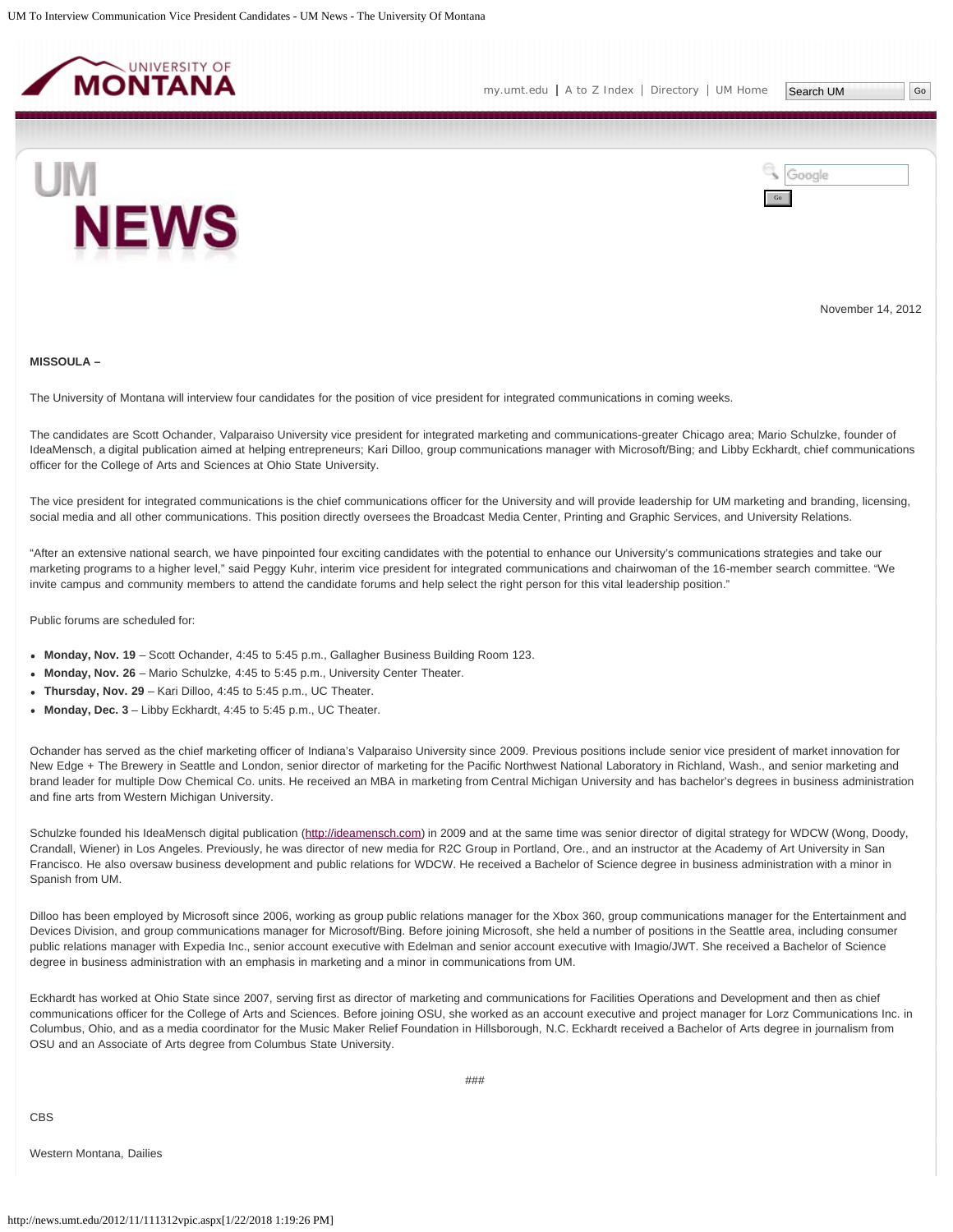111312vpic

Contact: Peggy Kuhr, UM interim vice president for integrated communications, 406-243-2311, [peggy.kuhr@umontana.edu.](mailto:peggy.kuhr@umontana.edu)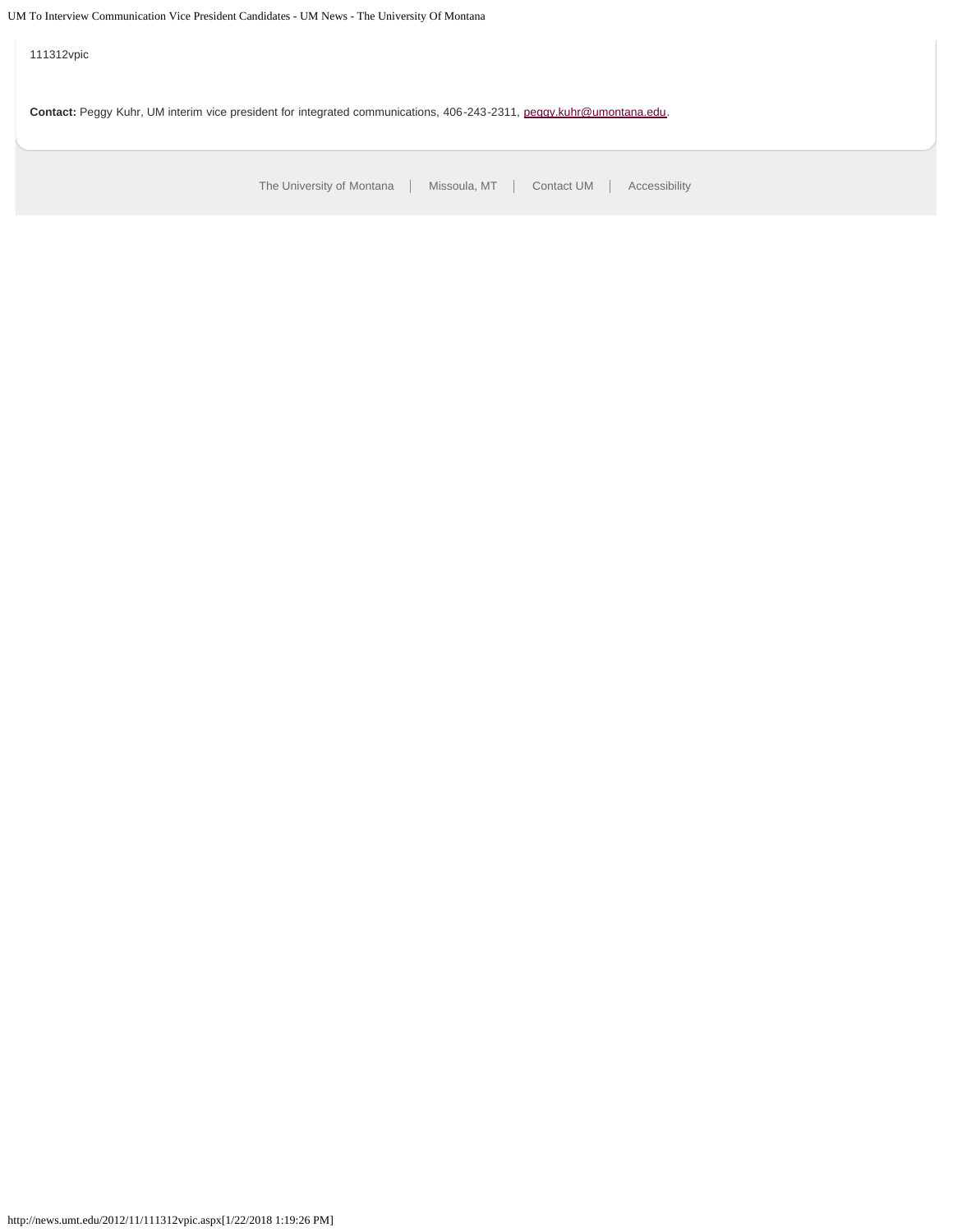<span id="page-34-0"></span>



November 13, 2012

# **MISSOULA** –

The University of Montana will launch a four-minute radio program called "Cores of Discovery" to air on Montana Public Radio beginning Friday, Nov. 23. "Cores of Discovery" aims to educate the general public about ongoing scientific research being conducted at the University and how this research can benefit lives.

Producer Katie George said the program is a novel and innovative approach to engage the public with UM's research endeavors. George conducts the interviews in a format that is easy to understand.

The following "Cores of Discovery" podcasts will air at 2:06 p.m. on Fridays on MTPR:

- **Nov. 23**: Tony Ward, asbestos exposure in Libby.
- **Nov. 30**: Diana Six, effect of mountain pine beetle on Whitebark Pine forest.
- **Dec. 7**: Rick Hauer, director of the Institute on Ecosystems UM.
- **Dec. 14**: Solomon Dobrowski, ponderosa pine seedling survival in the Bitterroot and Missoula valleys.
- **Dec. 21**: Maury Valett, water quality in the Flathead River.

For more information, call George at 406-546-6924, email [coresofdiscovery@gmail.com](mailto:coresofdiscovery@gmail.com) or visit<http://www.health.umt.edu/coresofdiscovery>or <https://www.facebook.com/CoresofDiscovery>.

###

KG/all

Local, Libby

110812core

**Contact:** Katie George, producer, UM Cores of Discovery, 406-546-6924, [coresofdiscovery@gmail.com.](mailto:coresofdiscovery@gmail.com)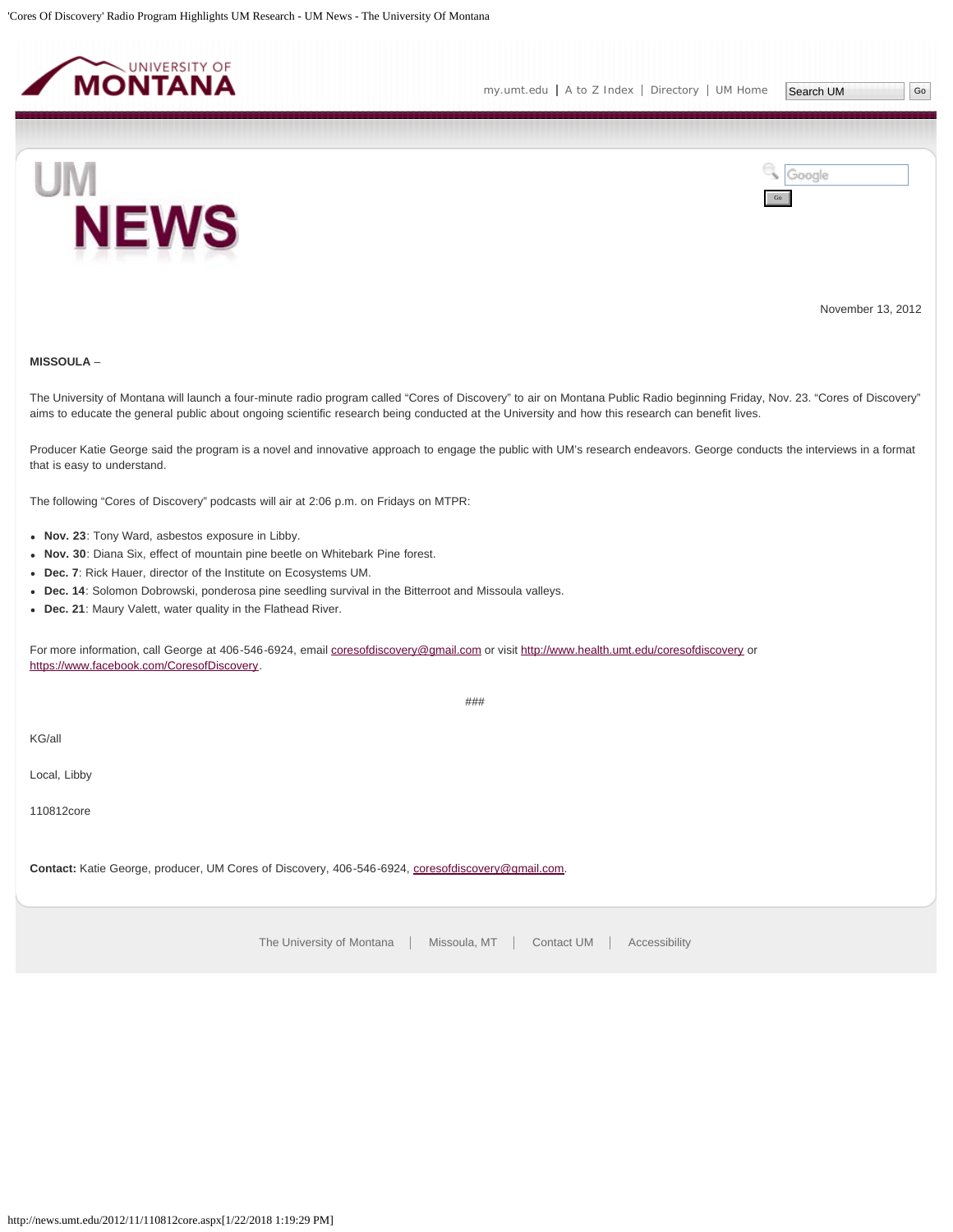<span id="page-35-0"></span>

Google

Go



November 13, 2012

#### **MISSOULA –**

Players on the Montana Grizzlies football team are leading an effort to give back to the community with the eighth annual Griz for Kids Toy Drive on Saturday, Nov. 17, at The University of Montana.

Fans can drop off new, unwrapped toys or cash donations at all entrances to Washington-Grizzly Stadium before the Griz game against Montana State University. All gifts are tax-deductible.

Those unable to attend the game can make cash donations at all Missoula Federal Credit Union locations and credit union members can donate online. Cash donations will be used to purchase needed items such as clothing for teens and pre-teens, books and art supplies.

Last year's drive brought in thousands of toys for western Montana children in need during the holiday season. This year, linebacker Jordan Tripp is in charge of organizing the drive. Tripp hopes to top last year's event when Griz fans filled three delivery trucks with bags of toys and contributed more than \$3,000 in cash donations.

"Griz for Kids is a great cause that allows the community to give to those less fortunate," Tripp said. "The true gift is that children in need will have a better holiday season because of the fans' generosity."

The gifts will be distributed to Mountain Home Montana, Head Start/Child Start, Child and Family Services, Youth Homes Inc., Missoula Indian Services, Watson Children's Shelters, Big Brothers/Big Sisters, WORD/Futures Program, A.W.A.R.E and Early Head Start.

Sponsors of the event include UM and the Montana Grizzlies in partnership with Mountain Broadcasting, Max Media (ABC 23 and FOX 23.1), Missoula Federal Credit Union and Beach Transportation. The event is held in conjunction with 102.5 Mountain FM's Mountain of Giving Toy Drive.

###

For more information call University Relations at 406-243-5478.

ALL

**State** 

110912gfkt

**Contact:** Andrea Lewis, event coordinator, University Relations, 406-243-5478, [andrea.lewis@umontana.edu.](mailto:andrea.lewis@umontana.edu)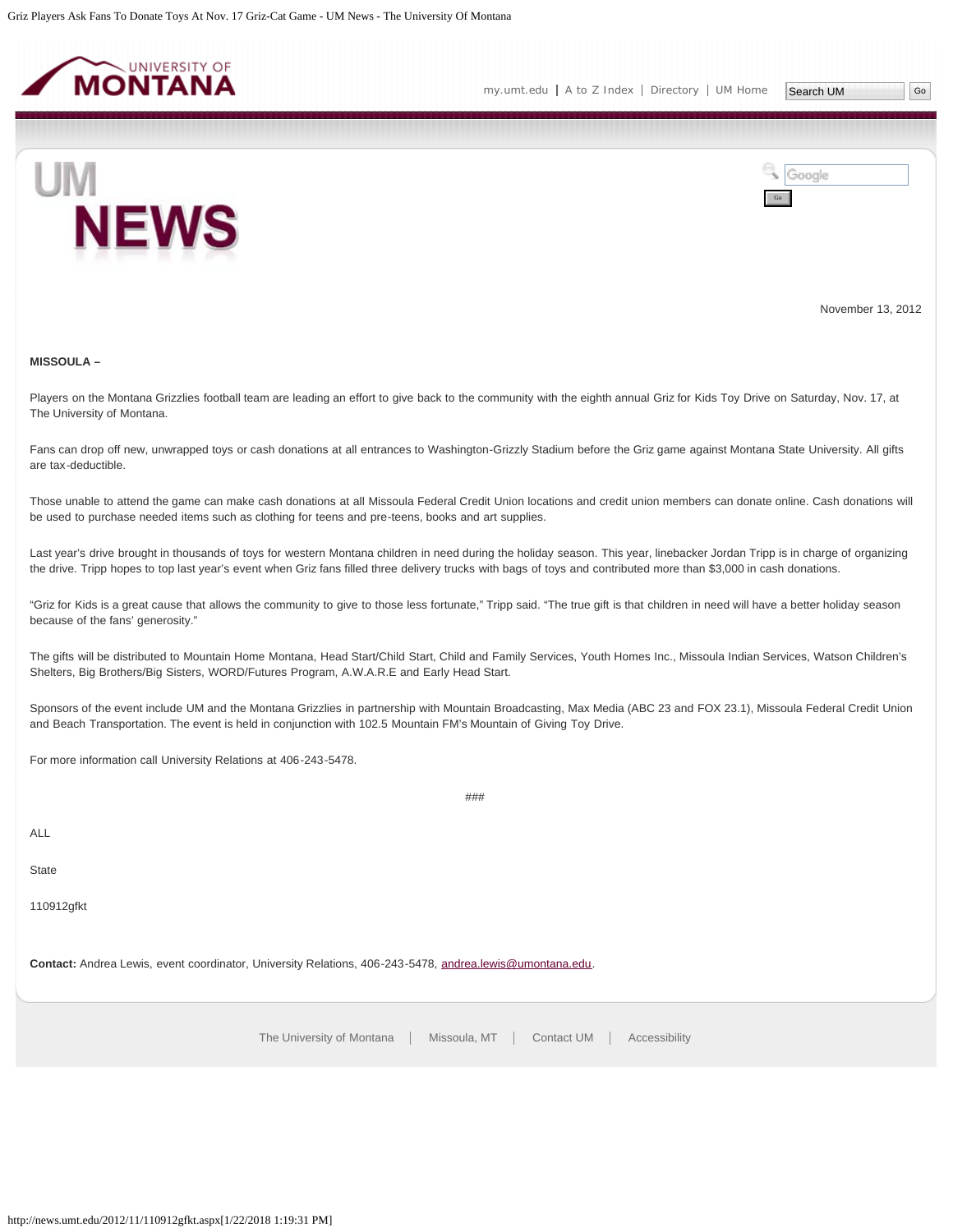<span id="page-36-0"></span>



November 13, 2012

# **MISSOULA** –

The University of Montana Rowing Club, Montana's only crew team, wrapped up another season this month with the Head of the Lake regatta in Seattle. The men's team took fourth place in the master's regatta and the women's team took 10th place in the collegiate 4+ regatta. The UM Rowing Club also took first place in both the men's and women's races in their divisions in Portland, Ore., in September.

"Considering the size of our club, our resources and the fact that we are self-coached this season, it is reward enough just to get to compete," said team Captain Ryan Cote.

Because it is the only such club in the state, the UM Rowing Club has to travel to compete, often to Seattle and Portland.

The UM Rowing Club was revitalized in 2006 after a six-year hiatus. There are about a dozen regular members. The team holds practice at Salmon Lake, which is about an hour commute, six mornings a week from the end of August to the beginning of November. After the practice lake is frozen over, the club works out in the gym on ergometric rowing machines, to practice for indoor sprint races in the spring. No experience is required to join the club.

###

For more information call Cote at 406-214-1495 or email [ry.cote@gmail.com](mailto:ry.cote@gmail.com).

MP

Local

110912urow

Contact: Ryan Cote, team captain, UM Rowing Club, 406-214-1495, [rycote@gmail.com.](mailto:rycote@gmail.com)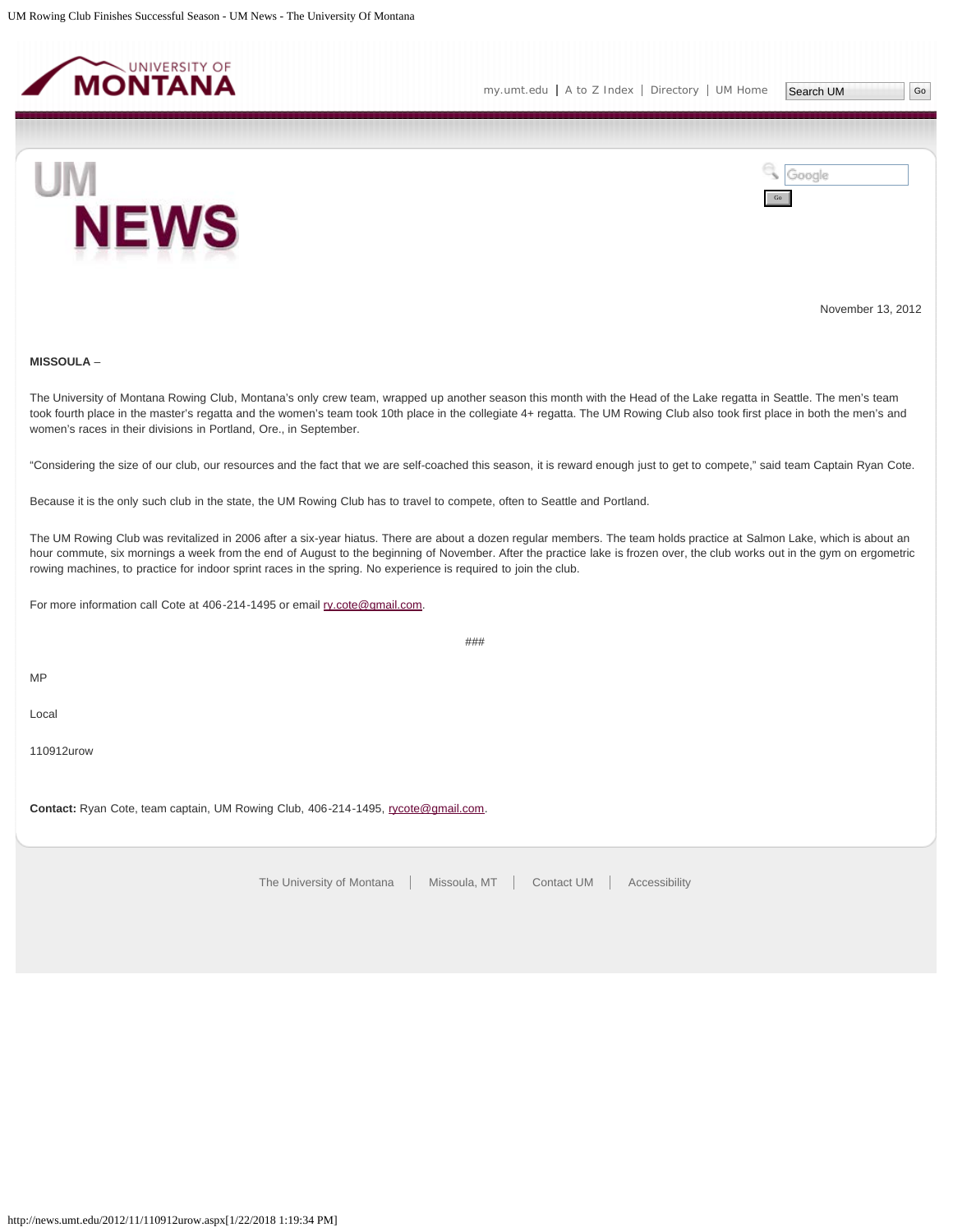<span id="page-37-0"></span>



November 09, 2012

#### **MISSOULA ―**

Montana Public Radio's Go Public campaign is happening now through the end of the year. The station will host an on-air fundraising drive beginning at 6 a.m. Tuesday, Nov. 13, and continuing until 8 p.m. Friday, Nov. 16.

"This campaign is aimed at attracting new members and encouraging special year-end donations," said Linda Talbott, Montana Public Radio fundraising director. "Listeners can also give MTPR gift memberships as a way to share something they love with the people on their holiday list. There are a variety of ways people can get involved and support MTPR."

Another unique aspect of this campaign is the Food Bank Network Challenge. Instead of donors receiving a thank-you gift, all pledges received by Nov. 16 automatically will generate a 5 percent cash match to benefit food banks and feeding programs in Montana.

"We are happy to partner again with the Missoula Federal Credit Union, which is offering matching funds, and with the Montana Food Bank Network, which acquire and distribute the food through their partner agencies," Talbott said. "This way our donors are able to support Montana Public Radio while also keeping the shelves in their local food banks full this holiday season."

People can make donations anytime by calling 800-325-1565 or going online to [http://www.mtpr.org](http://www.mtpr.org/). For more information call Talbott at 406-243-4215 or email [linda.talbott@umontana.edu](mailto:linda.talbott@umontana.edu).

###

LT/cbs Western Montana 110912mtpr

**Contact:** William Marcus, director, UM Broadcast Media Center, 406-243-4931, [william.marcus@umontana.edu;](mailto:william.marcus@umontana.edu) Linda Talbott, Montana Public Radio development director, 406-243-4931, [linda.talbott@umontana.edu](mailto:linda.talbott@umontana.edu).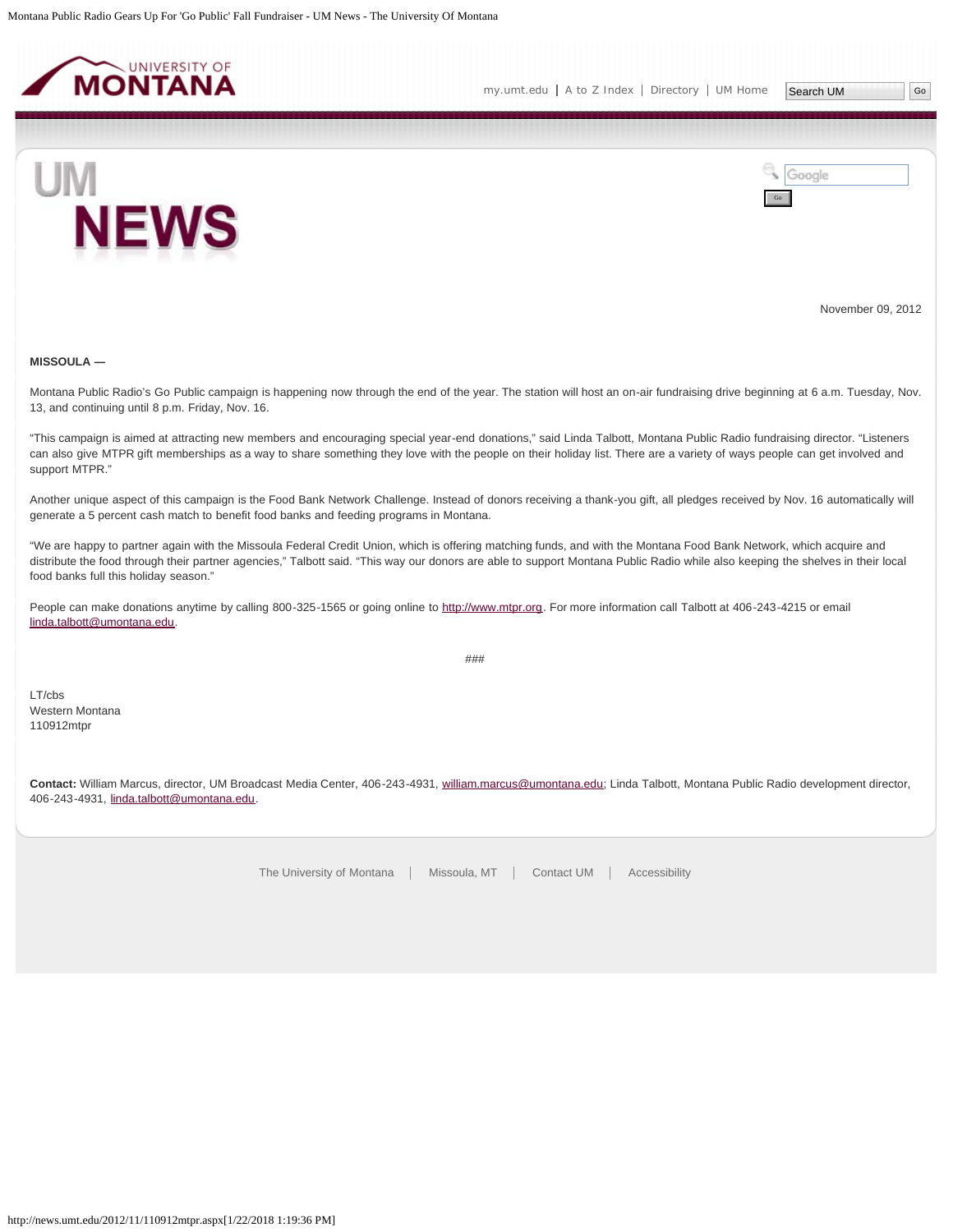<span id="page-38-0"></span>



November 08, 2012

## **MISSOULA** –

Operation Smile UM is open for new member enrollment for the 2012-2013 school year. The University of Montana student group will hold an informational and recruitment meeting at 3 p.m. Friday, Nov. 9, in Curry Health Center Room 008.

The group will discuss upcoming fundraising efforts and how members can become actively involved.

"The officers and academic adviser have brought a new energy to the group this year and we are gearing up for a productive year," said Nick O'Neal, president of Operation Smile UM.

Operation Smile UM is a local group that is working to raise awareness and support for the larger nonprofit organization Operation Smile Inc. Every year Operation Smile Inc. provides life-saving cleft palate reconstructive surgeries to individuals all over the world and training for local community doctors to continue performing the surgeries.

Operation Smile UM group membership is divided into two levels. The \$10 level includes just the membership fees, while the \$15 level includes the membership fees and a group T-shirt.

For more information email O'Neal at [nicholas1.oneal@umconnect.umt.edu](mailto:nicholas1.oneal@umconnect.umt.edu) or call Jennifer Closson, faculty adviser at 406-243-5261 or email [jennifer.schofferclosson@umontana.edu.](mailto:jennifer.schofferclosson@umontana.edu)

###

MP

Campus

110812opsm

**Contact:** Jennifer Closson, faculty adviser, Operation Smile UM, 406-243-5261, [jennifer.schofferclosson@umontana.edu;](mailto:jennifer.schofferclosson@umontana.edu) Nick O'Neal, president, Operation Smile UM, [nicholas1.oneal@umconnect.umt.edu](mailto:nicholas1.oneal@umconnect.umt.edu).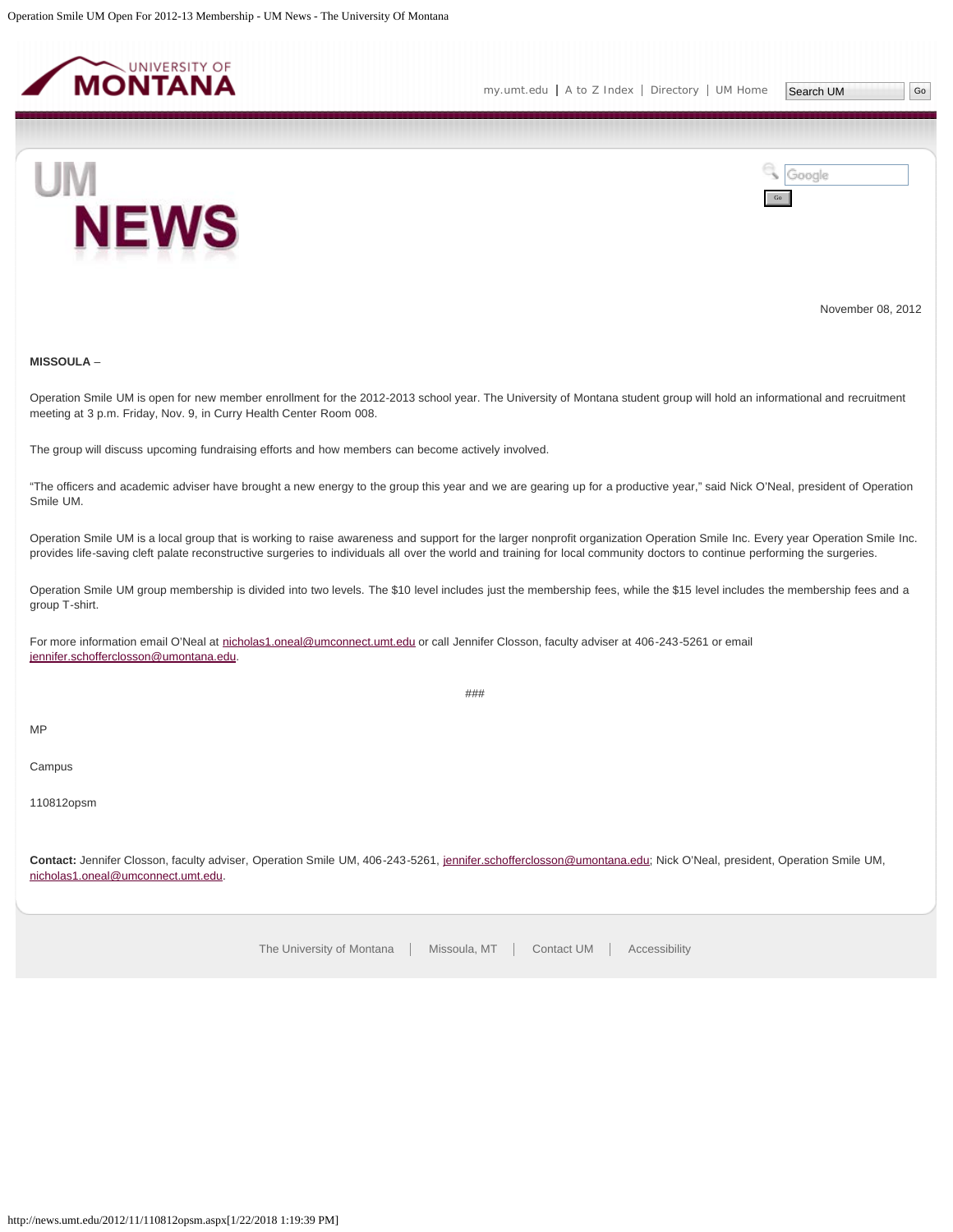<span id="page-39-0"></span>



November 08, 2012

# **MISSOULA** –

Beverly Ann Chin, director of The University of Montana English Teaching Program, is the recipient of the 2012 Distinguished Service Award from the National Council of Teachers of English. The award recognizes a person who exhibits valuable service to the profession, scholarly or academic distinction, excellence in teaching and distinctive use of the language.

"I am deeply honored by this lifetime achievement award for teaching and service," Chin said. "Throughout my career, NCTE has informed and inspired my work to promote and improve literacy education for all students.

"I dedicate this award to the students, colleagues and mentors who have shared my teaching journey and enriched my professional life."

Chin has more than 35 years teaching experience and has published articles, textbooks and video programs on the teaching of writing, reading and literature. She has received several teaching and service awards, including the UM Distinguished Teacher Award and the Distinguished Educator Award from the Montana Association of Teachers of English Language Arts. She formerly served as the president of NCTE and as a board member of the National Board for Professional Teaching Standards.

Chin will receive the 2012 Distinguished Service Award during the NCTE Annual Convention on Friday, Nov. 16, in Las Vegas.

For more information call Chin at 406-243-2463 or email [beverly.chin@umontana.edu](mailto:beverly.chin@umontana.edu).

###

BP

Local

110812engl

**Contact:** Beverly Ann Chin, director, UM English Teaching Program, 406-243-2463, [beverly.chin@umontana.edu](mailto:beverly.chin@umontana.edu).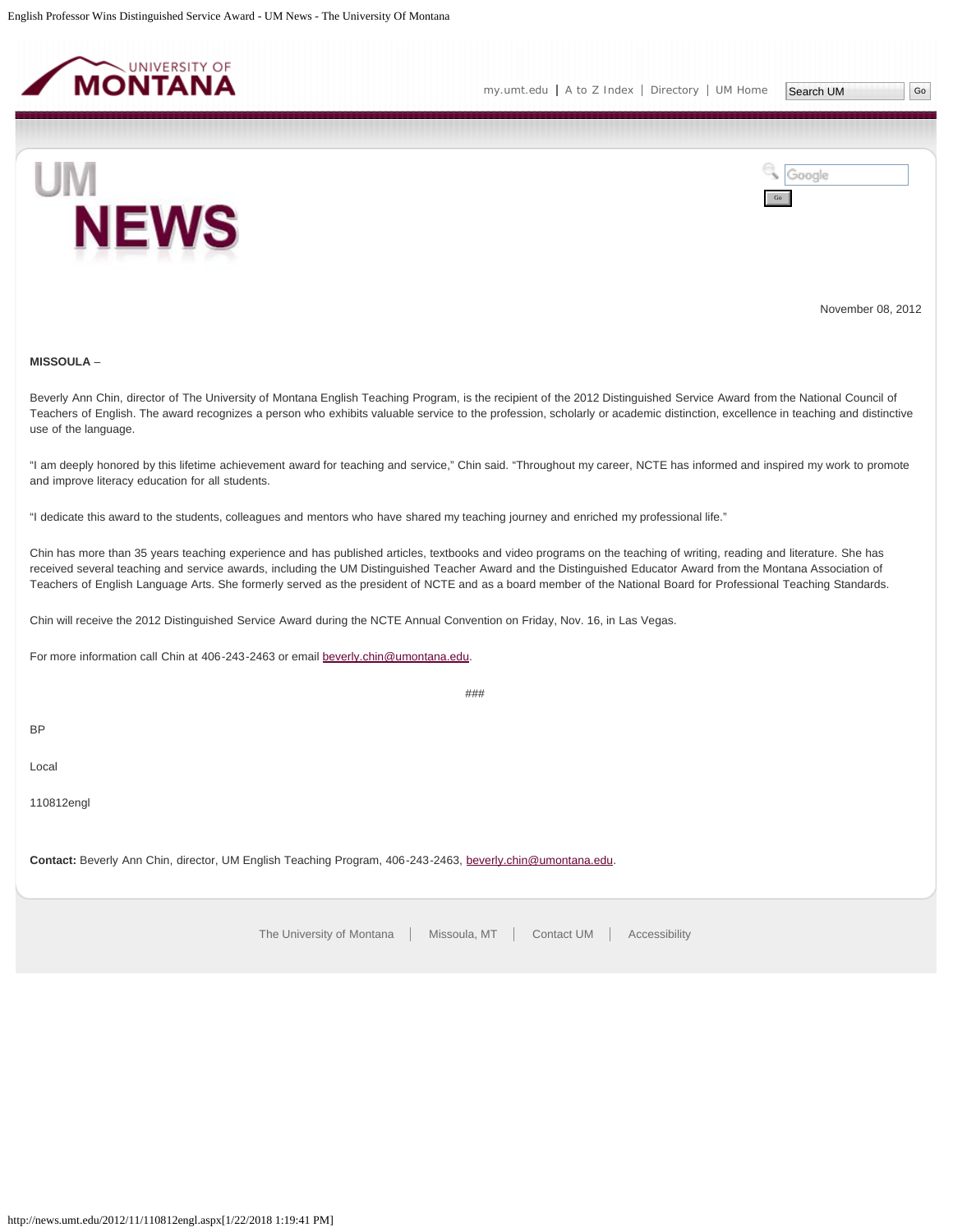<span id="page-40-0"></span>



November 08, 2012

#### **MISSOULA** –

Internationally renowned anti-violence educator Jackson Katz will present the topic "More Than a Few Good Men: A Lecture on American Manhood and Violence Against Women" at 7 p.m. Tuesday, Nov. 13, in the University Center Ballroom at the University of Montana. A reception and book-signing will follow.

The lecture is the result of a collaboration among UM's Intercollegiate Athletics, Women's & Gender Studies Program, Residence Life, African American Studies and the Student Involvement Network. The lecture is free and open to the public.

Katz is internationally recognized for his work in gender violence prevention education in schools, athletics and the military, as well as for his work in media literacy. Katz is co-founder, along with the Men of Strength Club, of the Mentors in Violence Prevention program at Northeastern University's Center for the Study of Sport in Society. Created in 1993, MVP was one of the first programs to use a "bystander" model for gender violence prevention. The program has been used by the NFL, NASCAR and the U.S. Marine Corps, among other groups.

Katz's award-winning educational video "Tough Guise" and his appearances in such films as "Wrestling with Manhood" and "Spin the Bottle" have brought his insights into media constructions of masculinity to millions of college and high school students, as well as to professionals in education, human services, public health and law enforcement. Katz also is the author of the books "Leading Men: Presidential Campaigns and the Politics of Manhood" and "The Macho Paradox: Why Some Men Hurt Women and How All Men Can Help."

In addition to his lecture in Missoula, Katz also will give a presentation in Polson sponsored by DOVES, which provides advocacy and support for survivors of domestic and sexual violence in Lake County and on the Flathead Reservation.

###

For more information call Anya Jabour, Women's & Gender Studies Program co-director, at 406-243-4364 or email [anya.jabour@umontana.edu](mailto:anya.jabour@umontana.edu).

MP

Campus, Polson

11082012katz

**Contact:** Anya Jabour, co-director, Women's and Gender Studies Program, 406-243-4364, [anya.jabour@umontana.edu.](mailto:anya.jabour@umontana.edu)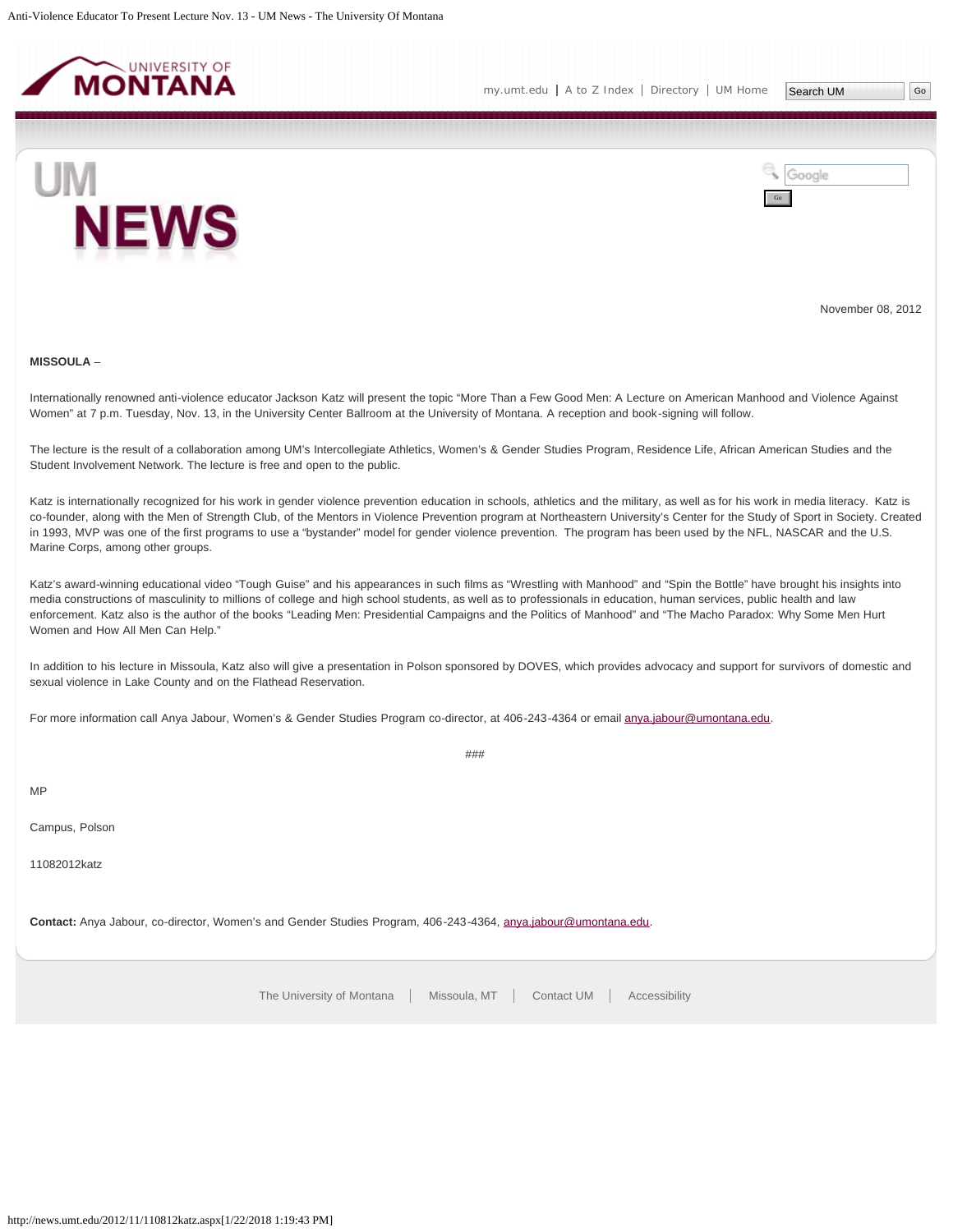<span id="page-41-0"></span>



November 08, 2012

#### **MISSOULA –**

Three ceramic artists from the Archie Bray Foundation in Helena will demonstrate their technique and lecture on their work Tuesday, Nov. 20, during the annual Archie Bray Day at The University of Montana.

Events will run from 10 a.m. to 6:30 p.m. and are free and open to the public. Artists Jonathon Read, Sean O'Connell and Sunshine Cobb will demonstrate their work from 10:10 a.m. to 1 p.m. and 2:10 to 4:45 p.m. in the Ceramics Studio of UM's Art Annex, located south of the Adams Center. A lecture and slide show of the artists' work will be held from 5:10 to 6:30 p.m. in Social Science Building Room 356.

Read received his Master of Fine Arts degree from Arizona State University in 2005. He has taught ceramics and sculpture at Lill Street Art Center in Chicago, the Armory Art Center in West Palm Beach, Fla., and Mesa Arts Center in Arizona, and has exhibited his artwork internationally. His sculptures and installations feature large-scale human figures combined with dynamic, gestural and emotive drawing.

O'Connell earned a bachelor's degree from Kansas City Art Institute and a Master of Fine Arts from School for American Crafts/Rochester Institute of Technology in 2009. He has held teaching positions at local colleges and art centers. O'Connell creates "functional pottery based on the idea that beauty and purpose should be a part of everyday  $_{11}$ se."

Cobb received her Master of Fine Arts degree from Utah State in Logan, Utah, and has taught ceramics at California State University in Sonoma and at the University of the Pacific in California. She is a functional potter, primarily using earthenware clay, who uses brightly colored surfaces to enhance loosely thrown and hand-built forms.

Archie Bray Day is sponsored by the Jim and Jane Dew Visiting Artist Fund and the UM School of Art. For more information call UM art Professor Beth Lo at 406-243-5893 or call the School of Art office at 406-243-4181.

###

JS

Western Montana, Helena

110712bray

**Contact:** Beth Lo, UM art professor, 406-243-5893, .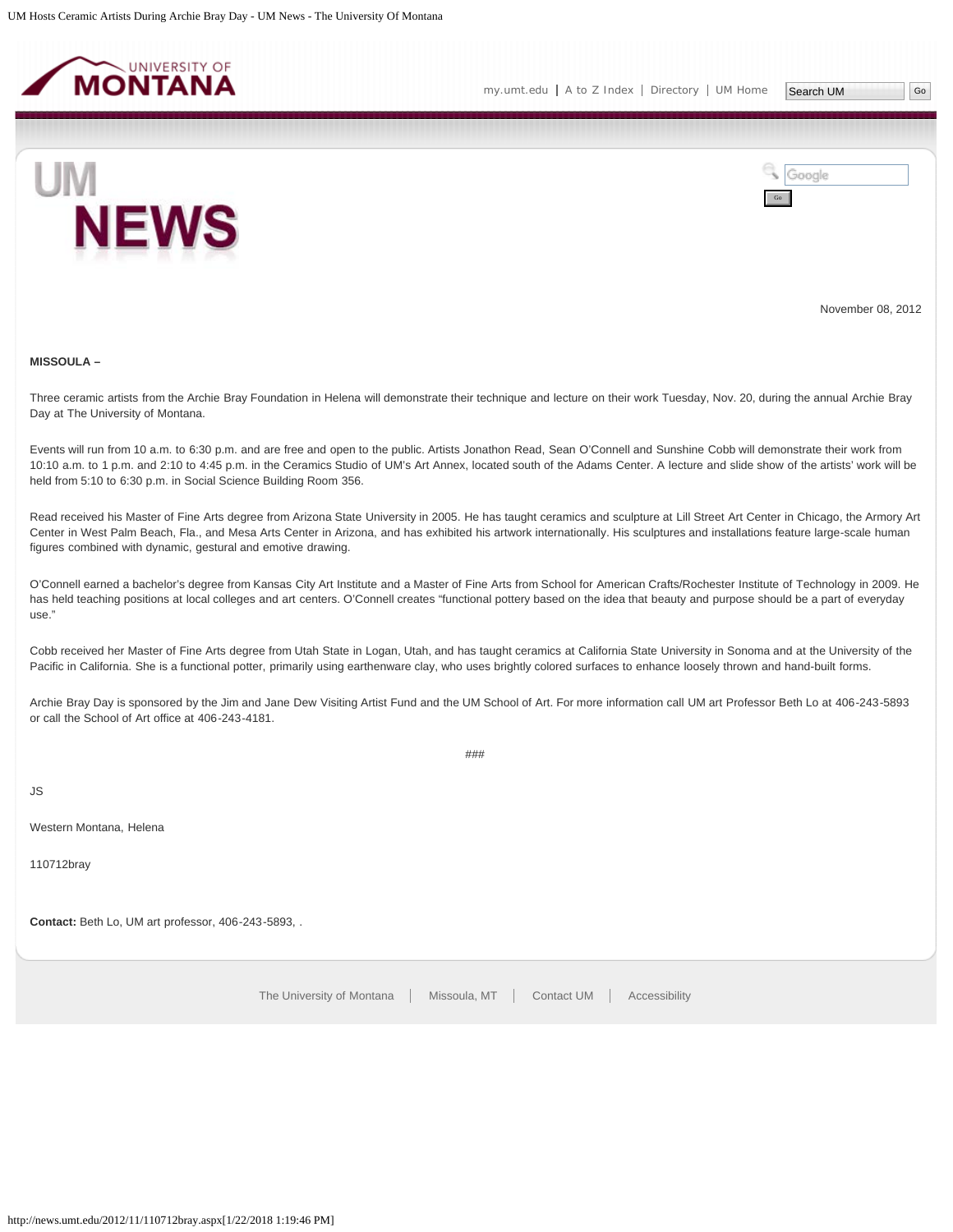<span id="page-42-0"></span>



November 07, 2012

#### **MISSOULA** –

University of Montana glaciologist Joel Harper will publish research findings in an article titled "Greenland Ice Sheet Contribution to Sea Level Rise Buffered by Meltwater Storage in Firn" in the Nov. 8 issue of the journal Nature.

According to the research, a large storage sink for meltwater generated on the surface of Greenland exists in a layer of old compacted snow called firn, which is up to 100 meters thick. Because some of the melt is absorbed by the firn, not all of the melt from the huge ice sheet contributes to rising sea levels, yet.

Scientists know that sea level currently rises about 3.2 mm per year, with about half of that rise comes from melting ice around the world. Researchers estimate that 20 to 40 percent of that new water comes from Greenland.

Harper led a team of researchers from the University of Wyoming, University of Colorado-Boulder and the Universite de Liege in Belgium to study the meltwater path on the Greenland ice sheet from 2007 to 2009. Funded by a National Science Foundation grant, the team set out to determine just how much of the meltwater generated in Greenland travels to the sea and what happens to the melt that doesn't.

"The melt generated from low elevations easily escapes to the ocean, but there's a large area at higher elevation where the fate of the melt is highly uncertain," Harper said. "Quantifying how melt can infiltrate and refreeze in cold snow and firn is critical to understanding sea-level changes."

The researchers spent three months spread over three summers traversing the ice sheet on snowmobiles and skis while taking measurements. They used a radar system to track water deep in the firn, drilled more than 30 ice cores and installed sensors within the ice to track the migration of water.

They found that some of Greenland's melt can penetrate deeply into the firn, bypassing thick lenses of ice where previous water has refrozen. Since completing the field research, the team has run computer models based on their data to investigate the problem further. Their calculations quantify how much of the firn layer already has been filled by meltwater and how much additional storage remains.

Despite the fact that Greenland absorbs some of its massive melt, the firn is filling at a rate faster than winter snowfall can create more. Harper said the firn will hold an additional 322 to 1,289 gigatons of water, where 1 gigaton is equivalent to a cubic kilometer of water. Based on measurements of the melt already absorbed, the researchers were able to determine a rough estimate of how much longer the firn will continue to take melt.

"Under a range of plausible climate scenarios, filling this firn will take on the order of decades," Harper said. "It's not a year or two of heavy melt that's going to do it, but it's also not centuries. The rate that the storage sink is filled will dictate changes to the area of the ice sheet that contributes melt to the oceans.

"You can only route water into this storage sink for so long before it fills up and meltwater from higher elevations is rerouted to the oceans."

The research team's findings come at a crucial time for Greenland. Satellites have monitored the amount of melt on the ice sheet daily since 1980. These measurements show that the area experiencing melt and the duration of melt each summer have increased on average. This year was the first time since monitoring began that the entire ice sheet experienced melt, though ice cores show that this has happened on a few occasions in the past.

Despite the existence of the water storage sink in the firn layer, multiple lines of independent measurements show that Greenland has lost mass and the rate of mass loss has increased.

"Since the firn can absorb some of the surface melt, this means that understanding other mechanisms for mass loss, such as iceberg calving and melt of the nonfirn-covered areas are critically important," Harper said.

The next step is to study meltwater at the bottom of the ice sheet by drilling 1,000-meter long boreholes to take measurements beneath the ice. In August, Harper and a partner at the University of Wyoming were awarded a \$1.3 million NSF grant to investigate how the melt generated at lower elevations finds its way to the base of the ice and influences the movement of the massive ice sheet.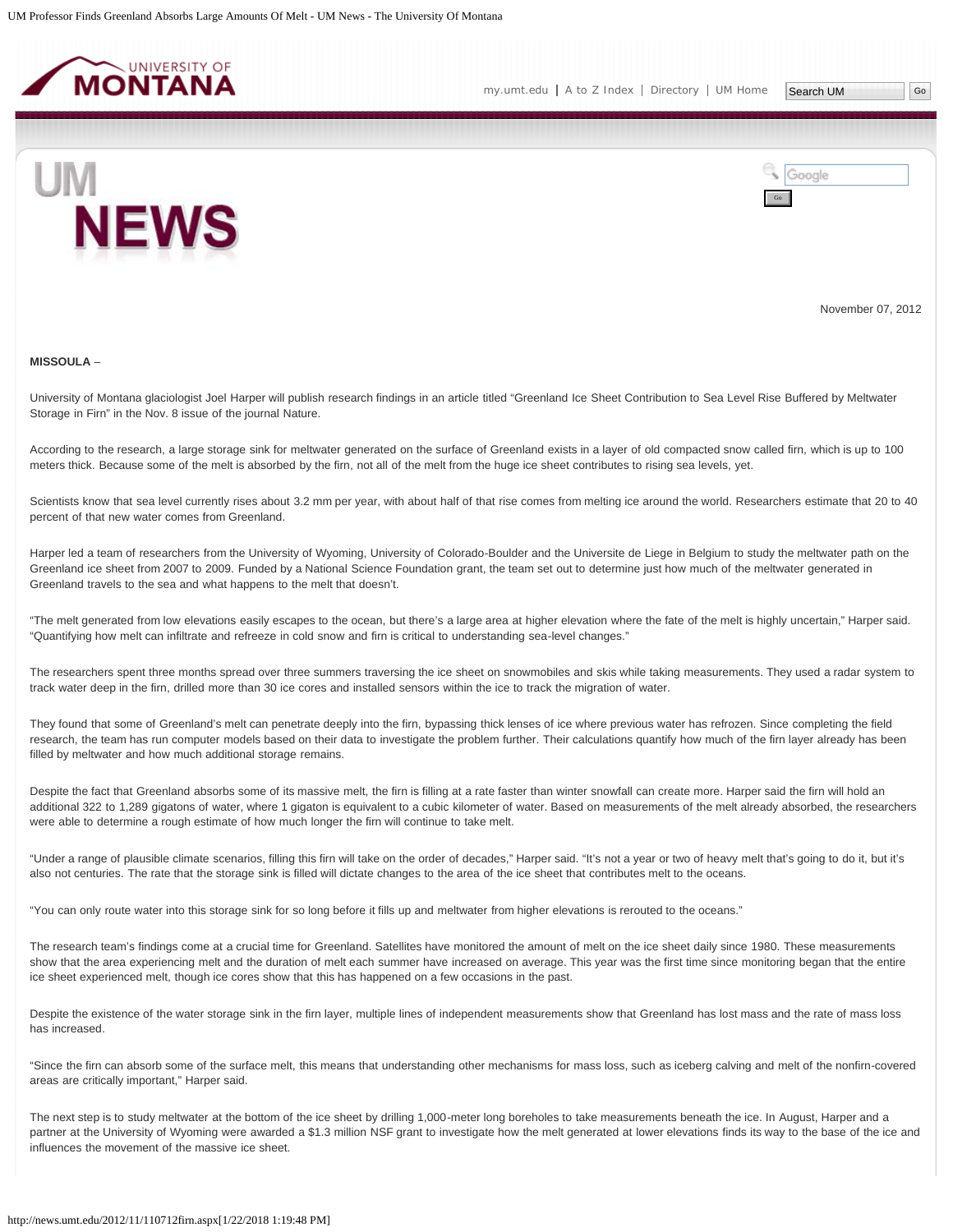# UM Professor Finds Greenland Absorbs Large Amounts Of Melt - UM News - The University Of Montana

| For more information call Harper at 406-243-5867 or email joel@mso.umt.edu.                              |
|----------------------------------------------------------------------------------------------------------|
| ###                                                                                                      |
| <b>BP</b>                                                                                                |
| State                                                                                                    |
| 110712firn                                                                                               |
| Contact: Joel Harper, associate professor, UM Department of Geosciences, 406-243-5867, joel@mso.umt.edu. |
| The University of Montana<br>Missoula, MT<br>Contact UM<br>Accessibility                                 |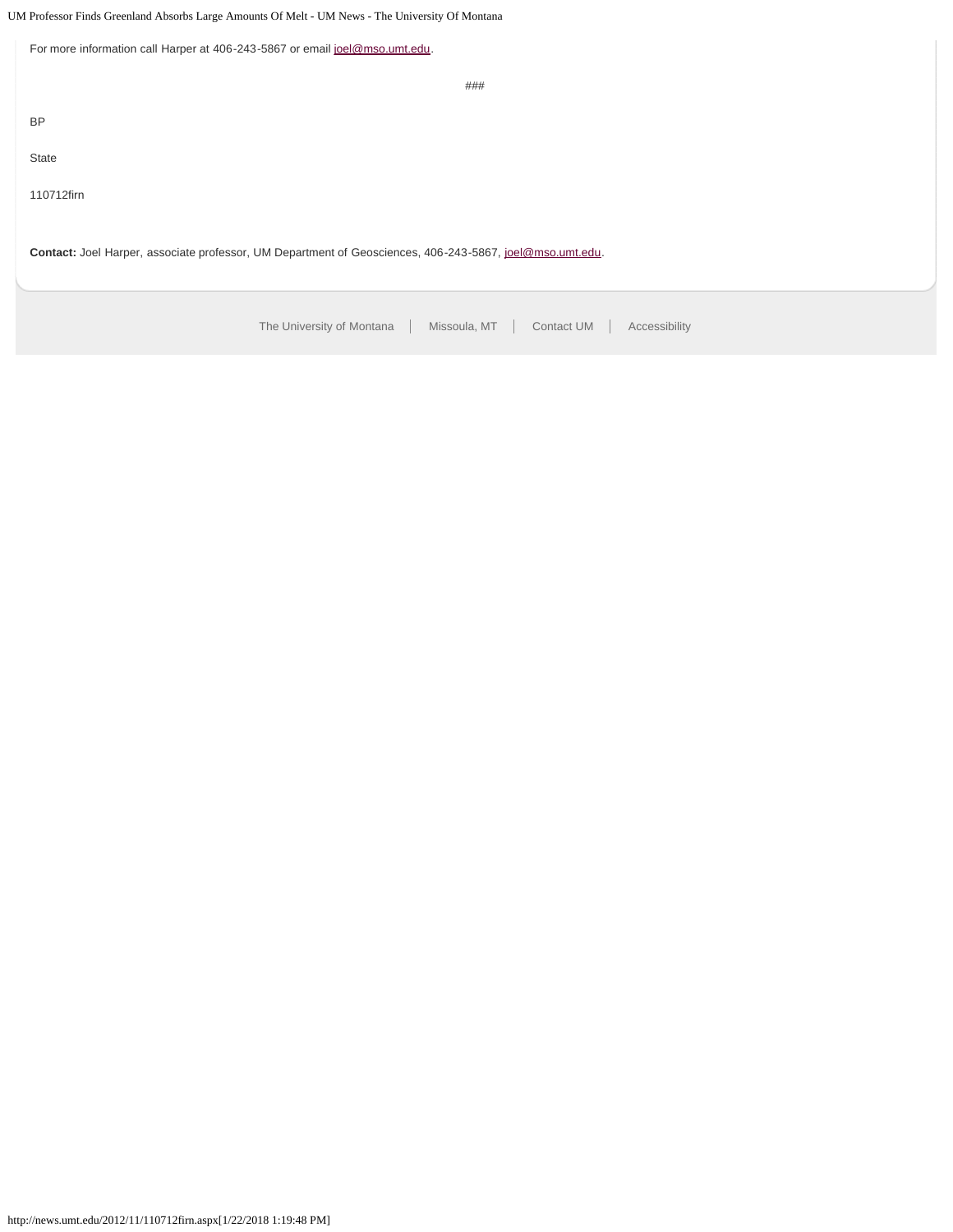<span id="page-44-0"></span>



November 05, 2012

#### **MISSOULA** –

Four candidates for the position of chief information officer for The University of Montana will visit campus in November and December. Roxanne Mashburn, Matt Riley, Mark Gregory and David O'Neill will conduct presentations and open forums for the campus and Missoula communities.

Each presentation and forum will be held from 10:30 to 11:30 a.m. The schedule and locations are as follows:

- Friday, Nov. 9: Roxanne Mashburn, School of Law Building, Room 201
- Monday, Nov. 26: Matt Riley, to be announced
- Friday, Nov. 30: Mark Gregory, to be announced
- Monday, Dec. 3: David O'Neill, to be announced

Mashburn has served as executive director of information services at the University of Utah since 2008. Prior to that, she was the worldwide production support and business intelligence director for GE Corporate Payment Services, division technology director at H&R Block in Salt Lake City and assistant CIO of the Salt Lake Organizing Committee for the 2002 Olympic Winter Games. She holds a master's of business administration from Westminster College in Salt Lake City and a bachelor's in computer science from Weber State University in Ogden, Utah.

Riley has served as director of information technology at the School of Humanities and Sciences at Stanford University since 2007. Prior to Stanford, he worked in information technology including as director of technical services at the University of Redlands in Redlands, Calif., and as a programmer and analyst in the U.S. Air Force. Riley holds a master's of business administration and a bachelor's in business and management from the University of Redlands.

Gregory has been the associate vice president for finance and administration at Portland State University in Portland, Ore., since 2006. He also has served as the interim vice president for finance and administration, chief information officer and director of computing and networking services at PSU. Prior to that, he was the information systems manager at Northwest Regional Education Laboratory in Portland and also has worked in research and development in the private sector. Gregory holds a master's of business administration from PSU and bachelor's degrees in psychology as well as computer science and mathematics from the University of Illinois.

O'Neill has served as the vice president and CIO of integrated technologies at the State University of New York Empire State College in Saratoga Springs, N.Y., since 2010. Prior to that he served 11 years as the executive director and CIO in the Office of Information Technology at Boise State University in Boise, Idaho. He also was director of computing and telecommunications of Eastern Washington University in Cheney and assistant director of information technologies at Washington State University in Pullman. O'Neill holds a master's of business administration from UM, a master's in economics and a bachelor's in forestry from WSU, and recently completed his doctorate in higher education administration from the University of Idaho.

For more information call Roger Maclean, dean of the UM School of Extended & Lifelong Learning and chair of UM's CIO search committee, at 406-243-2983 or email [roger.maclean@umontana.edu](mailto:roger.maclean@umontana.edu). The updated locations of the final three candidates along with candidate resumes can be viewed online at<http://umt.edu/searches/cio/>.

BP Local 110512cios **Contact:** Roger Maclean, dean, UM School of Extended and Lifelong Learning, 406-243-2983, [roger.maclean@umontana.edu](mailto:roger.maclean@umontana.edu).

###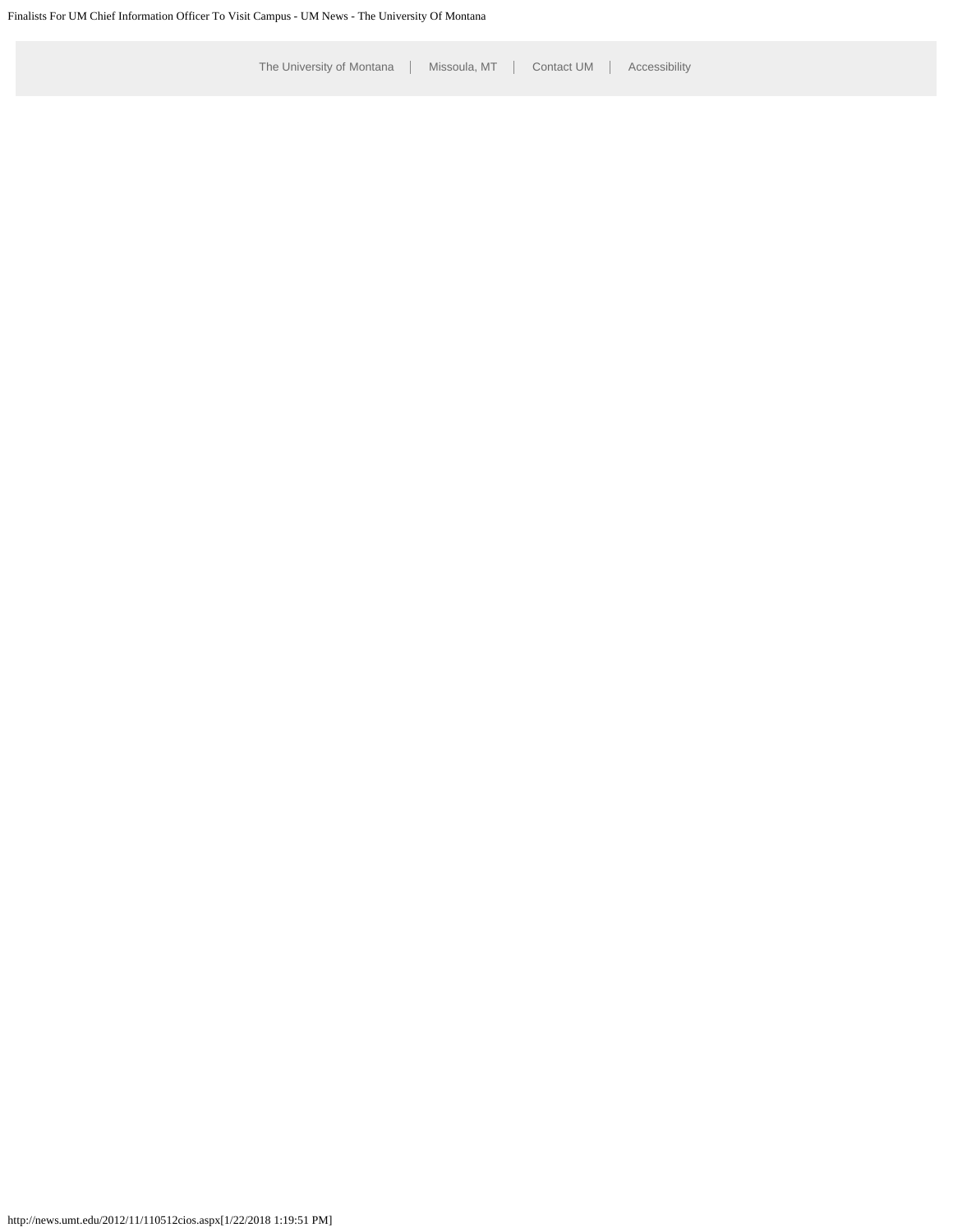<span id="page-46-0"></span>



November 05, 2012

#### **MISSOULA** –

Members of the Missoula community are invited to a name-unveiling event for Missoula College University of Montana (formerly the College of Technology) from 3:30 to 6 p.m. Wednesday, Nov. 14, in the Missoula College East Commons Area.

The event begins at 3:30 p.m. at 909 South Ave. W. with student-led campus tours and the opportunity for business people to meet with the College Advisory Board to discuss workforce development. The tours will be followed by a formal program at 4:30 p.m. to celebrate the expanded mission of the college and to formally unveil the new name to the public.

The program will kick off with remarks from Dean Barry Good, and MC Culinary Arts Program students will prepare a reception to follow. UM Interim Vice President for Integrated Communications Peggy Kuhr will emcee the event, and Missoula Mayor John Engen, Montana Deputy Commissioner of Two-Year Education John Cech and UM President Royce C. Engstrom will deliver remarks before the unveiling.

As part of the College!NOW initiative, the Montana University System redefined the roles of two-year colleges in Montana. The Board of Regents identified five essential attributes to be provided at each two-year college, including:

- Transfer education through the associate's degree;
- Workforce development, including certificates and associate of applied science degrees;
- Developmental and basic adult education;
- Lifelong learning; and
- Community development.

The attributes of the comprehensive two-year mission include:

- Open-access admissions;
- Affordability;
- Student centeredness;
- Adult-focused and accessible learning;
- Responsiveness to local needs; and
- Cultivation of partnerships.

To make two-year education better understood and better utilized by all Montanans, the Board of Regents voted in spring 2012 to rename the two-year programs in Bozeman and Hamilton and the and colleges of technology within the MUS: Helena College University of Montana; Highlands College of Montana Tech, located in Butte; Bitterroot College University of Montana, located in Hamilton; City College at Montana State University-Billings, located in Billings; Great Falls College Montana State University; and Gallatin College Montana State University, located in Bozeman.

For more information about the event, call Jacquie Hofmann, MC director of fiscal and personnel services, at 406-243-7908 or email [jacqueline.hofmann@umontana.edu.](mailto:jacqueline.hofmann@umontana.edu)

ALL

Local

110512name

###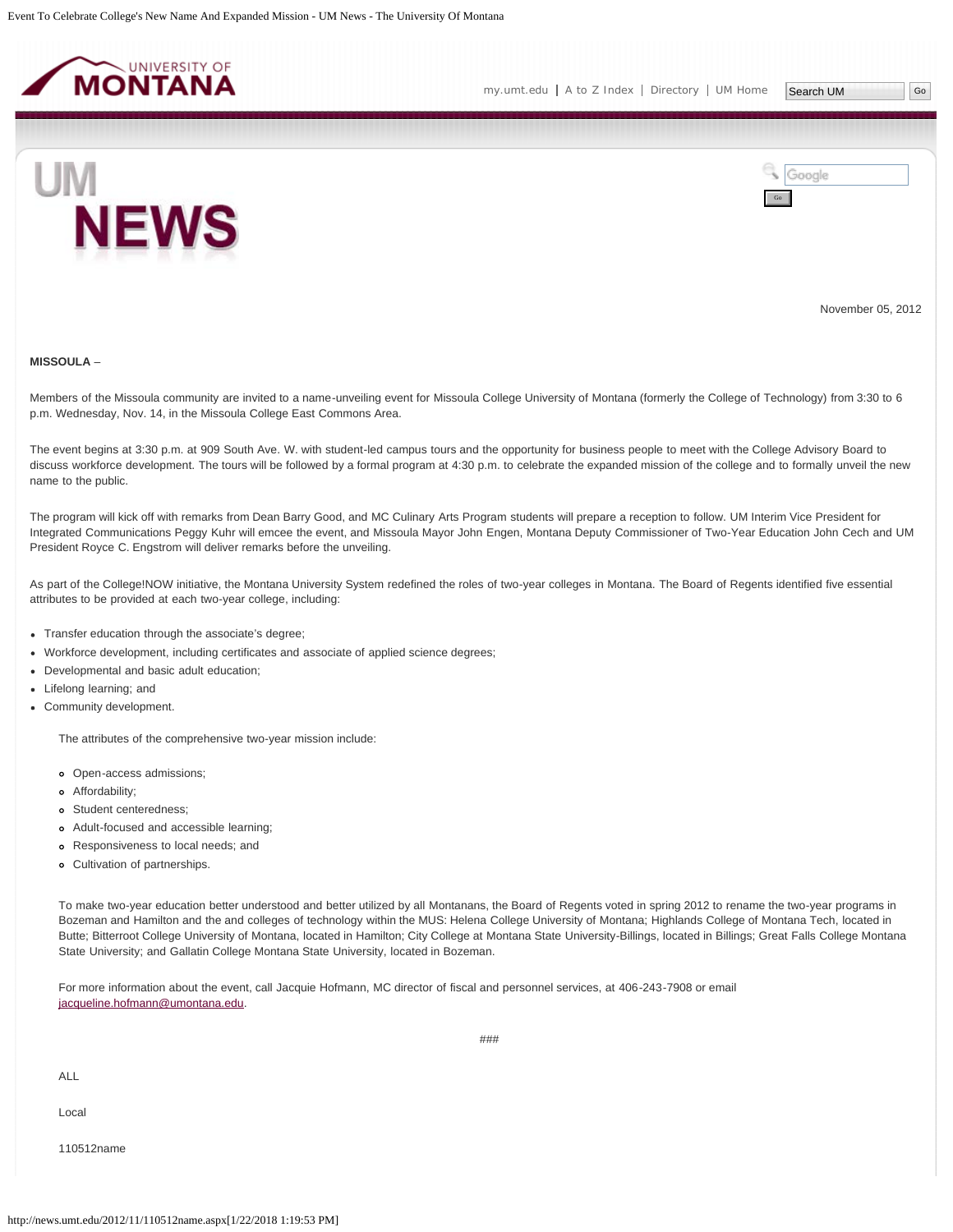**Contact:** Barry Good, dean, Missoula College, 406-243-7851, [barry.good@umontana.edu.](mailto:barry.good@umontana.edu)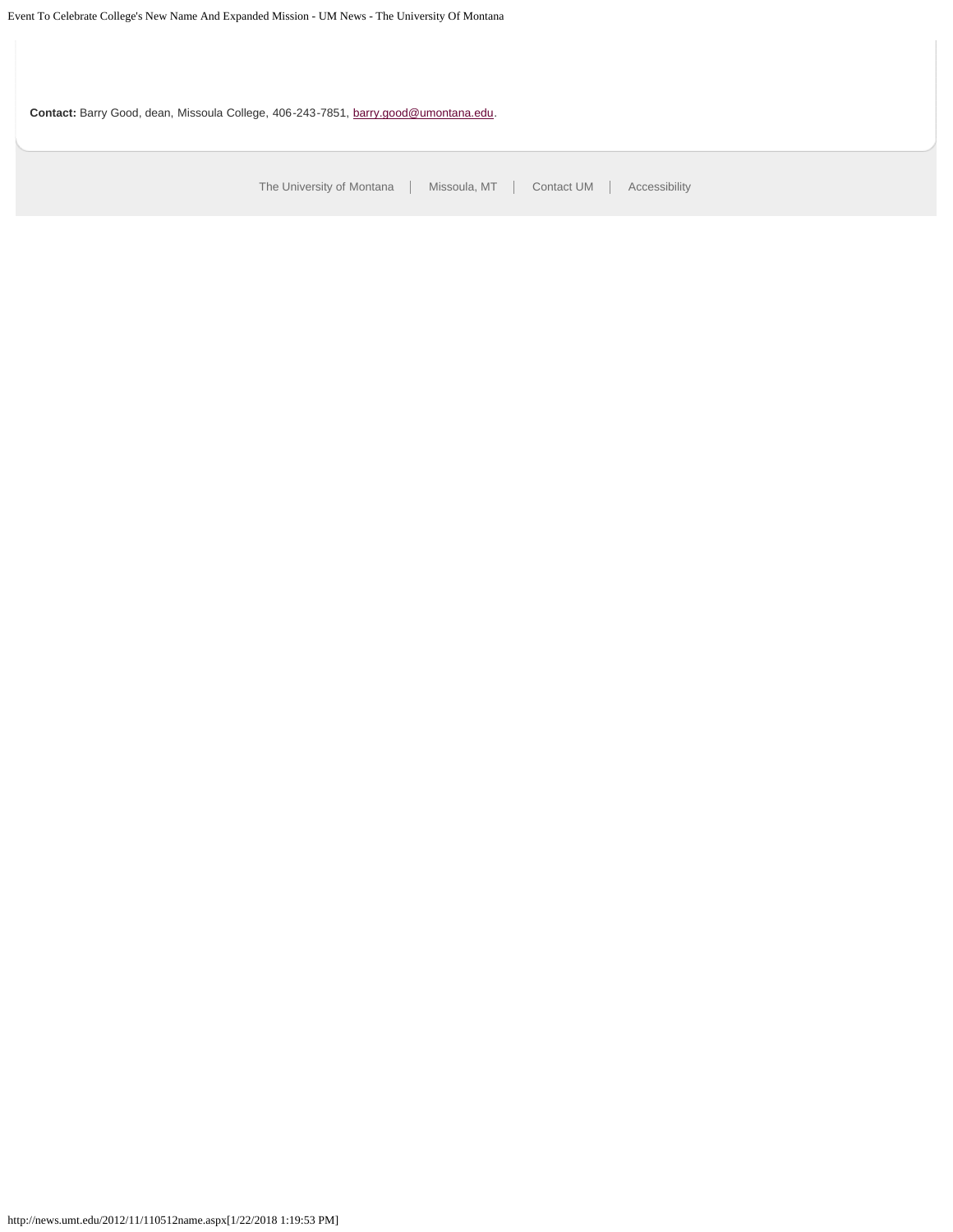<span id="page-48-0"></span>

Google



Go

November 05, 2012

#### **MISSOULA –**

United States Marine Corps Cpl. Jonas Rides At The Door, a student at The University of Montana, recently was named the newest Defender of Freedom Fellow by U.S. Sen. Max Baucus.

"Jonas is a true hero," Baucus said. "He has been recognized many times for his bravery and service to Montana and America. Having recently transitioned from the Marine Corps to the classroom, Jonas knows firsthand the challenges veterans often face upon returning to civilian life, and I know he will bring his experience to the table to improve the lives of veterans across Montana."

Rides At The Door, of Browning, deployed to Iraq three times as a heavy machine gunner infantryman with the Marine Corps. On his first and second deployments, Rides At The Door served with the 2nd Battalion 7th Marine Regiment. On his third deployment, he served with the 1st Tank Battalion TOW Platoon. He was an active participant in the first Battle of Fallujah in 2004. During his first deployment, he was wounded by an improvised explosive device on July 2, 2004.

He has been awarded two Navy and Marine Corps Achievement Medals, the Combat Action Ribbon in Iraq, the Purple Heart and many other citations. Rides At The Door was meritoriously promoted once in 2003 and eventually achieved the rank of corporal before leaving the Marines in 2007.

"After serving my country in the Marines, I wanted to continue my service as a veteran by making sure that once my fellow service members decided to hang up their boots, they were going to be taken care of," Rides At The Door said.

"I'm thankful Senator Baucus is extending this fellowship opportunity to Montana veterans and am honored and privileged to have been selected," he said. "Having done three deployments to Iraq as an infantryman, then immediately having to transition back into civilian life, I am well aware of the hardships veterans face when navigating through the veteran affairs and educational systems. I hope to bring many issues to light and find practical solutions, while informing veterans of the hard-earned benefits that are available."

Rides At The Door, a member of the Blackfeet Tribe, studies political science and Native American studies at UM. He is the sixth Montanan to be selected for the Defender of Freedom Fellowship.

The fellowship offers professional experience in the U.S. Senate for Montana veterans. Fellows work in Baucus' office on veterans' and defense issues, researching, corresponding with constituents, attending congressional hearings and working on new legislation.

###

KW/jh

Campus, Browning-area media

110512rides

Contact: Jonas Rides At The Door, UM student and Defender of Freedom Fellow, jonas.ridesatthedoor@umconnect.umt.edu, Jonas\_ridesatthedoor@baucus.senate.gov , [202-224-2651](mailto:202-224-2651).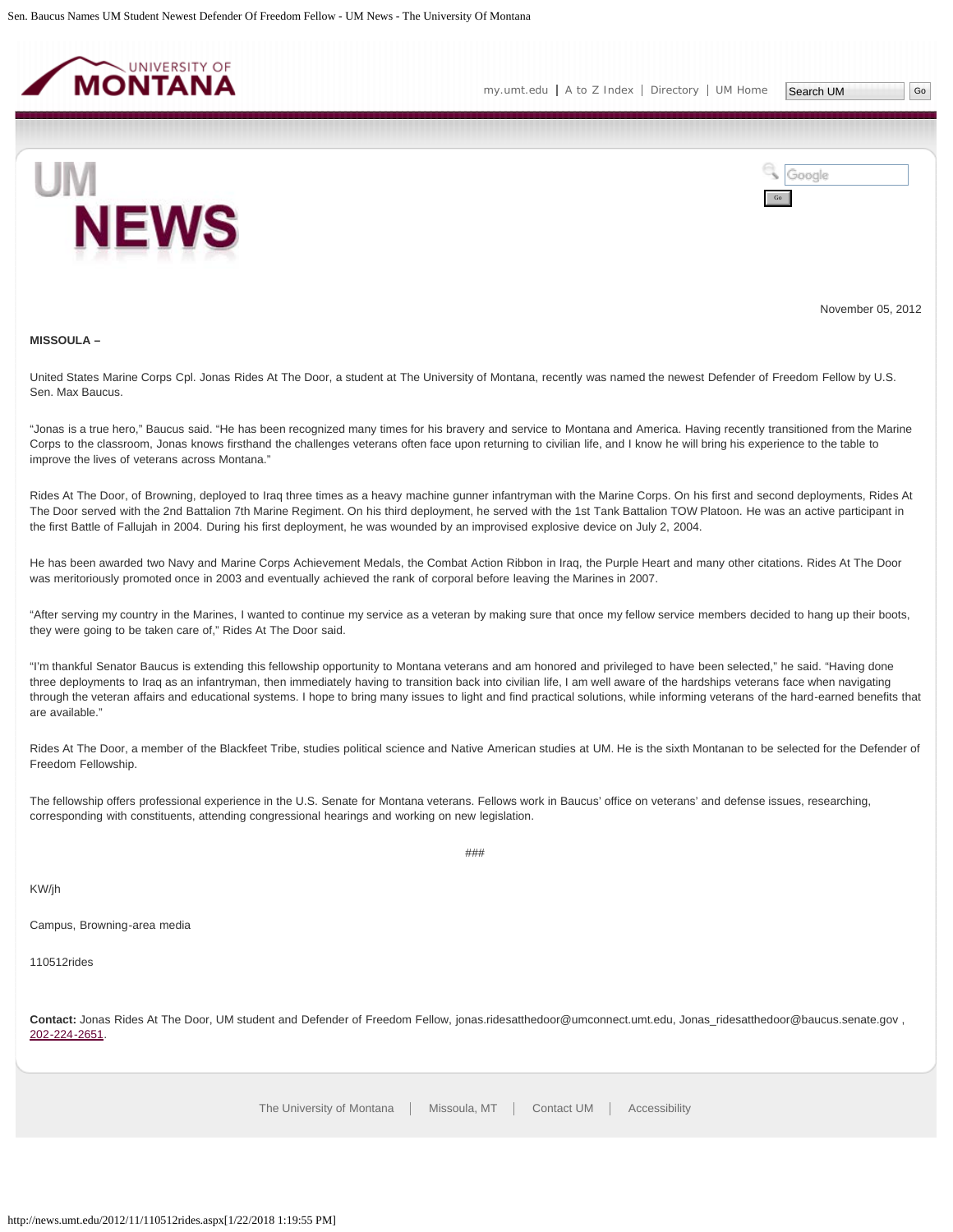<span id="page-49-0"></span>



November 02, 2012

# **MISSOULA –**

The 18th Annual Juried Student Art Exhibition will be on display at The University of Montana Gallery of Visual Arts Nov. 14–Dec. 5. An opening reception will be held from 5 to 7 p.m. Thursday, Nov. 15, with an awards presentation at 6 p.m.

The exhibition is sponsored by UM's School of Art, Gallery of Visual Arts and Artist Collective. It features a diverse array of media created by undergraduate students of all levels and graduate students. For many students, the annual exhibition is the first opportunity to show their work in a professional gallery.

An arts professional, not associated with the University, is chosen by the students to serve as the juror to select works to be exhibited and designate awards. This year's juror is Yvonne Seng, curator of art at the Holter Museum of Art in Helena.

The gallery is open from 11 a.m to 5 p.m Tuesday, Wednesday and Friday and from 11 a.m. to 6 p.m. Thursday. It is located on the first floor of the Social Science Building, and is free and open to the public.

For more information, call Gallery Director Cathryn Mallory at 406-243-2813 or email [gallery.visarts@umontana.edu](mailto:gallery.visarts@umontana.edu).

###

MP

Local, Helena

110212juri

**Contact:** Cathryn Mallory, director, UM Gallery of Visual Arts, 406-243-2813, [gallery.visarts@umontana.edu](mailto:gallery.visarts@umontana.edu).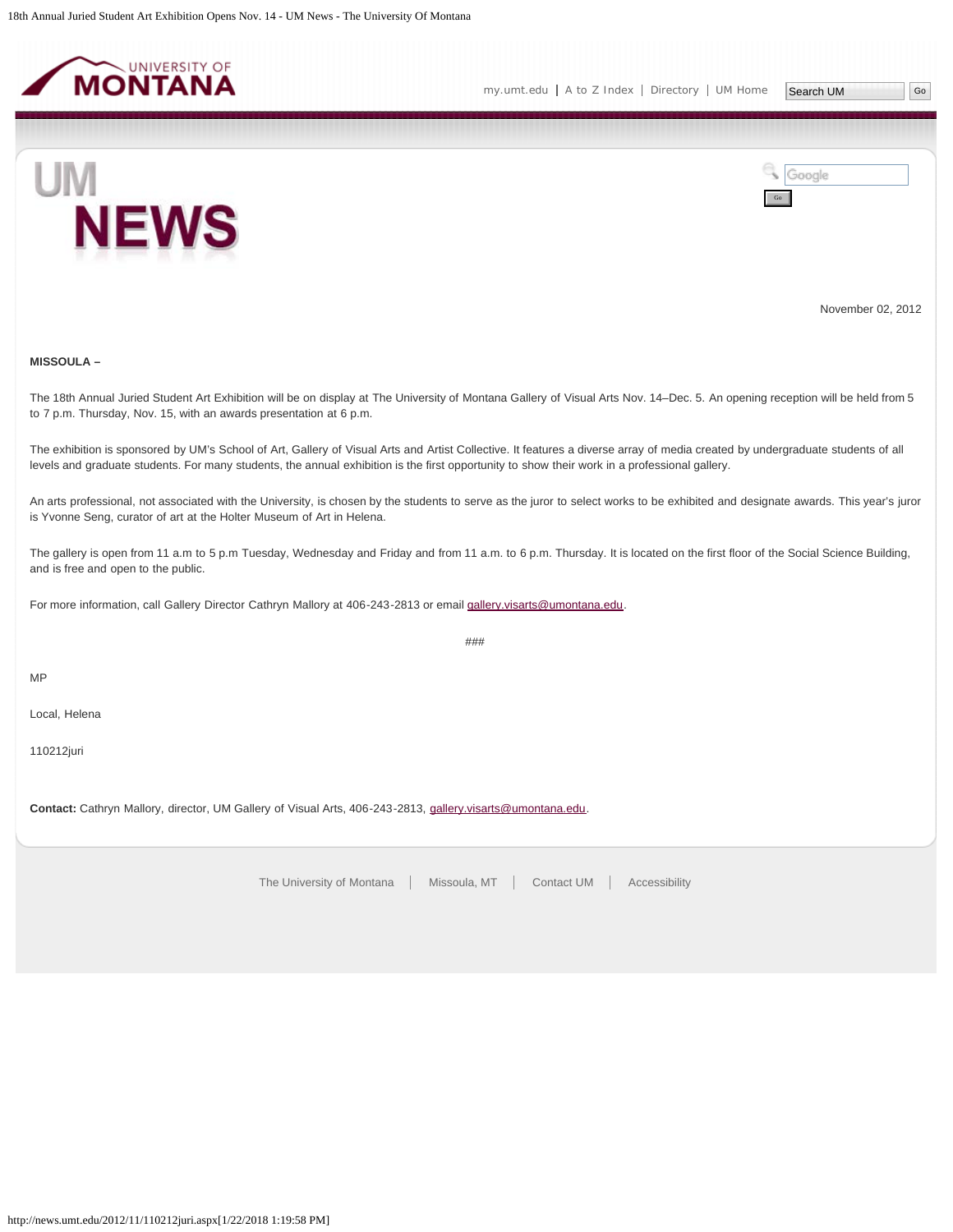<span id="page-50-0"></span>





November 02, 2012

#### **MISSOULA** –

Students enrolled in political reporting courses at The University of Montana School of Journalism will fan out across Montana on Tuesday, Nov. 6, to cover the state's historic election. Faculty also will step out of the classroom and into newsrooms to produce, direct, report and facilitate coverage of the contest.

Interim Dean Denise Dowling and Professors Ray Ekness and Ray Fanning will produce, direct and coordinate remote crews for live television coverage on MontanaPBS. They have worked closely with adjunct faculty member John Twiggs of UM's Broadcast Media Center over the past two months to fashion the evening's programming.

"We work very hard to have a solid plan for our live broadcasts, but very often that plan goes out the window," Dowling said. "We have to stay on our toes and react to developments at the national and state level. It's an exciting evening for us and our students."

A dozen students will work as associate producers, field producers, camera operators and video editors. Student crews will canvass voters at polling places around Montana to gauge the mood of the electorate on Tuesday. Those taped reports will air in the evening broadcasts. Students will then head to Great Falls, Billings, Missoula, Helena and Bozeman to monitor results and secure live candidate interviews as the night unfolds.

Meanwhile, another group of students under the direction of Professors Dennis Swibold and Lee Banville will produce online election coverage for <http://www.montanapublicmedia.org/>, the groundbreaking online collaboration between the state's public television and radio stations and the School of Journalism.

Teams of reporters and photographers will be in Helena gathering results and reaction, while a team of writers and editors in Missoula will be producing and aggregating coverage for the web and social media.

"We'll be one of the state's best sources for results and reaction throughout the night," Swibold said. "We'll offer audio, video and statistical reports and updates from midday until the major races are decided. The students are excited, and so are we."

Those students already have profiled all of Montana's contested statewide races and ballot issues for Montana Public Media and a network of 35 Montana newspapers. Two of the students' stories were featured on PBS Newshour's website.

Students and faculty will play a key role in providing accurate information to the people of Montana as the vote totals come in. According to Dowling, it's another example of the School of Journalism's commitment to providing hands-on learning opportunities for its students.

###

DD/all

**State** 

110112vote

**Contact:** Denise Dowling, interim dean, UM School of Journalism, 406-243-4143, [denise.dowling@umontana.edu.](mailto:denise.dowling@umontana.edu)